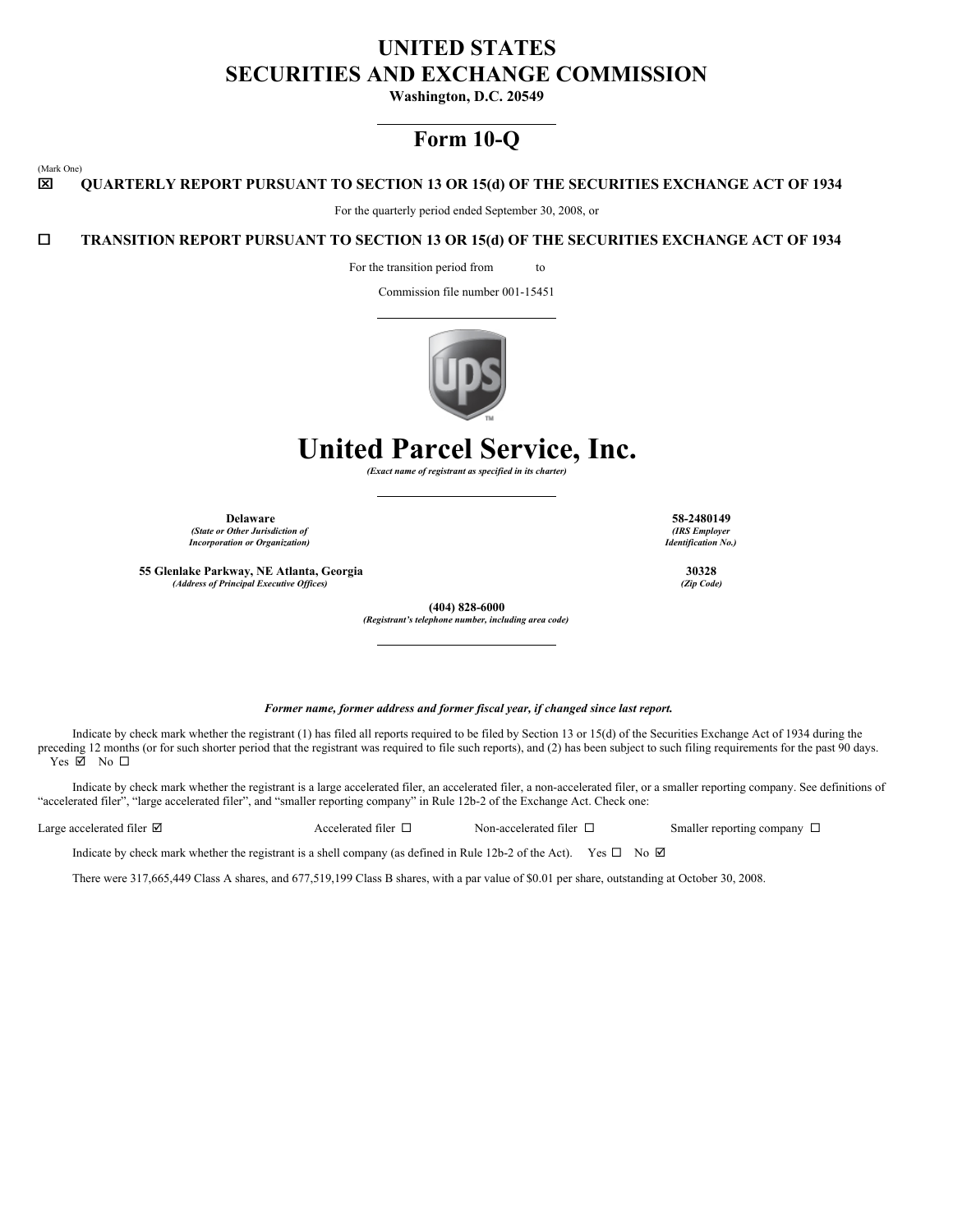# **PART I. FINANCIAL INFORMATION**

**Item 1.** *Financial Statements*

# **UNITED PARCEL SERVICE, INC. AND SUBSIDIARIES**

## **CONSOLIDATED BALANCE SHEETS September 30, 2008 (unaudited) and December 31, 2007 (In millions)**

|                                                                   | September 30,<br>2008  | December 31,<br>2007 |
|-------------------------------------------------------------------|------------------------|----------------------|
| <b>ASSETS</b>                                                     |                        |                      |
| <b>Current Assets:</b>                                            |                        |                      |
| Cash and cash equivalents                                         | $\mathbf S$<br>1,239   | S<br>2,027           |
| Marketable securities                                             | 523                    | 577                  |
| Accounts receivable, net                                          | 5.894                  | 6,084                |
| Finance receivables, net                                          | 589                    | 468                  |
| Deferred income tax assets                                        | 520                    | 606                  |
| Income taxes receivable                                           | 228                    | 1,256                |
| Other current assets                                              | 1,079                  | 742                  |
| <b>Total Current Assets</b>                                       | 10.072                 | 11.760               |
| Property, Plant and Equipment, Net                                | 18,361                 | 17,663               |
| Pension and Postretirement Benefit Assets                         | 4,523                  | 4,421                |
| Goodwill                                                          | 2,576                  | 2,577                |
| Intangible Assets, Net                                            | 575                    | 628                  |
| Long-Term Finance Receivables, Net                                | 490                    | 431                  |
| Other Non-Current Assets                                          | 1,568                  | 1,562                |
|                                                                   | 38,165<br>$\mathbb{S}$ | 39,042<br>S.         |
| <b>LIABILITIES AND SHAREOWNERS' EQUITY</b>                        |                        |                      |
| <b>Current Liabilities:</b>                                       |                        |                      |
| Current maturities of long-term debt and commercial paper         | <sup>\$</sup><br>2,895 | S<br>3,512           |
| Accounts payable                                                  | 2,010                  | 1,819                |
| Accrued wages and withholdings                                    | 1,771                  | 1,414                |
| Dividends payable                                                 |                        | 440                  |
| Self-insurance reserves                                           | 742                    | 704                  |
| Other current liabilities                                         | 1,554                  | 1,951                |
| <b>Total Current Liabilities</b>                                  | 8,972                  | 9,840                |
| Long-Term Debt                                                    | 8,064                  | 7,506                |
| Pension and Postretirement Benefit Obligations                    | 4,848                  | 4,438                |
| Deferred Income Tax Liabilities                                   | 2,768                  | 2,620                |
| <b>Self-Insurance Reserves</b>                                    | 1,598                  | 1,651                |
| Other Non-Current Liabilities                                     | 813                    | 804                  |
| Shareowners' Equity:                                              |                        |                      |
| Class A common stock (324 and 349 shares issued in 2008 and 2007) | 3                      | 3                    |
| Class B common stock (676 and 694 shares issued in 2008 and 2007) | $\overline{7}$         | $\tau$               |
| Additional paid-in capital                                        |                        |                      |
| Retained earnings                                                 | 12,711                 | 14,186               |
| Accumulated other comprehensive loss                              | (1,619)                | (2,013)              |
| Deferred compensation obligations                                 | 120                    | 137                  |
|                                                                   | 11,222                 | 12,320               |
| Less: Treasury stock (2 shares in 2008 and 2007)                  | (120)                  | (137)                |
| <b>Total Shareowners' Equity</b>                                  | 11,102                 | 12,183               |
| Total Liabilities and Shareowners' Equity                         | S<br>38,165            | 39,042<br>S          |

See notes to unaudited consolidated financial statements.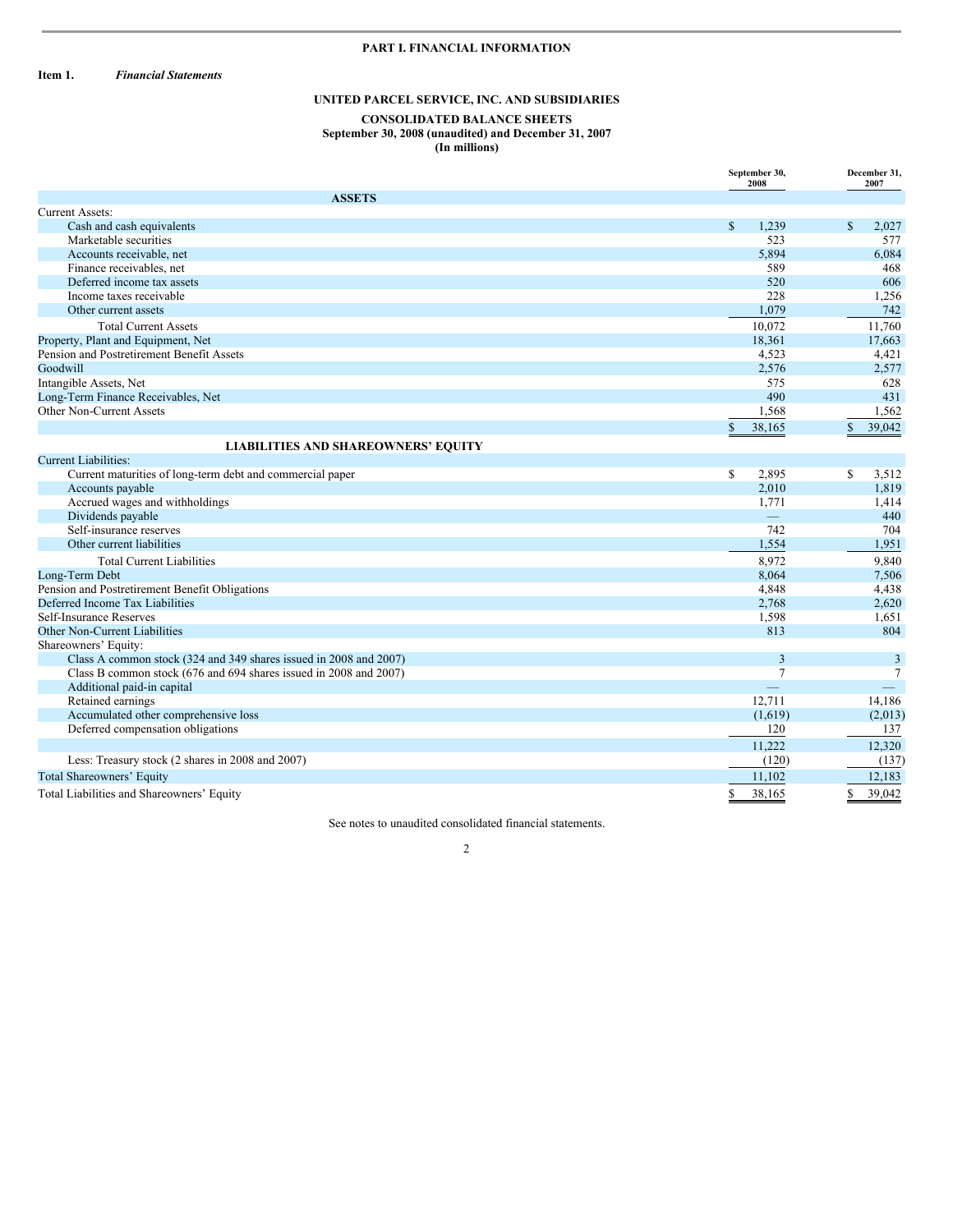# **UNITED PARCEL SERVICE, INC. AND SUBSIDIARIES**

## **STATEMENTS OF CONSOLIDATED INCOME (In millions, except per share amounts)**

**(unaudited)**

|                               |            | <b>Three Months Ended</b><br>September 30, |            | <b>Nine Months Ended</b><br>September 30, |
|-------------------------------|------------|--------------------------------------------|------------|-------------------------------------------|
|                               | 2008       | 2007                                       | 2008       | 2007                                      |
| Revenue                       | \$13,113   | \$12,205                                   | \$38,789   | \$36,300                                  |
| Operating Expenses:           |            |                                            |            |                                           |
| Compensation and benefits     | 6,425      | 6,253                                      | 19,447     | 18,921                                    |
| Repairs and maintenance       | 289        | 286                                        | 890        | 893                                       |
| Depreciation and amortization | 456        | 435                                        | 1,360      | 1,302                                     |
| Purchased transportation      | 1,680      | 1,459                                      | 4,954      | 4,174                                     |
| Fuel                          | 1,209      | 735                                        | 3,326      | 2,048                                     |
| Other occupancy               | 247        | 234                                        | 771        | 701                                       |
| Other expenses                | 1,175      | 1,095                                      | 3,462      | 3,430                                     |
|                               | 11,481     | 10,497                                     | 34,210     | 31,469                                    |
| <b>Operating Profit</b>       | 1,632      | 1,708                                      | 4,579      | 4,831                                     |
| Other Income and (Expense):   |            |                                            |            |                                           |
| Investment income (loss)      | (13)       | 14                                         | 58         | 56                                        |
| Interest expense              | (104)      | (53)                                       | (342)      | (163)                                     |
|                               | (117)      | (39)                                       | (284)      | (107)                                     |
| Income Before Income Taxes    | 1,515      | 1,669                                      | 4,295      | 4,724                                     |
| <b>Income Taxes</b>           | 545        | 593                                        | 1,546      | 1,701                                     |
| Net Income                    | \$<br>970  | \$1,076                                    | \$2,749    | 3,023<br>\$                               |
| Basic Earnings Per Share      | 0.96       | 1.02                                       | 2.69       | 2.85<br>S.                                |
| Diluted Earnings Per Share    | \$<br>0.96 | S.<br>1.02                                 | \$<br>2.67 | 2.84<br>\$                                |

# **STATEMENTS OF CONSOLIDATED COMPREHENSIVE INCOME**

**(In millions)**

**(unaudited)**

|                                                                             |         | <b>Three Months Ended</b><br>September 30, |         | <b>Nine Months Ended</b><br>September 30, |
|-----------------------------------------------------------------------------|---------|--------------------------------------------|---------|-------------------------------------------|
|                                                                             | 2008    | 2007                                       | 2008    | 2007                                      |
| Net income                                                                  | 970     | \$1.076                                    | \$2,749 | \$3,023                                   |
| Change in foreign currency translation adjustment                           | (33)    | 76                                         | 80      | 128                                       |
| Change in unrealized gain (loss) on marketable securities, net of tax       | (10)    |                                            | (50)    | (3)                                       |
| Change in unrealized gain (loss) on cash flow hedges, net of tax            | 223     | (86)                                       | 253     | (184)                                     |
| Change in unrecognized pension and postretirement benefit costs, net of tax | 32      | 30                                         | $-98$   | 90                                        |
| Comprehensive Income                                                        | \$1,182 | \$1,100                                    | \$3,130 | \$3,054                                   |

See notes to unaudited consolidated financial statements.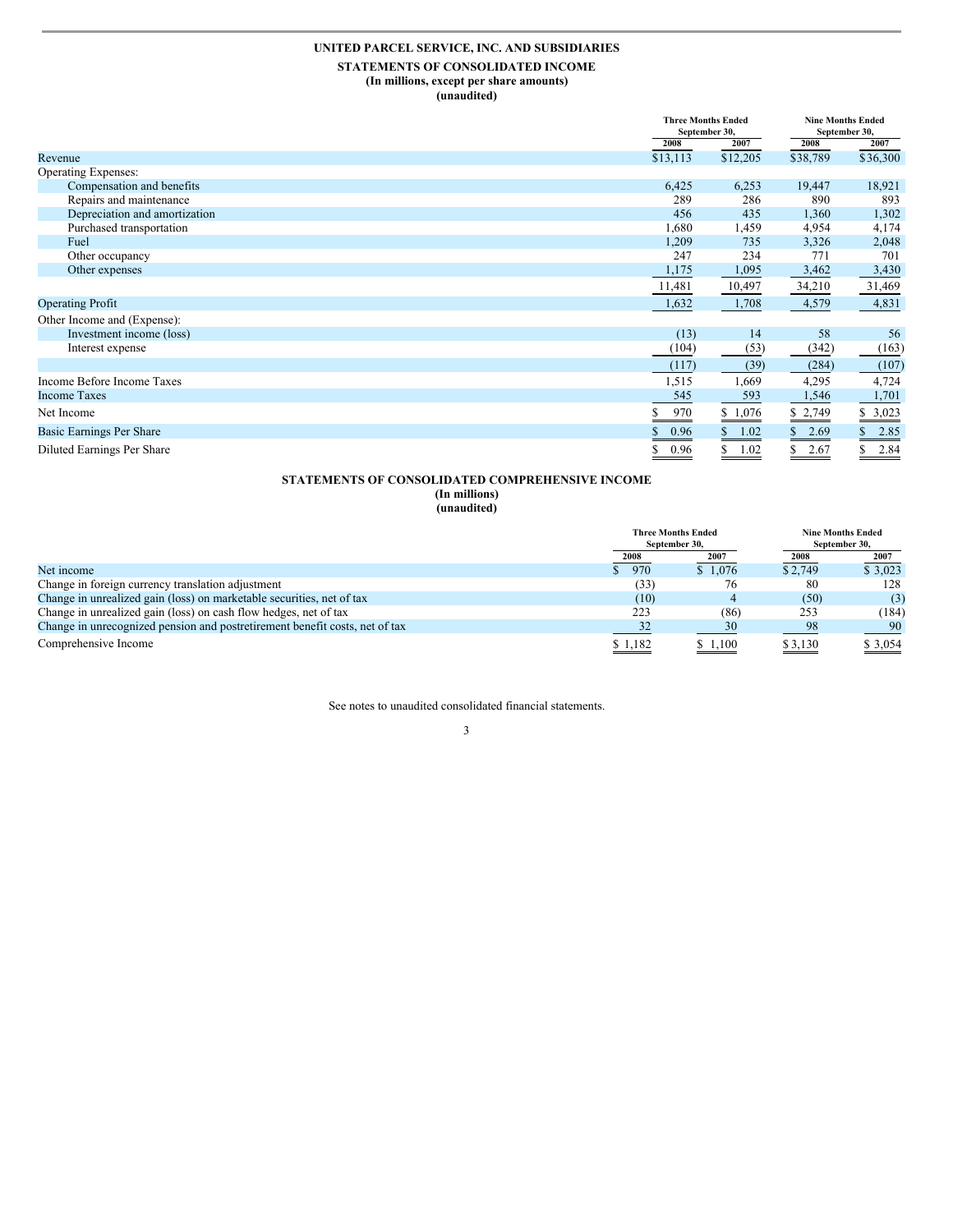# **UNITED PARCEL SERVICE, INC. AND SUBSIDIARIES STATEMENTS OF CONSOLIDATED CASH FLOWS (In millions) (unaudited)**

|                                                                            |         | <b>Nine Months Ended</b><br>September 30, |
|----------------------------------------------------------------------------|---------|-------------------------------------------|
|                                                                            | 2008    | 2007                                      |
| <b>Cash Flows From Operating Activities:</b>                               |         |                                           |
| Net income                                                                 | \$2,749 | \$ 3,023                                  |
| Adjustments to reconcile net income to net cash from operating activities: |         |                                           |
| Depreciation and amortization                                              | 1.360   | 1,302                                     |
| Pension and postretirement benefit expense                                 | 542     | 386                                       |
| Pension and postretirement benefit contributions                           | (119)   | (630)                                     |
| Self-insurance reserves                                                    | (15)    | 20                                        |
| Deferred taxes, credits, and other                                         | 113     | (197)                                     |
| Stock compensation expense                                                 | 374     | 335                                       |
| Other (gains) losses                                                       | 581     | 344                                       |
| Changes in assets and liabilities:                                         |         |                                           |
| Accounts receivable, net                                                   | 51      | 72                                        |
| Other current assets                                                       | 961     | 36                                        |
| Accounts payable                                                           | 106     | (217)                                     |
| Accrued wages and withholdings                                             | 355     | 407                                       |
| Income tax payable                                                         | 28      | 391                                       |
| Other current liabilities                                                  | (97)    | 164                                       |
| Other operating activities                                                 | (41)    | (168)                                     |
| Net cash from operating activities                                         | 6,948   | 5,268                                     |
| <b>Cash Flows From Investing Activities:</b>                               |         |                                           |
| Capital expenditures                                                       | (2,108) | (1,994)                                   |
| Proceeds from disposals of property, plant and equipment                   | 104     | 43                                        |
| Purchases of marketable securities and short-term investments              | (2,514) | (7, 334)                                  |
| Sales and maturities of marketable securities and short-term investments   | 2,228   | 7,777                                     |
| Net increase in finance receivables                                        | (132)   | (36)                                      |
| Other investing activities                                                 | (271)   | (149)                                     |
| Net cash (used in) investing activities                                    | (2,693) | (1,693)                                   |
| <b>Cash Flows From Financing Activities:</b>                               |         |                                           |
| Net change in short-term debt                                              | (1,602) | 100                                       |
| Proceeds from long-term borrowings                                         | 7,189   | 579                                       |
| Repayments of long-term borrowings                                         | (5,582) | (181)                                     |
| Purchases of common stock                                                  | (3,284) | (2,069)                                   |
| Issuances of common stock                                                  | 135     | 134                                       |
| Dividends                                                                  | (1,781) | (1,698)                                   |
| Other financing activities                                                 | (112)   | $\overline{2}$                            |
| Net cash (used in) financing activities                                    | (5,037) | (3, 133)                                  |
| <b>Effect Of Exchange Rate Changes On Cash and Cash Equivalents</b>        | (6)     | 9                                         |
| Net Increase (Decrease) In Cash And Cash Equivalents                       | (788)   | 451                                       |
| <b>Cash And Cash Equivalents:</b>                                          |         |                                           |
| Beginning of period                                                        | 2,027   | 794                                       |
| End of period                                                              | \$1,239 | \$1,245                                   |
|                                                                            |         |                                           |

See notes to unaudited consolidated financial statements.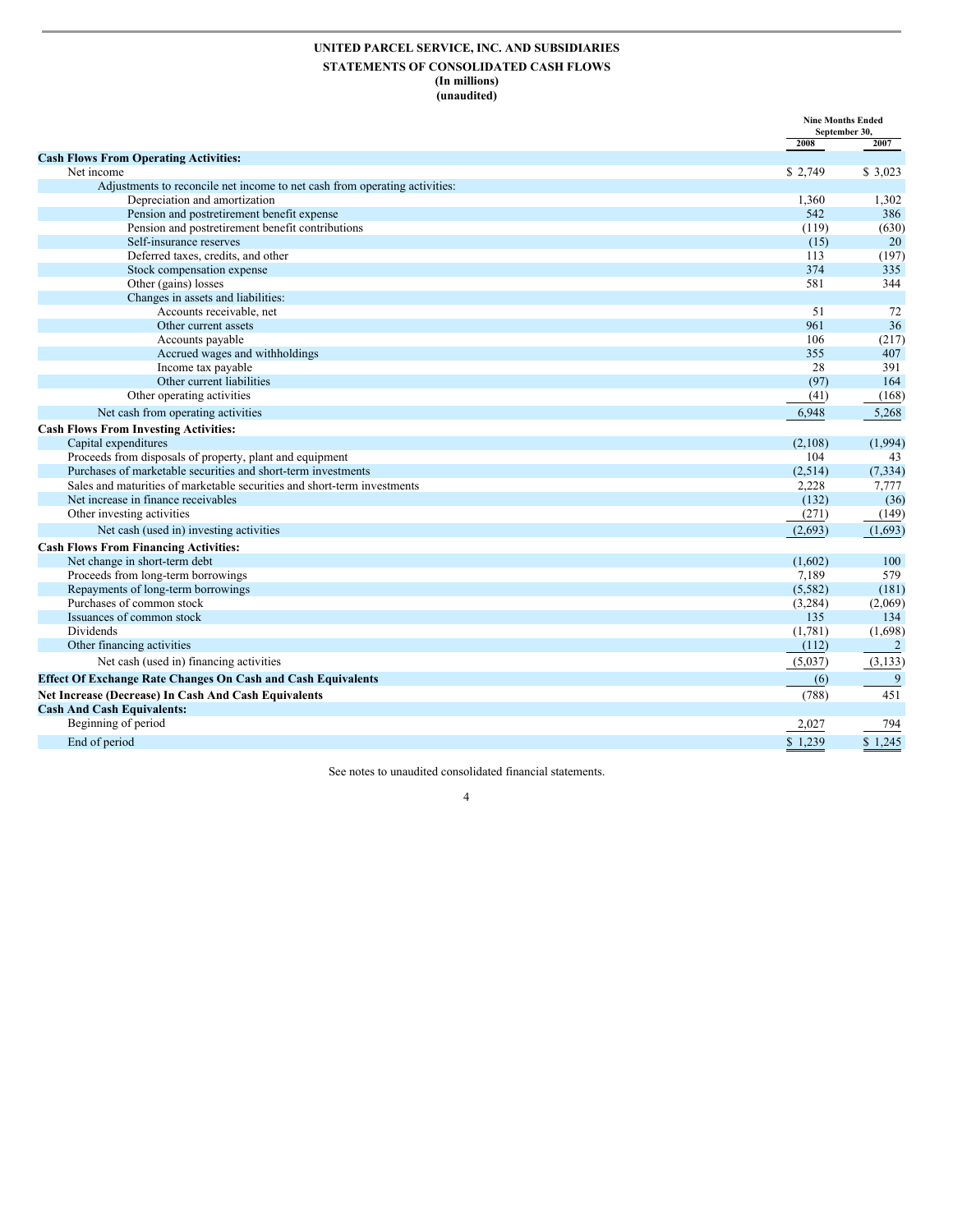## **Note 1. Basis of Presentation**

In our opinion, the accompanying interim, unaudited, consolidated financial statements have been prepared in accordance with accounting principles generally accepted in the United States for interim financial information and with the instructions to Form 10-Q and Rule 10-01 of Regulation S-X. These consolidated financial statements contain all adjustments (consisting of normal recurring accruals) necessary to present fairly our financial position as of September 30, 2008, our results of operations for the three and nine months ended September 30, 2008 and 2007, and cash flows for the nine months ended September 30, 2008 and 2007. The results reported in these consolidated financial statements should not be regarded as necessarily indicative of results that may be expected for the entire year. The interim consolidated financial statements should be read in conjunction with the audited consolidated financial statements and notes thereto included in our Annual Report on Form 10-K for the year ended December 31, 2007.

For interim consolidated financial statement purposes, we provide for accruals under our various employee benefit plans and self-insurance reserves for each three month period based on one quarter of the estimated annual expense.

Certain prior period amounts have been reclassified to conform to the current period presentation.

#### **Note 2. Stock-Based Compensation**

We issue employee share-based awards under the UPS Incentive Compensation Plan, which permits the grant of nonqualified stock options, incentive stock options, stock appreciation rights, restricted stock, performance shares, performance units, and management incentive awards to eligible employees. The primary compensation programs offered under the UPS Incentive Compensation Plan include the UPS Management Incentive Awards Program, the UPS Long-Term Incentive Program and the UPS Long-Term Incentive Performance Award program. We also maintain an employee stock purchase plan which allows eligible employees to purchase shares of UPS class A common stock at a discount.

During the first quarter of 2008, we granted target restricted stock units ("RSUs") under the UPS Long-Term Incentive Performance Award program to eligible management. Of the total 2008 target award, 90% of the target award will be divided into three substantially equal tranches, one for each calendar year in the three-year award cycle from 2008 to 2010, using performance criteria targets established each year. For 2008, those targets consist of consolidated operating return on invested capital and growth in consolidated revenue. The remaining 10% of the total 2008 target award will be based upon our achievement of adjusted earnings per share for the three-year award cycle compared to a target established at the beginning of the award cycle.

The number of RSUs earned each year will be the target number adjusted for the percentage achievement of performance criteria targets for the year. The percentage of achievement used to determine the RSUs earned may be a percentage less than or more than 100% of the target RSUs for each tranche. The target RSU grant for the 2008 Long-Term Incentive Performance Awards program was valued using the closing New York Stock Exchange price of \$69.61 on March 17, 2008.

During the second quarter of 2008, we granted stock option and restricted performance unit ("RPU") awards to eligible employees under the UPS Long-Term Incentive Program. Beginning with the awards granted in 2008, stock options are being granted to a more limited group of employees, while a larger proportion of the total award under the UPS Long-Term Incentive Program is being made in the form of RPUs. Additionally, beginning with the 2008 grant, stock option and RPU awards will generally vest over a five year period with approximately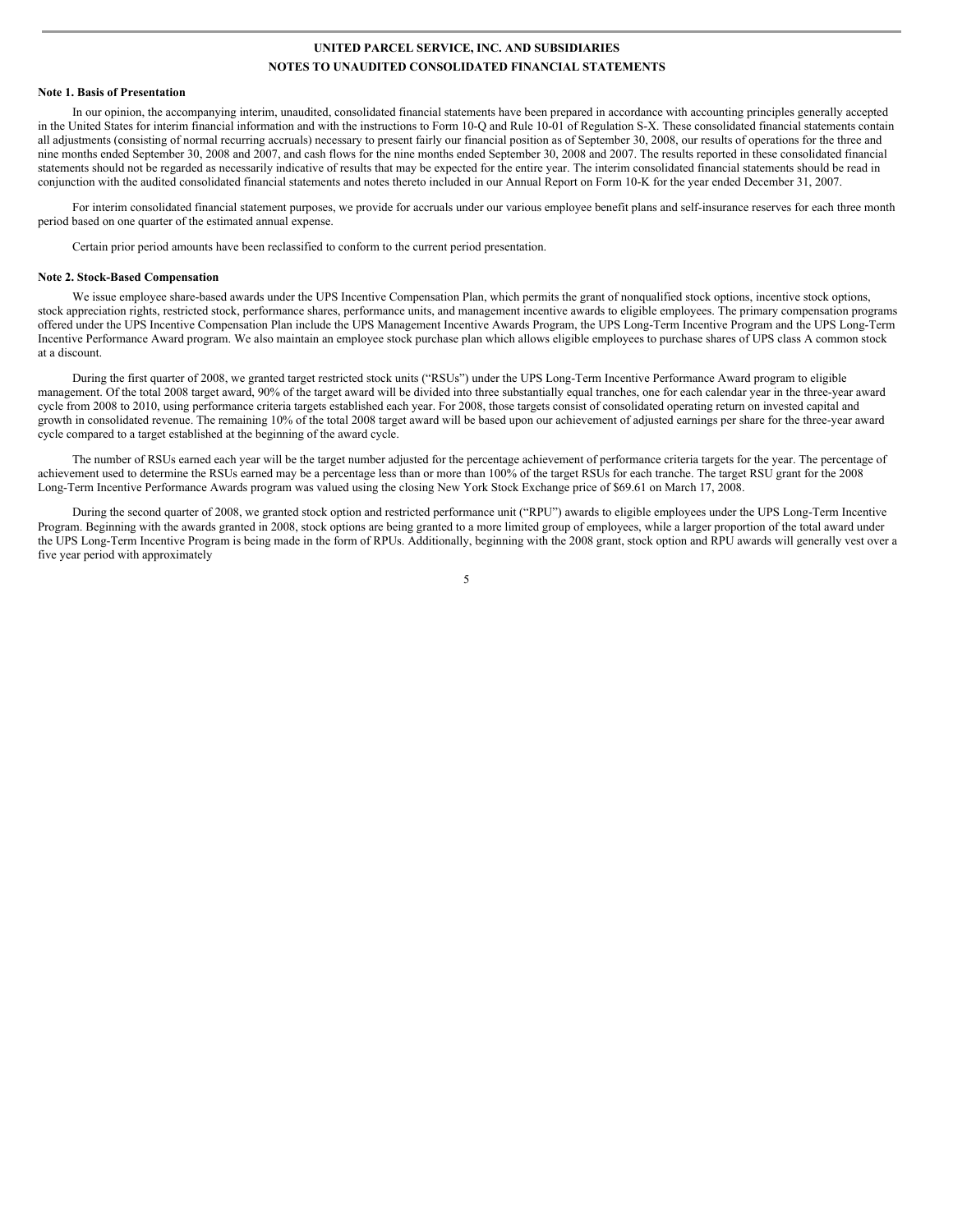20% of the award vesting at each anniversary date of the grant (except in the case of death, disability, or retirement, whereby immediate vesting occurs). Previously, stock option and RPU grants vested five years after the date of grant (again with the exception of death, disability, or retirement). Consistent with previous awards, the options granted will expire ten years after the date of grant. In the second quarter of 2008, we granted 0.2 million stock options and 1.9 million RPUs at a grant price of \$71.58. In the second quarter of 2007, we granted 2.7 million stock options and 1.1 million RPUs at a grant price of \$70.90. The fair value of our employee stock options granted, as determined by the Black-Scholes valuation model, was \$16.77 and \$16.85 for 2008 and 2007, respectively, using the following assumptions:

|                            | 2008   | $\frac{2007}{7.5}$ |
|----------------------------|--------|--------------------|
| Expected life (in years)   | .      | ا                  |
| Risk-free interest rate    | 3.79%  | 4.65%              |
| <b>Expected volatility</b> | 22.24% | 19.15%             |
| Expected dividend yield    | 2.39%  | 2.28%              |

Awards granted under the Management Incentive Awards program are normally granted during the fourth quarter of each year. Compensation expense for share-based awards recognized in net income for the three months ended September 30, 2008 and 2007 was \$123 and \$122 million pre-tax, respectively. Compensation expense for sharebased awards recognized in net income for the nine months ended September 30, 2008 and 2007 was \$374 and \$335 million pre-tax, respectively.

#### **Note 3. Recent Accounting Pronouncements**

In September 2006, the FASB issued Statement No. 157 "Fair Value Measurements" ("FAS 157"), which was issued to define fair value, establish a framework for measuring fair value, and expand disclosures about fair value measurements, and is effective for fiscal years beginning after November 15, 2007. In February 2008, the FASB deferred the effective date of FAS 157 for one year for certain nonfinancial assets and liabilities, and removed certain leasing transactions from its scope. We adopted FAS 157 on January 1, 2008, and the impact of adoption was not material to our results of operations or financial condition. The disclosures required by FAS 157 are included in Note 12.

In February 2007, the FASB issued Statement No. 159 "The Fair Value Option for Financial Assets and Financial Liabilities" ("FAS 159"), which gives entities the option to measure eligible financial assets, financial liabilities and firm commitments at fair value (i.e., the fair value option), on an instrument-by-instrument basis, that are otherwise not accounted for at fair value under other accounting standards. The election to use the fair value option is available at specified election dates, such as when an entity first recognizes a financial asset or financial liability or upon entering into a firm commitment. Subsequent changes in fair value must be recorded in earnings. Additionally, FAS 159 allows for a one-time election for existing positions upon adoption, with the transition adjustment recorded to beginning retained earnings. We adopted FAS 159 on January 1, 2008, and elected to apply the fair value option to our investment in certain investment partnerships that were previously accounted for under the equity method. Accordingly, we recorded a \$16 million reduction to retained earnings as of January 1, 2008, representing the cumulative effect adjustment of adopting FAS 159.

Through 2007, we utilized the early measurement date option available under FASB Statement No. 87 "Employers' Accounting for Pensions", and we measured the funded status of our plans as of September 30 each year. Under the provisions of FASB Statement No. 158 "Employers' Accounting for Defined Benefit Pension and Other Postretirement Plans (an amendment of FASB Statements No. 87, 88, 106, and 132(R))" ("FAS 158"), we are required to use a December 31 measurement date for all of our pension and postretirement benefit plans beginning in 2008. As a result of this change in measurement date, we recorded a cumulative effect \$44 million reduction to retained earnings as of January 1, 2008.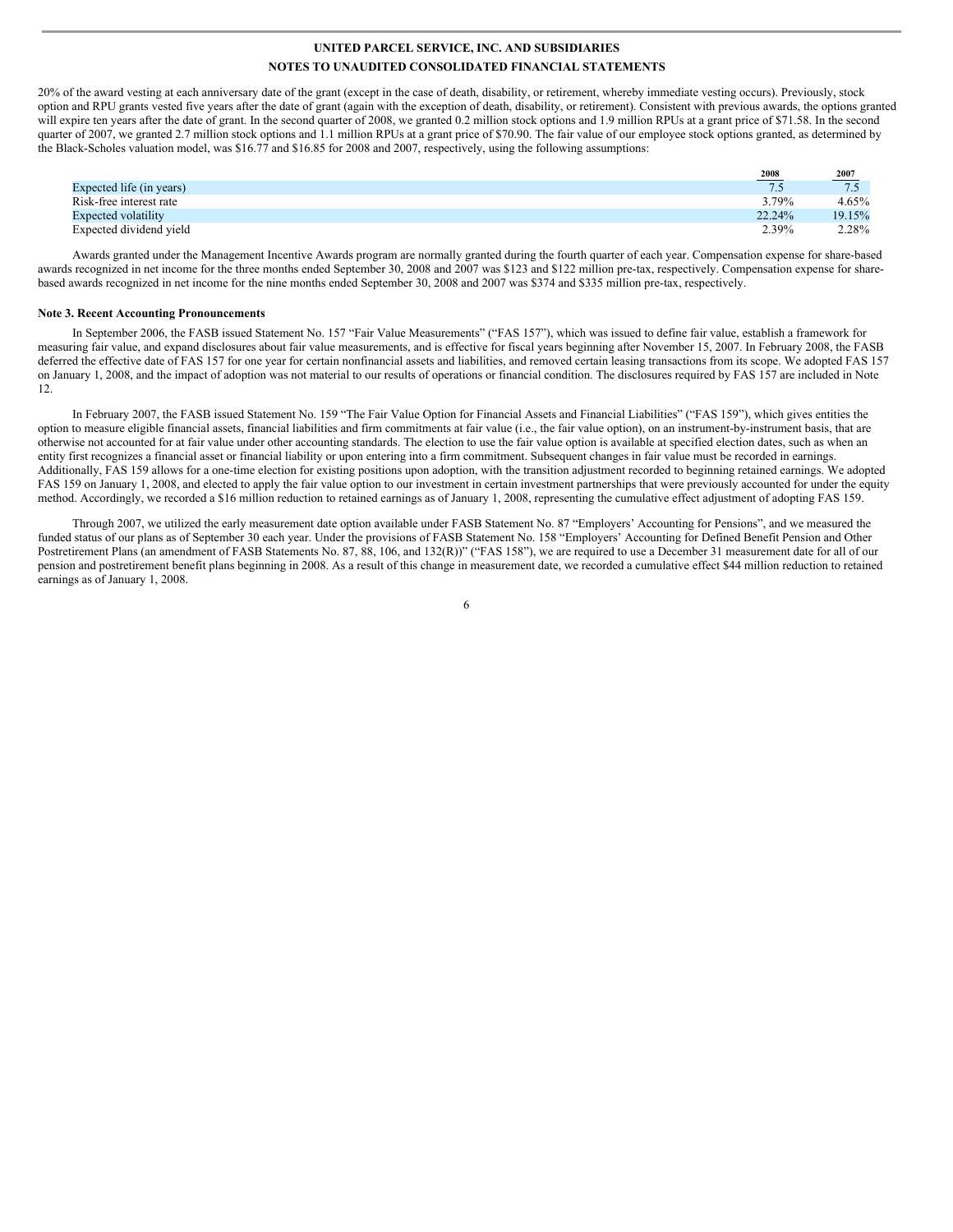In June 2007, the EITF reached consensus on Issue No. 06-11, "Accounting for Income Tax Benefits of Dividends on Share-Based Payment Awards." EITF 06-11 requires that the tax benefit related to dividend equivalents paid on restricted stock units, which are expected to vest, be recorded as an increase to additional paid-in capital. EITF 06-11 is applied prospectively for tax benefits on dividends declared in fiscal years beginning after December 15, 2007. We adopted the provisions of EITF 06-11 beginning in the first quarter of 2008. This adoption did not have a material impact on our results of operations or financial condition.

In December 2007, the FASB issued Statement No. 141(R) "Business Combinations" ("FAS 141(R)"). FAS 141(R) requires the acquiring entity in a business combination to recognize the full fair value of assets acquired and liabilities assumed in the transaction (whether a full or partial acquisition); establishes the acquisition-date fair value as the measurement objective for all assets acquired and liabilities assumed; requires expensing of most transaction and restructuring costs; and requires the acquirer to disclose in its financial statements the information needed to evaluate and understand the nature and financial effect of the business combination. FAS 141(R) applies prospectively to business combinations for which the acquisition date is on or after January 1, 2009. The impact of FAS No. 141(R) on our consolidated financial statements will depend upon the nature, terms and size of the acquisitions we consummate after the effective date.

In December 2007, the FASB issued Statement No. 160, "Noncontrolling Interests in Consolidated Financial Statements—an amendment of Accounting Research Bulletin No. 51" ("FAS 160"). FAS 160 requires reporting entities to present noncontrolling (minority) interests as equity (as opposed to as a liability or mezzanine equity) and provides guidance on the accounting for transactions between an entity and noncontrolling interests. As of September 30, 2008, we had approximately \$5 million in noncontrolling interests classified in other non-current liabilities. FAS 160 applies prospectively as of January 1, 2009, except for the presentation and disclosure requirements which will be applied retrospectively for all periods presented.

In March 2008, the FASB issued Statement No. 161, "Disclosures about Derivative Instruments and Hedging Activities, an amendment of FASB Statement No. 133" ("FAS 161"), which requires additional disclosures about the objectives of the derivative instruments and hedging activities, the method of accounting for such instruments under FAS 133 and its related interpretations, and a tabular disclosure of the effects of such instruments and related hedged items on our financial position, financial performance, and cash flows. FAS 161 is effective for us beginning January 1, 2009. We are currently assessing the potential impact that the adoption of FAS 161 may have on the disclosures within our consolidated financial statements.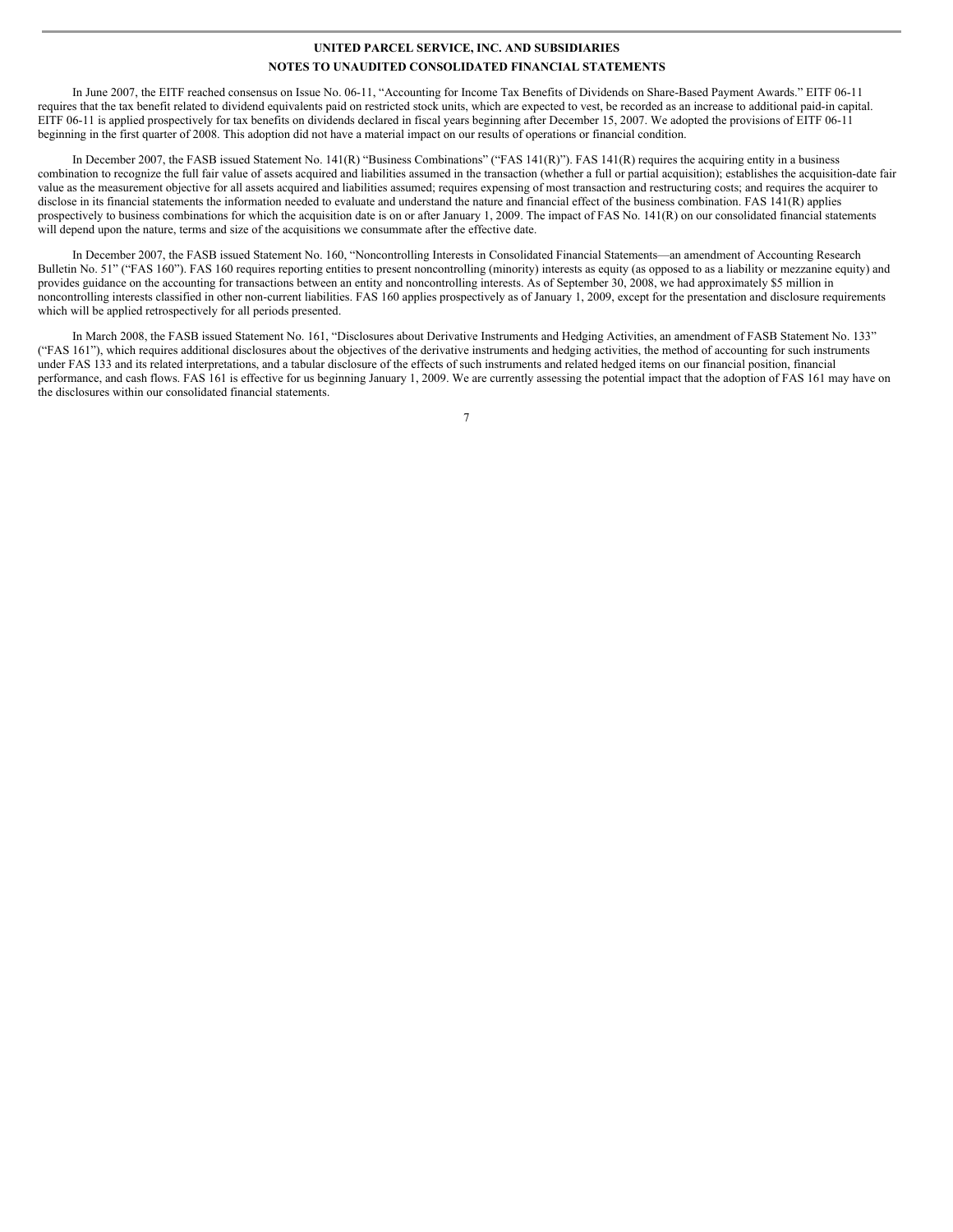## **Note 4. Marketable Securities**

The following is a summary of marketable securities as of September 30, 2008 and December 31, 2007 (in millions):

|                                       | Cost           | <b>Unrealized</b><br>Gains     | Unrealized<br>Losses         | Estimated<br><b>Fair Value</b> |
|---------------------------------------|----------------|--------------------------------|------------------------------|--------------------------------|
| <b>September 30, 2008</b>             |                |                                |                              |                                |
| Current marketable securities:        |                |                                |                              |                                |
| U.S. government and agency securities | \$109          | <sup>\$</sup>                  | $\mathbb{S}$<br>$\mathbf{1}$ | $\mathcal{S}$<br>109           |
| Mortgage and asset-backed securities  | 293            |                                | 6                            | 288                            |
| Corporate securities                  | 128            |                                | $\overline{7}$               | 122                            |
| Other debt securities                 | $\overline{2}$ |                                |                              | $\overline{c}$                 |
| Total debt securities                 | 532            | $\overline{3}$                 | 14                           | 521                            |
| Common equity securities              | $\overline{2}$ |                                |                              | $\overline{2}$                 |
| Current marketable securities         | 534            | 3                              | 14                           | 523                            |
| Non-current marketable securities:    |                |                                |                              |                                |
| State and local municipal securities  | 117            |                                | 17                           | 100                            |
| Asset-backed securities               | 150            |                                | 31                           | 119                            |
| Common equity securities              | 25             | $7\phantom{.0}$                |                              | 32                             |
| Preferred equity securities           | 48             |                                | 11                           | 37                             |
| Non-current marketable securities     | 340            |                                | 59                           | 288                            |
| Total marketable securities           | \$874          | 10                             | 73                           | 811<br>\$                      |
|                                       | Cost           | Unrealized<br>Gains            | <b>Unrealized</b><br>Losses  | Estimated<br><b>Fair Value</b> |
| <b>December 31, 2007</b>              |                |                                |                              |                                |
| Current marketable securities:        |                |                                |                              |                                |
| U.S. government and agency securities | \$59           | $\mathbb{S}$<br>$\overline{2}$ |                              | $\mathbb{S}$<br>61             |
| Mortgage and asset-backed securities  | 251            | 2                              | $\overline{c}$               | 251                            |
| Corporate securities                  | 152            | $\overline{2}$                 |                              | 154                            |
| State and local municipal securities  | $\overline{4}$ |                                |                              | $\overline{4}$                 |
| Other debt securities                 | $\overline{2}$ |                                |                              | $\overline{2}$                 |
| Total debt securities                 | 468            | 6                              | $\overline{2}$               | 472                            |
| Common equity securities              | $\overline{2}$ |                                |                              | $\overline{2}$                 |
| Preferred equity securities           | 103            |                                |                              | 103                            |
| Current marketable securities         | 573            | 6                              | $\overline{2}$               | 577                            |
|                                       | $\sim$         | $\sim$                         |                              | $\sim$                         |

Non-current common equity securities and the securities and the securities and the securities and the securities of the securities of the securities of the securities and the securities of the securities of the securities Total marketable securities  $$598$   $$14$   $$2$   $$610$ At September 30, 2008, we held \$315 million in principal value of investments in auction rate securities. Some of these investments take the form of debt securities, and

are structured as direct obligations of local governments or agencies (classified as "State and local municipal securities"). Other auction rate security investments are structured as obligations of asset-backed trusts (classified as "Asset-backed securities"), generally all of which are collateralized by student loans and are guaranteed by the U.S. Government or through private insurance. The remaining auction rate securities take the form of preferred stock, and are collateralized by securities issued directly by large corporations. Substantially all of our investments in auction rate securities maintain ratings of AA / Aa or higher by Standard and Poor's and Moody's, respectively.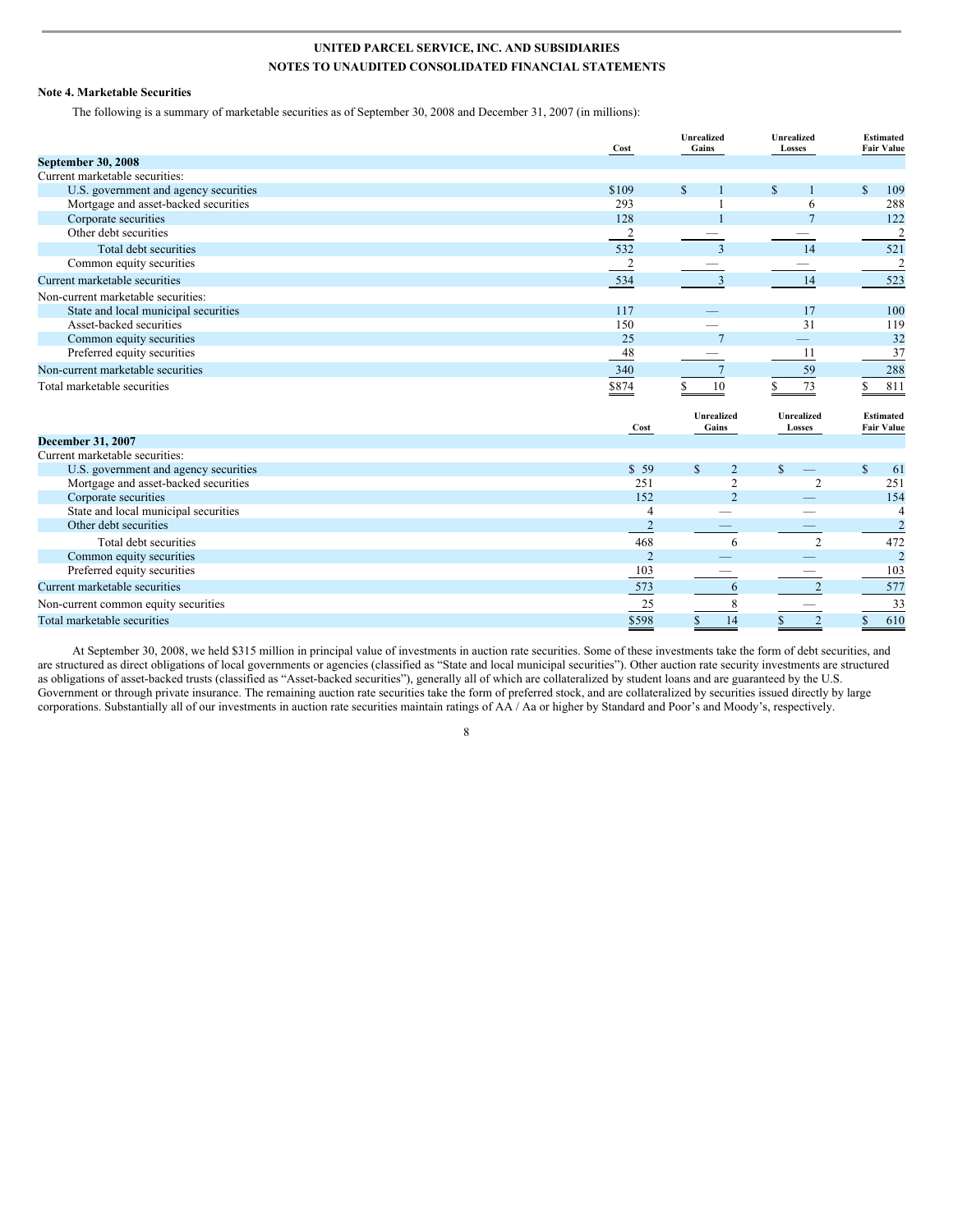During the first quarter of 2008, market auctions, including auctions for substantially all of our auction rate securities portfolio, began to fail due to insufficient buyers. As a result of the persistent failed auctions, and the uncertainty of when these investments could successfully be liquidated at par, we have classified all of our investments in auction rate securities to non-current marketable securities (which are reported in "Other Non-Current Assets" on the consolidated balance sheet), as noted in the table above, as of September 30, 2008. The securities for which auctions have failed will continue to accrue interest and be auctioned at each respective reset date until the auction succeeds, the issuer redeems the securities, or the securities mature.

Historically, the par value of the auction rate securities approximated fair value due to the frequent resetting of the interest rate. While we will continue to earn interest on these investments in failed auction rate securities (often at the maximum contractual interest rate), the estimated fair value of the auction rate securities no longer approximates par value due to the lack of liquidity. We estimated the fair value of these securities after considering several factors, including the credit quality of the securities, the rate of interest received since the failed auctions began, the yields of securities similar to the underlying auction rate securities, and the input of broker-dealers in these securities. As a result, we recorded an after-tax unrealized loss of approximately \$41 million on these securities as of September 30, 2008 in other comprehensive income (\$59 million pre-tax), reflecting the decline in the estimated fair value of these securities.

During the third quarter of 2008, we recorded impairment losses on two auction rate securities that were collateralized by preferred stock issued by the Federal National Mortgage Association ("FNMA") and the Federal Home Loan Mortgage Corporation ("FHLMC"). The impairment follows actions by the U.S. Treasury Department and the Federal Housing Finance Agency with respect to FNMA and FHLMC. Additionally, we recorded impairment losses on a municipal auction rate security and on holdings of several medium term notes issued by Lehman Brothers Inc., which declared bankruptcy during the third quarter. We do not hold any other securities in any of these entities. The total of these credit-related impairment losses during the quarter was \$23 million, which was recorded in investment income (loss) on the income statement.

For the remaining auction rate securities and other debt securities, we have concluded that no additional other-than-temporary impairment losses existed as of September 30, 2008. In making this determination, we considered the financial condition and prospects of the issuer, the magnitude of the losses compared with the investments' cost, the length of time the investments have been in an unrealized loss position, the probability that we will be unable to collect all amounts due according to the contractual terms of the security, the credit rating of the security, and our ability and intent to hold these investments until the anticipated recovery in market value occurs.

The amortized cost and estimated fair value of marketable securities and short-term investments at September 30, 2008, by contractual maturity, are shown below (in millions). Actual maturities may differ from contractual maturities because the issuers of the securities may have the right to prepay obligations without prepayment penalties.

|                                          |       | <b>Estimated</b>  |
|------------------------------------------|-------|-------------------|
|                                          | Cost  | <b>Fair Value</b> |
| Due in one year or less                  | \$26  | 26                |
| Due after one year through three years   | 140   | 140               |
| Due after three years through five years | 52    | 50                |
| Due after five years                     | 581   | 524               |
|                                          | 799   | 740               |
| Equity securities                        |       | 71                |
|                                          | \$874 | 811               |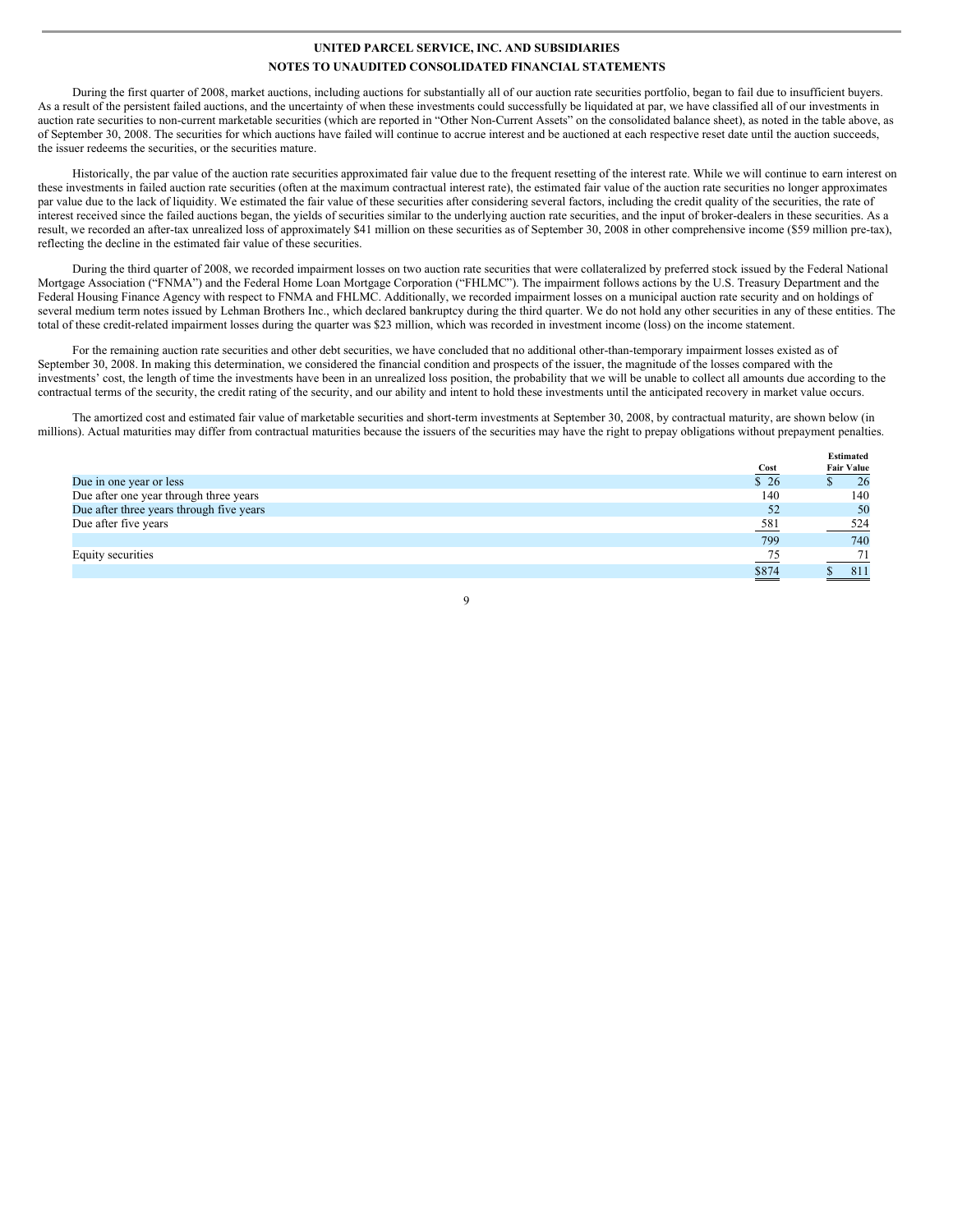# **Note 5. Property, Plant and Equipment**

Property, plant and equipment as of September 30, 2008 and December 31, 2007 consists of the following (in millions):

|                                                        | 2008     | 2007     |
|--------------------------------------------------------|----------|----------|
| Vehicles                                               | \$5,473  | \$5,295  |
| Aircraft (including aircraft under capitalized leases) | 14.481   | 13,541   |
| Land                                                   | 1,080    | 1,056    |
| <b>Buildings</b>                                       | 2,877    | 2,837    |
| Leasehold improvements                                 | 2,702    | 2,604    |
| Plant equipment                                        | 5,724    | 5,537    |
| Technology equipment                                   | 1,730    | 1,699    |
| Equipment under operating lease                        | 143      | 153      |
| Construction-in-progress                               | 927      | 889      |
|                                                        | 35.137   | 33,611   |
| Less: Accumulated depreciation and amortization        | (16,776) | (15,948) |
|                                                        | \$18.361 | \$17,663 |

# **Note 6. Employee Benefit Plans**

Information about net periodic benefit cost for our pension and postretirement benefit plans is as follows for the three and nine month period ended September 30, 2008 and 2007 (in millions):

|                                      |      |                              |           | Three Months Ended September 30, |          |                              |
|--------------------------------------|------|------------------------------|-----------|----------------------------------|----------|------------------------------|
|                                      |      |                              |           | <b>U.S. Postretirement</b>       |          | <b>International Pension</b> |
|                                      |      | <b>U.S. Pension Benefits</b> |           | <b>Medical Benefits</b>          |          | <b>Benefits</b>              |
|                                      | 2008 | 2007                         | 2008      | 2007                             | 2008     | 2007                         |
| <b>Net Periodic Cost:</b>            |      |                              |           |                                  |          |                              |
| Service cost                         | S    | \$130<br>176                 | \$<br>24  | 25                               |          | $\overline{ }$               |
| Interest cost                        |      | 209<br>263                   | 50        | 45                               | 8        | 8                            |
| Expected return on assets            |      | (379)<br>(325)               | (12)      | (12)                             | (9)      | (8)                          |
| Amortization of:                     |      |                              |           |                                  |          |                              |
| Transition obligation                |      | __                           |           |                                  |          |                              |
| Prior service cost                   |      | 46                           | (1)<br>14 | (2)                              | _        |                              |
| Actuarial (gain) loss                |      | $\bigcap$                    | 27        | 6                                | _        |                              |
| Settlements, curtailments, and other |      |                              |           |                                  |          |                              |
| Net periodic benefit cost            |      | 109                          | 55<br>66  | 62                               | $\sigma$ | 13                           |

|                                      |                              |       | Nine Months Ended September 30,                       |       |                                                 |         |
|--------------------------------------|------------------------------|-------|-------------------------------------------------------|-------|-------------------------------------------------|---------|
|                                      | <b>U.S. Pension Benefits</b> |       | <b>U.S. Postretirement</b><br><b>Medical Benefits</b> |       | <b>International Pension</b><br><b>Benefits</b> |         |
|                                      | 2008                         | 2007  | 2008                                                  | 2007  | 2008                                            | 2007    |
| <b>Net Periodic Cost:</b>            |                              |       |                                                       |       |                                                 |         |
| Service cost                         | 530<br>S                     | \$390 | 71<br>S.                                              | 76    | S<br>21                                         | 21<br>э |
| Interest cost                        | 789                          | 626   | 150                                                   | 136   | 24                                              | 22      |
| Expected return on assets            | (1,138)                      | (976) | (37)                                                  | (35)  | (27)                                            | (22)    |
| Amortization of:                     |                              |       |                                                       |       |                                                 |         |
| Transition obligation                | $\mathbf{\overline{3}}$      | ◠     |                                                       |       |                                                 |         |
| Prior service cost                   | 139                          | 43    | (3)                                                   | (6)   | _                                               |         |
| Actuarial (gain) loss                | 6                            | 81    | 14                                                    | 17    | $\overline{\phantom{a}}$                        |         |
| Settlements, curtailments, and other |                              |       | _                                                     |       | _                                               |         |
| Net periodic benefit cost            | 329                          | \$166 | \$195                                                 | \$191 | 18                                              | 29      |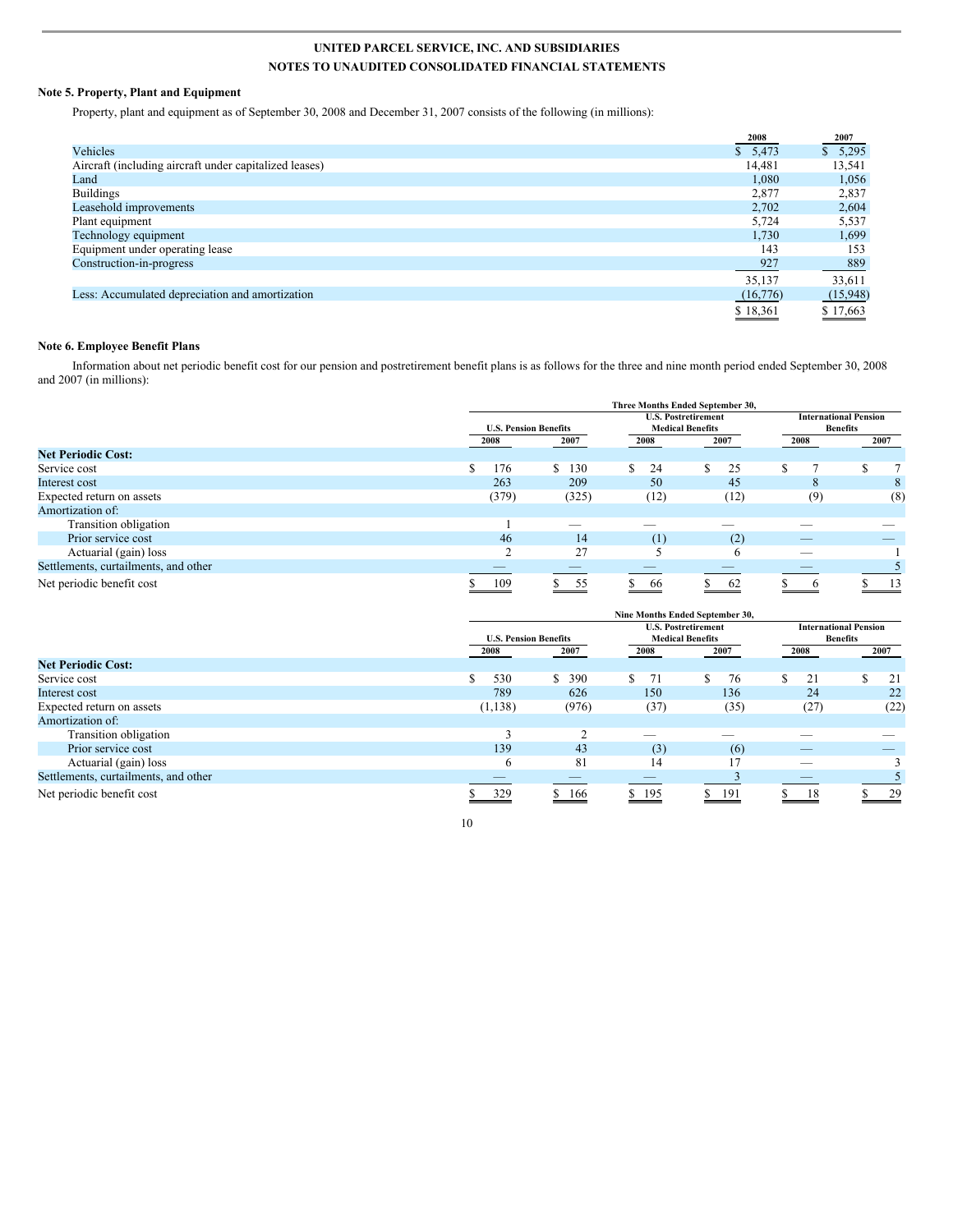During the first nine months of 2008, we contributed \$62 and \$57 million to our company-sponsored pension and postretirement medical benefit plans, respectively. We expect to contribute \$100 and \$17 million over the remainder of the year to the pension and postretirement medical benefit plans, respectively.

# **Note 7. Goodwill and Intangible Assets**

The following table indicates the allocation of goodwill by reportable segment as of September 30, 2008 and December 31, 2007 (in millions):

|                              | December 31,<br>2007 | Acquired | Purchase<br><b>Price Adjustments</b> | Currency/<br>Other       | September 30,<br>2008 |
|------------------------------|----------------------|----------|--------------------------------------|--------------------------|-----------------------|
| Goodwill by Segment:         |                      |          |                                      |                          |                       |
| U.S. Domestic Package        | $-$                  | $-$      | $\overline{\phantom{a}}$             | $\overline{\phantom{a}}$ |                       |
| <b>International Package</b> | 295                  |          |                                      |                          | 300                   |
| Supply Chain & Freight       | 2,282                |          |                                      | 61                       | 2,276                 |
|                              | 2.577                |          |                                      | 15                       | 2,576                 |

The goodwill acquired in the International Package segment during 2008 was due to our purchase of a package delivery company in Romania and our buyout of a joint venture in Korea. The operating results of these acquired businesses are not material to the International Package segment.

The following is a summary of intangible assets as of September 30, 2008 and December 31, 2007 (in millions):

|                                          | <b>Gross Carrying</b><br>Amount | Accumulated<br>Amortization | <b>Net Carrying</b><br>Value |
|------------------------------------------|---------------------------------|-----------------------------|------------------------------|
| September 30, 2008:                      |                                 |                             |                              |
| Trademarks, licenses, patents, and other | S<br>76                         | \$<br>(65)                  | S                            |
| <b>Customer</b> lists                    | 159                             | (56)                        | 103                          |
| Franchise rights                         | 110                             | (39)                        | 71                           |
| Capitalized software                     | 1,712                           | (1, 322)                    | 390                          |
| Total intangible assets, net             | 2,057                           | (1, 482)                    | 575                          |
|                                          |                                 |                             |                              |
|                                          | <b>Gross Carrying</b><br>Amount | Accumulated<br>Amortization | <b>Net Carrying</b><br>Value |
| December 31, 2007:                       |                                 |                             |                              |
| Trademarks, licenses, patents, and other | \$.<br>75                       | \$<br>(54)                  | S<br>21                      |
| Customer lists                           | 162                             | (40)                        | 122                          |
| Franchise rights                         | 110                             | (35)                        | 75                           |
| Capitalized software                     | 1,663                           | (1,253)                     | 410                          |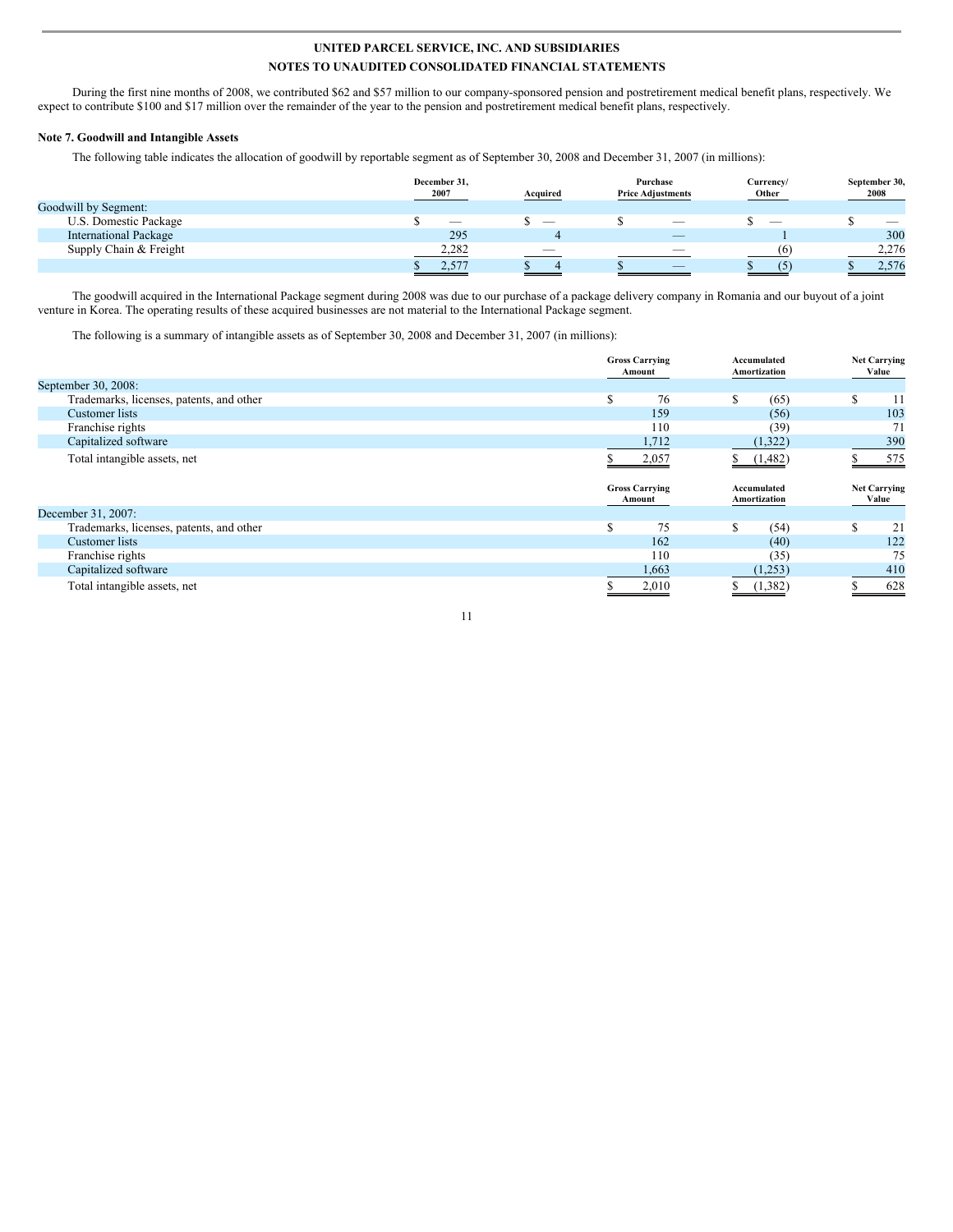#### **Note 8. Debt and Financing Arrangements**

The carrying value of our outstanding debt as of September 30, 2008 and December 31, 2007 consists of the following (in millions):

|                                                   | 2008    | 2007                |
|---------------------------------------------------|---------|---------------------|
| 8.38% debentures, due 2020 and 2030               | 742     | 761<br>$\mathbf{s}$ |
| $4.50\%$ senior notes, due 2013                   | 1,738   |                     |
| 5.50% senior notes, due 2018                      | 745     |                     |
| $6.20\%$ senior notes, due 2038                   | 1,479   |                     |
| Floating rate senior notes, due 2049 through 2053 | 438     | 441                 |
| Commercial paper                                  | 3,795   | 7,366               |
| Capital lease obligations, due 2009 through 2021  | 422     | 479                 |
| Facility notes and bonds, due 2009 through 2036   | 433     | 435                 |
| UPS Notes, due 2009 through 2027                  | 232     | 513                 |
| Pound Sterling notes, due 2031 and 2050           | 912     | 989                 |
| Other debt                                        | 23      | 34                  |
| Total debt                                        | 10.959  | 11,018              |
| Less: current maturities                          | (2,895) | (3,512)             |
| Long-term debt                                    | \$8.064 | \$ 7.506            |

We are authorized to borrow up to \$10.0 billion under the U.S. commercial paper program we maintain. We had \$3.795 billion outstanding under this program as of September 30, 2008, with an average interest rate of 1.97%. As of September 30, 2008, we have classified \$1.0 billion of this commercial paper balance as long-term debt, with the remaining \$2.795 billion classified as a current liability, in our consolidated balance sheet. As of December 31, 2007, approximately \$4.0 billion of commercial paper was classified as long-term debt in anticipation of the subsequent issuance of fixed rate notes, as discussed further below. We also maintain a European commercial paper program under which we are authorized to borrow up to €1.0 billion in a variety of currencies, however there were no amounts outstanding under this program as of September 30, 2008.

We maintain two credit agreements with a consortium of banks. One of these agreements provides revolving credit facilities of \$4.5 billion, and expires on April 18, 2009. The second agreement provides revolving credit facilities of \$1.0 billion, and expires on April 19, 2012. Interest on any amounts we borrow under these facilities would be charged at 90-day LIBOR plus 15 basis points. At September 30, 2008, there were no outstanding borrowings under these facilities. Concurrent with entering into the \$4.5 billion facility in April 2008, we terminated our previous \$1.0 billion credit facility that was scheduled to expire on April 17, 2008, as well as the \$7.0 billion credit facility that was scheduled to expire on October 17, 2008.

In January 2008, we completed an offering of \$1.750 billion of 4.50% senior notes due January 2013, \$750 million of 5.50% senior notes due January 2018, and \$1.500 billion of 6.20% senior notes due January 2038. All of the notes pay interest semiannually, and allow for redemption of the notes by UPS at any time by paying the greater of the principal amount or a "make-whole" amount, plus accrued interest. After pricing and underwriting discounts, we received a total of \$3.961 billion in cash proceeds from the offering. The proceeds from the offering were used to reduce our outstanding commercial paper balance.

Our existing debt instruments and credit facilities do not have cross-default or ratings triggers, however certain of these debt instruments and credit facilities do subject us to financial covenants. These covenants generally require us to maintain a \$3.0 billion minimum net worth and limit the amount of secured indebtedness that may be incurred by the company. These covenants are not considered material to the overall financial condition of the company, and all covenant tests were satisfied as of September 30, 2008.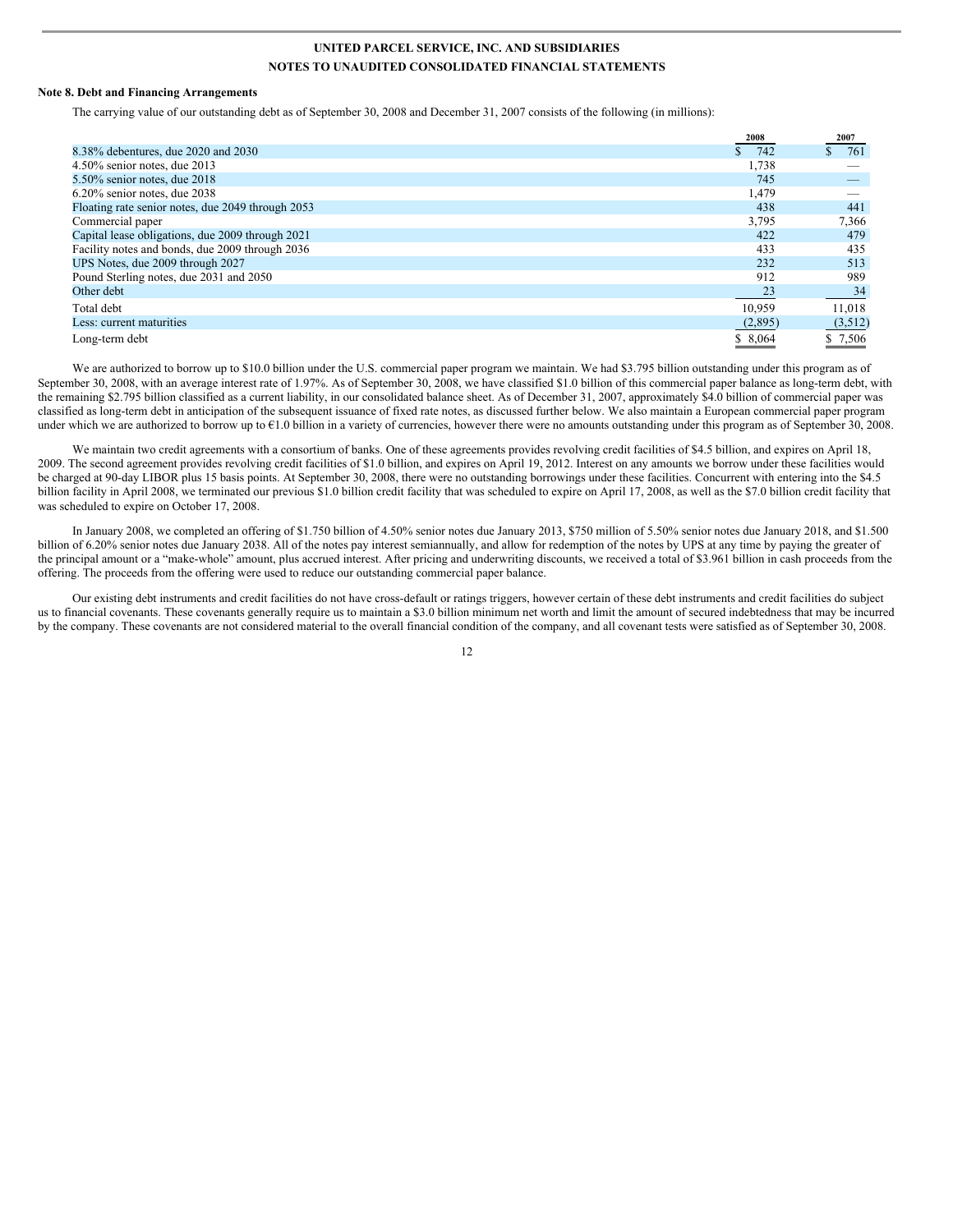#### **Note 9. Legal Proceedings and Contingencies**

We are a defendant in a number of lawsuits filed in state and federal courts containing various class-action allegations under state wage-and-hour laws. In one of these cases, Marlo v. UPS, which was certified as a class action in a California federal court in June 2004, plaintiffs allege that they improperly were denied overtime, and seek penalties for missed meal and rest periods, and interest and attorneys' fees. Plaintiffs purport to represent a class of 1,300 full-time supervisors. In August 2005, the court granted summary judgment in favor of UPS on all claims, and plaintiff appealed the ruling. In October 2007, the appeals court reversed the lower court's ruling. We have denied any liability with respect to these claims and intend to vigorously defend ourselves in this case. In April 2008, the Court decertified the class and vacated the trial scheduled for April 29, 2008. At this time, we have not determined the amount of any liability that may result from this matter or whether such liability, if any, would have a material adverse effect on our financial condition, results of operations, or liquidity.

In another case, Hohider v. UPS, which in July 2007 was certified as a class action in a Pennsylvania federal court, plaintiffs have challenged certain aspects of the Company's interactive process for assessing requests for reasonable accommodation under the Americans with Disabilities Act. Plaintiffs purport to represent a class of over 35,000 current and former employees, and seek backpay, compensatory and punitive damages, as well as attorneys' fees. In August 2007, the Third Circuit Court of Appeals granted the Company's Petition to hear the appeal of the trial court's recent certification order. The appeal will likely take one year. At this time, we have not determined the amount of any liability that may result from this matter or whether such liability, if any, would have a material adverse effect on our financial condition, results of operations, or liquidity.

UPS and Mail Boxes Etc., Inc. are defendants in various lawsuits brought by franchisees who operate Mail Boxes Etc. centers and The UPS Store locations. These lawsuits relate to the rebranding of Mail Boxes Etc. centers to The UPS Store, The UPS Store business model, the representations made in connection with the rebranding and the sale of The UPS Store franchises, and UPS's sale of services in the franchisees' territories. We have denied any liability with respect to these claims and intend to defend ourselves vigorously. At this time, we have not determined the amount of any liability that may result from these matters or whether such liability, if any, would have a material adverse effect on our financial condition, results of operations, or liquidity.

UPS Freight, along with several other companies involved in the LTL freight business, is a defendant in a Multi-District Litigation pending in the United States District Court for the Northern District of Georgia. The lawsuits allege that the defendants conspired to fix fuel surcharge rates, and they seek injunctive relief, treble damages and attorneys' fees. We intend to defend against these suits vigorously, and defendants' motion to dismiss is pending for decision by the Court. These cases are at a preliminary stage and at this time, we have not determined the amount of any liability that may result from this matter or whether such liability, if any, would have a material adverse effect on our financial condition, results of operations, or liquidity.

We are a defendant in various other lawsuits that arose in the normal course of business. We believe that the eventual resolution of these cases will not have a material adverse effect on our financial condition, results of operations, or liquidity.

Along with an income tax audit for years 2003 and 2004, the Internal Revenue Service ("IRS") is currently examining non-income based taxes including excise taxes on transportation of property by air and fuel purchases, which could lead to proposed assessments. The IRS has not presented an official position with regard to excise taxes at this time, and therefore we are not able to determine the technical merit of any potential assessment; however, we do not believe that the resolution of this matter would have a material adverse effect on our financial condition, results of operations, or liquidity.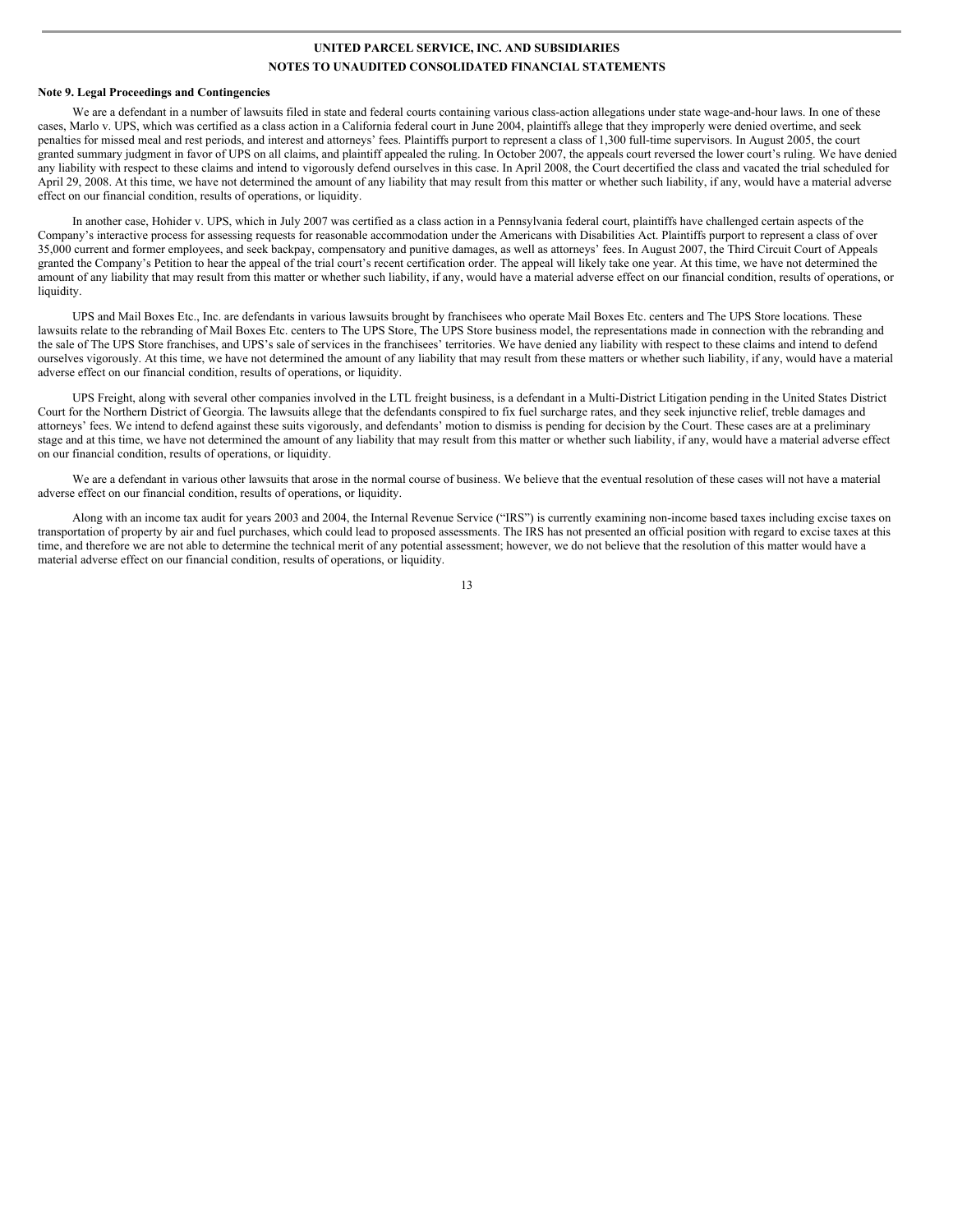The Italian Guardia di Finanza, under the authority of the Minister of Economy and Finance, has challenged the inter-company transfer pricing of our Italian subsidiary's international package business for tax years 2003 through 2007. No final report or assessment has been issued. We disagree with the basis for these challenges and intend to defend our position vigorously. However, it is reasonably possible that the amount of unrecognized tax benefits could change within the next 12 months as we continue to pursue resolution of this matter with the Italian authorities. At this time, we do not expect this matter to have a material adverse effect on our financial condition, results of operations, or liquidity.

As of December 31, 2007, we had approximately 246,000 employees employed under a national master agreement and various supplemental agreements with local unions affiliated with the Teamsters. In September 2007, we reached a new national master agreement with the Teamsters, which was ratified in December 2007. The new agreement provides for wage increases as well as contributions to healthcare and pension plans, and most economic provisions of the new five year agreement took effect on August 1, 2008, with the exception of our withdrawal from the Central States Pension Fund which occurred in 2007. We have approximately 2,900 pilots who are employed under a collective bargaining agreement with the Independent Pilots Association, which becomes amendable at the end of 2011. Our airline mechanics are covered by a collective bargaining agreement with Teamsters Local 2727, which became amendable on November 1, 2006. We began formal negotiations with Teamsters Local 2727 on October 2, 2006. In addition, the majority of our ground mechanics who are not employed under agreements with the Teamsters are employed under collective bargaining agreements with the International Association of Machinists and Aerospace Workers (approximately 2,900). These agreements run through July 31, 2009.

Apart from the Central States Pension Fund, we participate in a number of trustee-managed multi-employer pension and health and welfare plans for employees covered under collective bargaining agreements. Several factors could cause us to make significantly higher future contributions to these plans, including unfavorable investment performance, changes in demographics, and increased benefits to participants. At this time, we are unable to determine the amount of additional future contributions, if any, or whether any material adverse effect on our financial condition, results of operations, or liquidity would result from our participation in these plans.

## **Note 10. Shareowners' Equity**

#### *Capital Stock, Additional Paid-In Capital, and Retained Earnings*

We maintain two classes of common stock, which are distinguished from each other primarily by their respective voting rights. Class A shares are entitled to 10 votes per share, whereas Class B shares are entitled to one vote per share. Class A shares are primarily held by UPS employees and retirees, and these shares are fully convertible into Class B shares at any time. Class B shares are publicly traded on the New York Stock Exchange (NYSE) under the symbol "UPS". Class A and B shares both have a \$0.01 par value, and as of September 30, 2008, there were 4.6 billion Class A shares and 5.6 billion Class B shares authorized to be issued. Additionally, there are 200 million preferred shares, with no par value, authorized to be issued; as of September 30, 2008, no preferred shares had been issued.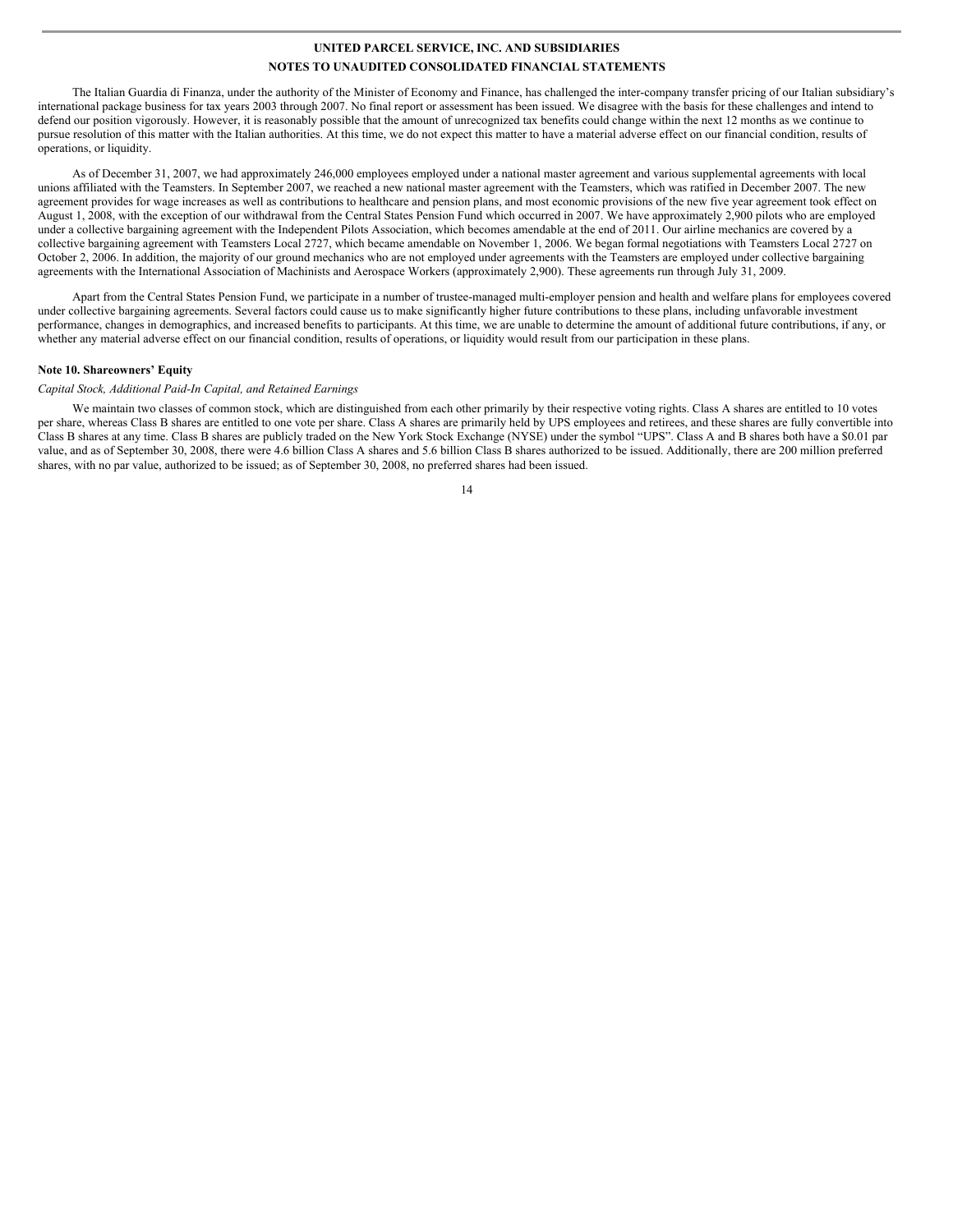The following is a roll-forward of our common stock, additional paid-in capital, and retained earnings accounts for the nine months ended September 30, 2008 and 2007 (in millions, except per share amounts):

|                                                |                      | 2008                  |                | 2007           |
|------------------------------------------------|----------------------|-----------------------|----------------|----------------|
|                                                | <b>Shares</b>        | <b>Dollars</b>        | <b>Shares</b>  | <b>Dollars</b> |
| <b>Class A Common Stock</b>                    |                      |                       |                |                |
| Balance at beginning of period                 | 349                  | \$.<br>3              | 401            | S<br>4         |
| Common stock purchases                         | (9)                  |                       | (15)           | (1)            |
| Stock award plans                              | 3                    | -                     |                |                |
| Common stock issuances                         | $\overline{2}$       |                       | $\overline{2}$ |                |
| Conversions of Class A to Class B common stock | (21)                 |                       | (28)           |                |
| Class A shares issued at end of period         | 324                  | 3<br>\$               | 361            | $\mathfrak{Z}$ |
| <b>Class B Common Stock</b>                    |                      |                       |                |                |
| Balance at beginning of period                 | 694                  | \$.<br>$\overline{7}$ | 672            | \$.<br>7       |
| Common stock purchases                         | (39)                 |                       | (13)           |                |
| Conversions of Class A to Class B common stock | 21                   |                       | 28             |                |
| Class B shares issued at end of period         | 676<br>$\sim$ $\sim$ |                       | 687<br>سنتبذ   |                |
| <b>Additional Paid-In Capital</b>              |                      |                       |                |                |
| Balance at beginning of period                 |                      | \$                    |                | \$.            |
| Stock award plans                              |                      | 386                   |                | 372            |
| Common stock purchases                         |                      | (516)                 |                | (501)          |
| Common stock issuances                         |                      | 130                   |                | 129            |
| Balance at end of period                       |                      |                       |                |                |
| <b>Retained Earnings</b>                       |                      |                       |                |                |
| Balance at beginning of period                 |                      | \$14,186              |                | \$17,676       |
| Cumulative adjustment for accounting changes   |                      | (60)                  |                | (104)          |
| Net income                                     |                      | 2,749                 |                | 3,023          |
| Dividends (\$1.35 and \$1.26 per share)        |                      | (1,381)               |                | (1, 336)       |
| Common stock purchases                         |                      | (2,783)               |                | (1,526)        |
| Balance at end of period                       |                      | \$12,711              |                | \$17,733       |

On January 1, 2007, we adopted FASB Interpretation No. 48, "Accounting for Uncertainty in Income Taxes—an Interpretation of FASB Statement No. 109", which resulted in a reduction to retained earnings of \$104 million. On January 1, 2008, we recognized a \$44 million reduction to retained earnings as a result of changing our measurement date under FAS 158, which is discussed further in Note 3. Also on January 1, 2008, we recognized a \$16 million reduction to retained earnings as a result of adopting FAS 159, which is discussed further in Note 12.

We repurchased a total of 48.5 million shares of Class A and Class B common stock for \$3.299 billion during the nine months ended September 30, 2008, and 27.9 million shares for \$2.027 billion for the nine months ended September 30, 2007. In January 2008, we announced a new financial policy regarding our capital structure to enhance shareowner value. We intend to manage our balance sheet to a target debt ratio of approximately 50%-60% funds from operations to total debt. In connection with this policy, the Board of Directors authorized an increase in our share repurchase authorization to \$10.0 billion. Share repurchases may take the form of accelerated share repurchases, open market purchases, or other such methods as we deem appropriate. The timing of our share repurchases will depend upon market conditions. As of September 30, 2008, we had \$6.832 billion of our share repurchase authorization remaining.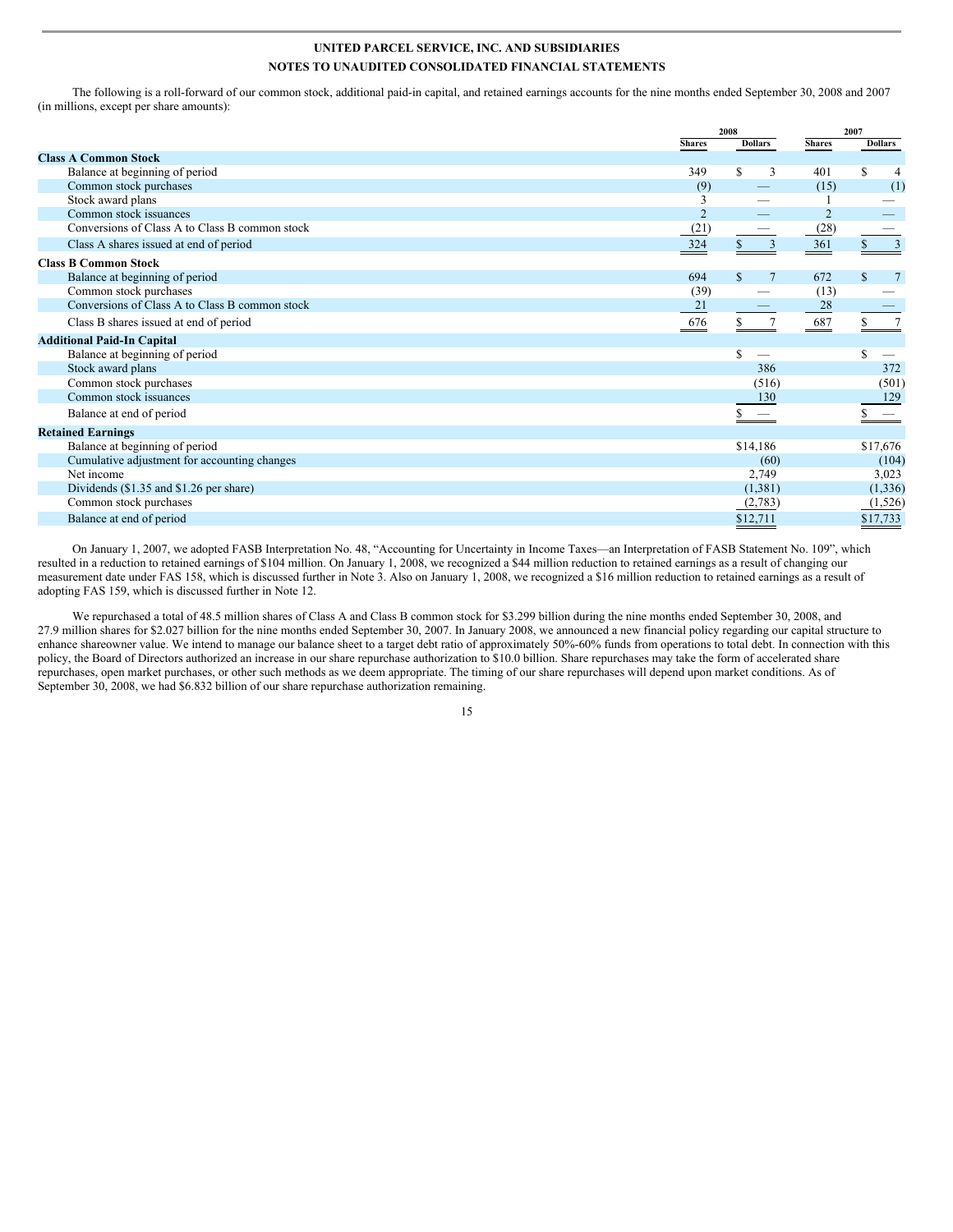## *Accumulated Other Comprehensive Income (Loss)*

We incur activity in AOCI for unrealized holding gains and losses on available-for-sale securities, foreign currency translation adjustments, unrealized gains and losses from derivatives that qualify as hedges of cash flows, and unrecognized pension and postretirement benefit costs. The activity in AOCI for the nine months ended September 30, 2008 and 2007 is as follows (in millions):

|                                                                                | 2008      | 2007        |
|--------------------------------------------------------------------------------|-----------|-------------|
| Foreign currency translation adjustment:                                       |           |             |
| Balance at beginning of period                                                 | S<br>81   | S.<br>(109) |
| Aggregate adjustment for the period                                            | 80        | 128         |
| Balance at end of period                                                       | 161       | 19          |
| Unrealized gain (loss) on marketable securities, net of tax:                   |           |             |
| Balance at beginning of period                                                 | 9         | 12          |
| Current period changes in fair value (net of tax effect of $\S(32)$ and \$3)   | (62)      | 5           |
| Reclassification to earnings (net of tax effect of \$7 and $\$(4)\)$           | 12        | (8)         |
| Balance at end of period                                                       | (41)      |             |
| Unrealized gain (loss) on cash flow hedges, net of tax:                        |           |             |
| Balance at beginning of period                                                 | (250)     | 68          |
| Current period changes in fair value (net of tax effect of \$24 and $\$(87)$ ) | 40        | (144)       |
| Reclassification to earnings (net of tax effect of $$128$ and $$(24)$ )        | 213       | (40)        |
| Balance at end of period                                                       |           | (116)       |
| Unrecognized pension and postretirement benefit costs, net of tax:             |           |             |
| Balance at beginning of period                                                 | (1, 853)  | (2,176)     |
| Unrecognized net actuarial gain (net of tax effect of \$8 and \$0)             | 13        |             |
| Reclassification to earnings (net of tax effect of \$61 and \$50)              | 98        | 90          |
| Balance at end of period                                                       | (1,742)   | (2,086)     |
| Accumulated other comprehensive income (loss) at end of period                 | \$(1,619) | \$(2,174)   |

# *Deferred Compensation Obligations and Treasury Stock*

Activity in the deferred compensation program for the nine months ended September 30, 2008 and 2007 is as follows (in millions):

|                                          |               | 2008           |               | 2007           |
|------------------------------------------|---------------|----------------|---------------|----------------|
|                                          | <b>Shares</b> | <b>Dollars</b> | <b>Shares</b> | <b>Dollars</b> |
| <b>Deferred Compensation Obligations</b> |               |                |               |                |
| Balance at beginning of period           |               | \$137          |               | \$147          |
| Reinvested dividends                     |               | 4              |               | $\overline{4}$ |
| Option exercise deferrals                |               |                |               |                |
| Benefit payments                         |               | (21)           |               | (14)           |
| Balance at end of period                 |               | \$120          |               | \$137          |
| <b>Treasury Stock</b>                    |               |                |               |                |
| Balance at beginning of period           | (2)           | \$(137)        | (3)           | \$(147)        |
| Reinvested dividends                     | _             | (4)            |               | (4)            |
| Option exercise deferrals                |               |                |               |                |
| Benefit payments                         | _             | 21             |               | -14            |
| Balance at end of period                 |               | \$(120)        |               | \$(137)        |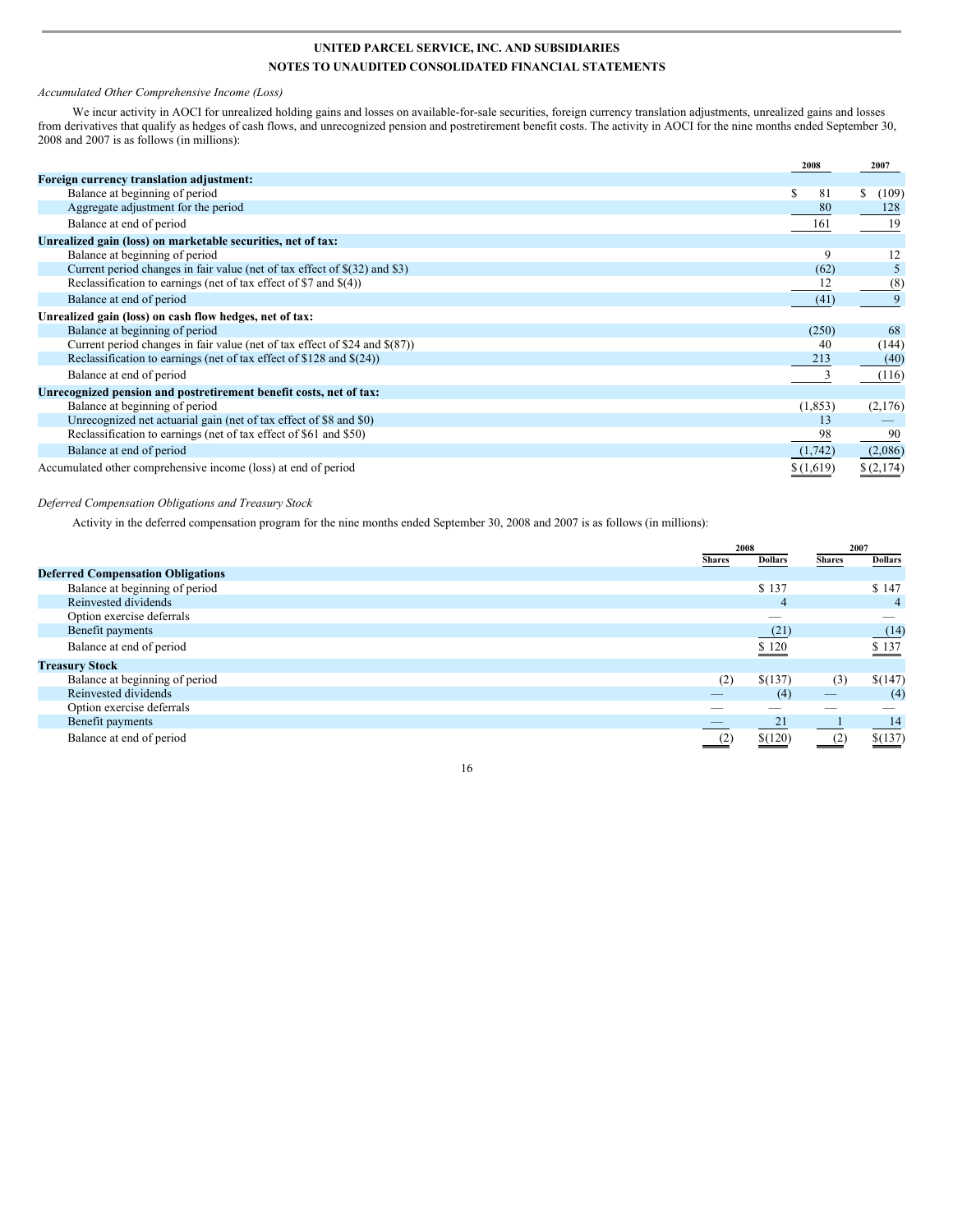## **Note 11. Segment Information**

We report our operations in three segments: U.S. Domestic Package operations, International Package operations, and Supply Chain & Freight operations. Package operations represent our most significant business and are broken down into regional operations around the world. Regional operations managers are responsible for both domestic and export operations within their geographic area.

#### *U.S. Domestic Package*

Domestic Package operations include the time-definite delivery of letters, documents, and packages throughout the United States.

#### *International Package*

International Package operations include delivery to more than 200 countries and territories worldwide, including shipments wholly outside the United States, as well as shipments with either origin or distribution outside the United States. Our International Package reporting segment includes the operations of our Europe, Asia, and Americas operating segments.

## *Supply Chain & Freight*

Supply Chain & Freight includes our forwarding and logistics operations, UPS Freight, and other aggregated business units. Our forwarding and logistics business provides services in more than 175 countries and territories worldwide, and includes supply chain design and management, freight distribution, customs brokerage, mail and consulting services. UPS Freight offers a variety of less-than-truckload ("LTL") and truckload ("TL") services to customers in North America. Other aggregated business units within this segment include Mail Boxes, Etc. (the franchisor of Mail Boxes, Etc. and The UPS Store) and UPS Capital.

In evaluating financial performance, we focus on operating profit as a segment's measure of profit or loss. Operating profit is before investment income, interest expense, and income taxes. The accounting policies of the reportable segments are the same as those described in the summary of accounting policies included in the financial statements in our Annual Report on Form 10-K for the year ended December 31, 2007, with certain expenses allocated between the segments using activity-based costing methods. Unallocated assets are comprised primarily of cash, marketable securities, short-term investments, and investments in limited partnerships.

Segment information for the three and nine months ended September 30, 2008 and 2007 is as follows (in millions):

|                              |                       | <b>Three Months Ended</b><br>September 30, |          | <b>Nine Months Ended</b><br>September 30, |
|------------------------------|-----------------------|--------------------------------------------|----------|-------------------------------------------|
|                              | 2008                  | 2007                                       | 2008     | 2007                                      |
| Revenue:                     |                       |                                            |          |                                           |
| U.S. Domestic Package        | 7,841<br>S.           | 7,545<br>S.                                | \$23,290 | \$22,676                                  |
| <b>International Package</b> | 2,949                 | 2,529                                      | 8,656    | 7,414                                     |
| Supply Chain & Freight       | 2,323                 | 2,131                                      | 6,843    | 6,210                                     |
| Consolidated                 | \$13,113              | \$12,205                                   | \$38,789 | \$36,300                                  |
| <b>Operating Profit:</b>     |                       |                                            |          |                                           |
| U.S. Domestic Package        | $\mathbf{s}$<br>1.117 | 1,228<br>\$                                | \$2,975  | 3,361<br>\$.                              |
| <b>International Package</b> | 386                   | 428                                        | 1,214    | 1,274                                     |
| Supply Chain & Freight       | 129                   | 52                                         | 390      | 196                                       |
| Consolidated                 | 1,632                 | 1,708                                      | 4,579    | 4,831                                     |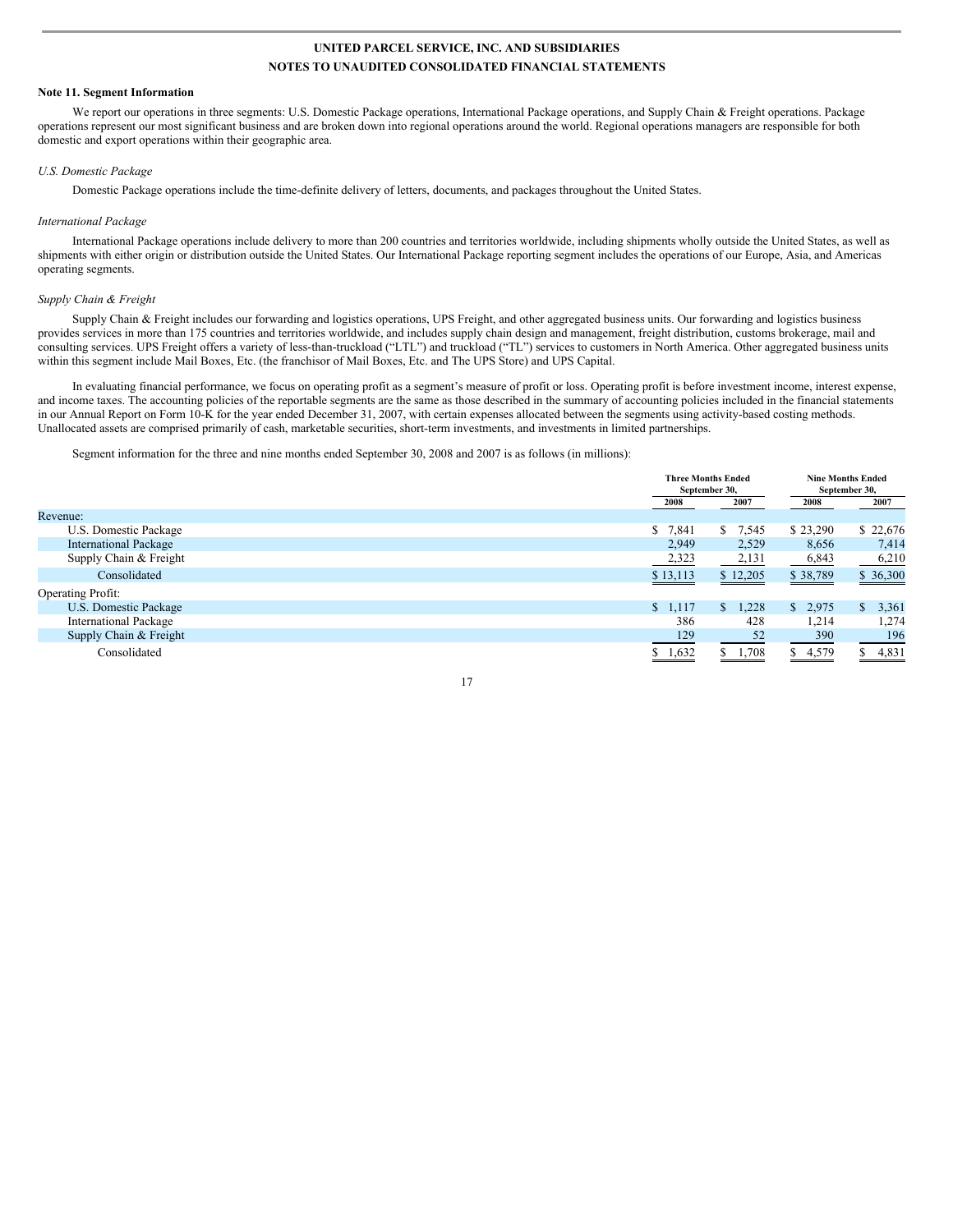#### **Note 12. Fair Value Disclosures**

Effective January 1, 2008, we adopted FAS 157, which requires disclosures about our assets and liabilities that are measured at fair value. Further information about such assets and liabilities is presented below. We have not applied the provisions of FAS 157 to non-financial assets, such as our property and equipment, goodwill and certain other assets, which are measured at fair value for impairment assessment, nor to any business combinations or asset retirement obligations. We will apply the provisions of FAS 157 to these assets and liabilities, beginning January 1, 2009, in accordance with FASB Staff Position No. 157-2, "Effective Date of FASB Statement No. 157".

Upon our adoption of FAS 159 on January 1, 2008, we elected to apply the fair value option to our holdings in certain investment partnerships that were previously accounted for under the equity method. Accordingly, we recorded a \$16 million reduction to retained earnings as of January 1, 2008, representing the after-tax cumulative effect adjustment of adopting FAS 159.

Our assets and liabilities recorded at fair value have been categorized based upon a fair value hierarchy in accordance with FAS 157. Level 1 inputs utilize quoted prices in active markets for identical assets or liabilities. Level 2 inputs are based on other observable market data, such as quoted prices for similar assets and liabilities, and inputs other than quoted prices that are observable, such as interest rates and yield curves. Level 3 inputs are developed from unobservable data reflecting our own assumptions, and include situations where there is little or no market activity for the asset or liability.

The following is a general description of the valuation methodologies used for financial assets and liabilities measured at fair value, including the general classification of such assets and liabilities pursuant to the valuation hierarchy.

*Marketable Securities—*Marketable securities utilizing Level 1 inputs include active exchange-traded equity securities and equity index funds, and most U.S. Government debt securities, as these securities all have quoted prices in active markets. Marketable securities utilizing Level 2 inputs include non-auction rate asset-backed securities, corporate bonds, and municipal bonds. These securities are valued using market corroborated pricing, matrix pricing, or other models that utilize observable inputs such as yield curves.

We have classified our auction rate securities portfolio as utilizing Level 3 inputs, as their valuation requires substantial judgment and estimation of factors that are not currently observable in the market due to the lack of trading in the securities. The valuation may be revised in future periods as market conditions evolve. These securities were valued as of September 30, 2008 considering several factors, including the credit quality of the securities, the rate of interest received since the failed auctions began, the yields of securities similar to the underlying auction rate securities, and the input of broker-dealers in these securities.

*Derivative Contracts—*Our foreign currency, interest rate, and energy derivatives are largely comprised of over-the-counter derivatives, which are primarily valued using pricing models that rely on market observable inputs such as yield curves, currency exchange rates, and commodity forward prices, and therefore are classified as Level 2.

*Other Investments—*Financial assets and liabilities utilizing Level 3 inputs include our holdings in certain investment partnerships. These partnerships do not have any quoted prices, nor can they be valued using inputs based on observable market data. These investments are valued internally using a discounted cash flow model based on each partnership's financial statements and cash flow projections.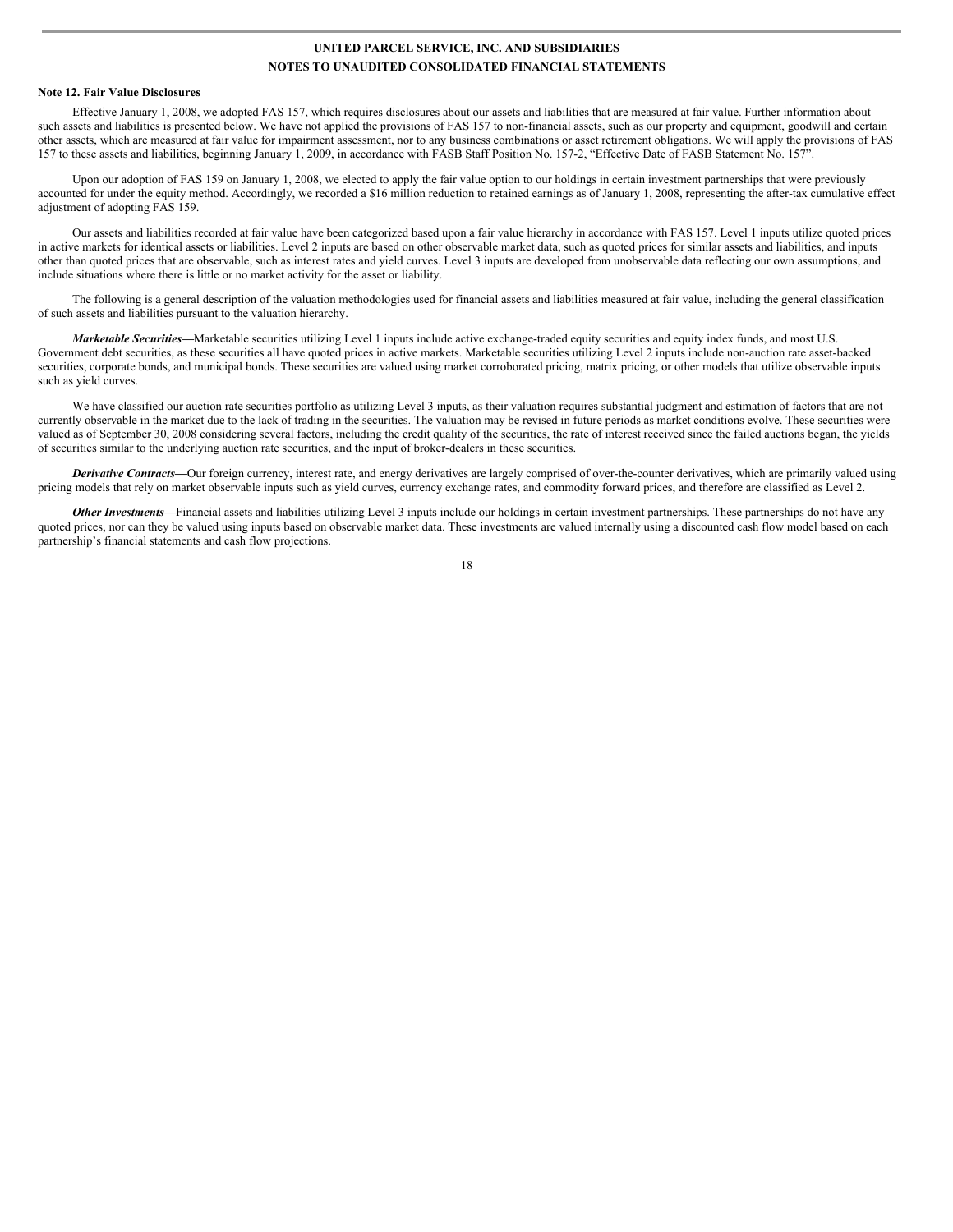The following table presents information about our assets and liabilities measured at fair value on a recurring basis as of September 30, 2008, and indicates the fair value hierarchy of the valuation techniques utilized to determine such fair value (in millions).

|                       | <b>Ouoted Prices in</b><br><b>Active Markets for</b><br><b>Identical Assets</b><br>(Level 1) | <b>Significant Other</b><br><b>Observable Inputs</b><br>(Level 2) | Significant<br>Unobservable<br><b>Inputs (Level 3)</b> | <b>Balance as of</b><br>September 30, 2008 |
|-----------------------|----------------------------------------------------------------------------------------------|-------------------------------------------------------------------|--------------------------------------------------------|--------------------------------------------|
| <b>Assets</b>         |                                                                                              |                                                                   |                                                        |                                            |
| Marketable securities | 139                                                                                          | 416                                                               | 256                                                    | 811                                        |
| Derivative contracts  |                                                                                              | 180                                                               | $\overline{\phantom{a}}$                               | 180                                        |
| Other investments     |                                                                                              |                                                                   | 342                                                    | 342                                        |
| Total                 | 139                                                                                          | 596                                                               | 598                                                    | 1,333                                      |
| <b>Liabilities</b>    |                                                                                              |                                                                   |                                                        |                                            |
| Derivative contracts  |                                                                                              | 61                                                                |                                                        | 61                                         |
| Total                 |                                                                                              | 61                                                                |                                                        | -61                                        |

The following table presents the changes in Level 3 instruments measured on a recurring basis for the three months ended September 30, 2008 (in millions).

|                                                              | Marketable<br><b>Securities</b> | Other<br>Investments |                          | Total |
|--------------------------------------------------------------|---------------------------------|----------------------|--------------------------|-------|
| Balance on July 1, 2008                                      | 281                             |                      | 351                      | \$632 |
| Transfers into (out of) Level 3                              | _                               |                      | $\overline{\phantom{a}}$ |       |
| Net realized and unrealized gains (losses):                  |                                 |                      |                          |       |
| Included in earnings (in investment income)                  | (20)                            |                      | (9)                      | (29)  |
| Included in accumulated other comprehensive income (pre-tax) | (4)                             |                      |                          | (4)   |
| Purchases, issuances, and settlements                        |                                 |                      |                          | (1)   |
| Balance on September 30, 2008                                | 256                             |                      | 342                      | \$598 |

The following table presents the changes in Level 3 instruments measured on a recurring basis for the nine months ended September 30, 2008 (in millions).

|                                                              | Marketable<br><b>Securities</b> |  | Other<br>Investments |       |
|--------------------------------------------------------------|---------------------------------|--|----------------------|-------|
| Balance on January 1, 2008                                   | 10                              |  | 363                  | \$373 |
| Transfers into (out of) Level 3                              | 373                             |  |                      | 373   |
| Net realized and unrealized gains (losses):                  |                                 |  |                      |       |
| Included in earnings (in investment income)                  | (20)                            |  | (21)                 | (41)  |
| Included in accumulated other comprehensive income (pre-tax) | (59)                            |  |                      | (59)  |
| Purchases, issuances, and settlements                        | (48)                            |  |                      | (48)  |
| Balance on September 30, 2008                                | 256                             |  | 342                  | \$598 |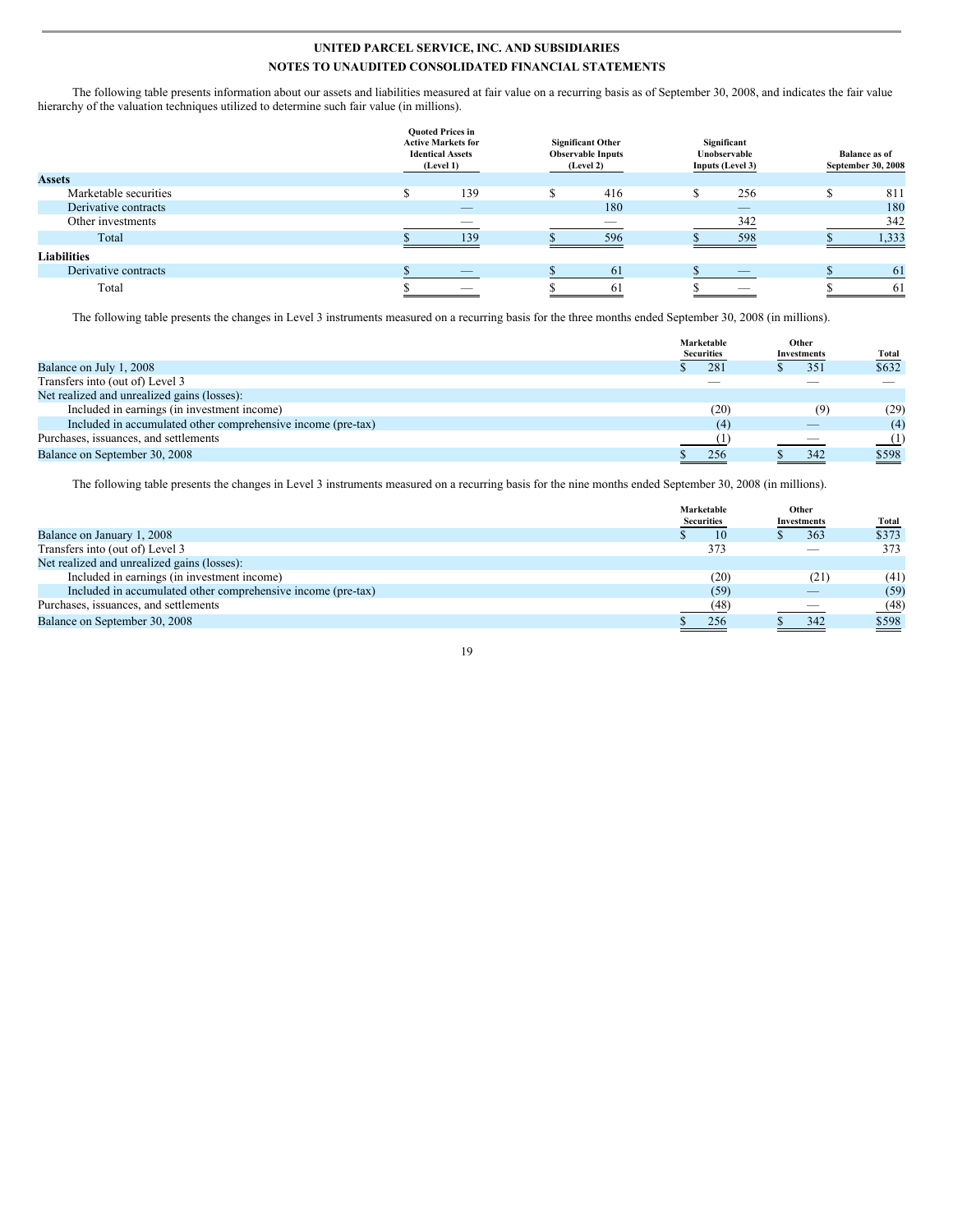## **Note 13. Earnings Per Share**

The following table sets forth the computation of basic and diluted earnings per share for the three and nine months ended September 30, 2008 and 2007 (in millions, except per share amounts):

|                                            |           | <b>Three Months Ended</b><br>September 30, |         | <b>Nine Months Ended</b><br>September 30, |
|--------------------------------------------|-----------|--------------------------------------------|---------|-------------------------------------------|
|                                            | 2008      | 2007                                       | 2008    | 2007                                      |
| Numerator:                                 |           |                                            |         |                                           |
| Net income                                 | 970<br>S. | \$1,076                                    | \$2,749 | \$ 3,023                                  |
| Denominator:                               |           |                                            |         |                                           |
| Weighted average shares                    | 1,004     | 1,049                                      | 1,019   | 1,058                                     |
| Deferred compensation obligations          |           |                                            |         |                                           |
| Denominator for basic earnings per share   | 1,006     | 1,051                                      | 1,021   | 1,060                                     |
| Effect of dilutive securities:             |           |                                            |         |                                           |
| Restricted performance units               | $\bigcap$ | ◠                                          | 3       |                                           |
| Restricted stock units                     | 4         |                                            |         |                                           |
| Stock option plans                         |           |                                            |         |                                           |
| Denominator for diluted earnings per share | 1,013     | 1,058                                      | 1,028   | 1,066                                     |
| Basic earnings per share                   | \$0.96    | 1.02                                       | 2.69    | 2.85                                      |
| Diluted earnings per share                 | 0.96      | 1.02                                       | 2.67    | 2.84                                      |

Diluted earnings per share for the three months ended September 30, 2008 and 2007 exclude the effect of 9.9 and 9.8 million shares of common stock (9.8 and 8.7 million for the nine months ended September 30, 2008 and 2007), respectively, that may be issued upon the exercise of employee stock options because such effect would be antidilutive.

#### **Note 14. Aircraft Impairment and Obsolescence Charge**

In the first quarter of 2007, we initiated a review of our aircraft fleet types as a result of business changes that occurred, including capacity-optimization programs in our domestic and international air freight forwarding business, as well as changes to our aircraft orders and planned delivery dates. The review was completed in March 2007 and, based on the results of our evaluation, we accelerated the planned retirement of certain Boeing 727 and 747 aircraft, and recognized an impairment and obsolescence charge of \$221 million for the aircraft and related engines and parts. This charge is included in the caption "Other expenses" in the Statement of Consolidated Income, of which \$159 million impacted our U.S. Domestic Package segment and \$62 million impacted our International Package segment.

We determined the aircraft impairment in accordance with the provisions of FASB Statement No. 144 "Accounting for the Impairment or Disposal of Long-Lived Assets" ("FAS 144"). FAS 144 requires long-lived assets to be reviewed for impairment when circumstances indicate the carrying amount of an asset may not be recoverable based on the undiscounted future cash flows of the asset. If the carrying amount of the asset is determined not to be recoverable, a write-down to fair market value is recorded. For these Boeing 727 and 747 aircraft, the carrying value exceeded the undiscounted future cash flows based upon their anticipated retirement dates. As a result, we recognized an impairment charge representing the difference between the aircraft carrying value and fair market value. The fair market values of the aircraft were generally determined from observable prices in secondary markets for similar aircraft, engines and parts, as well as historical selling prices realized by the Company for the same or similar equipment.

<sup>20</sup>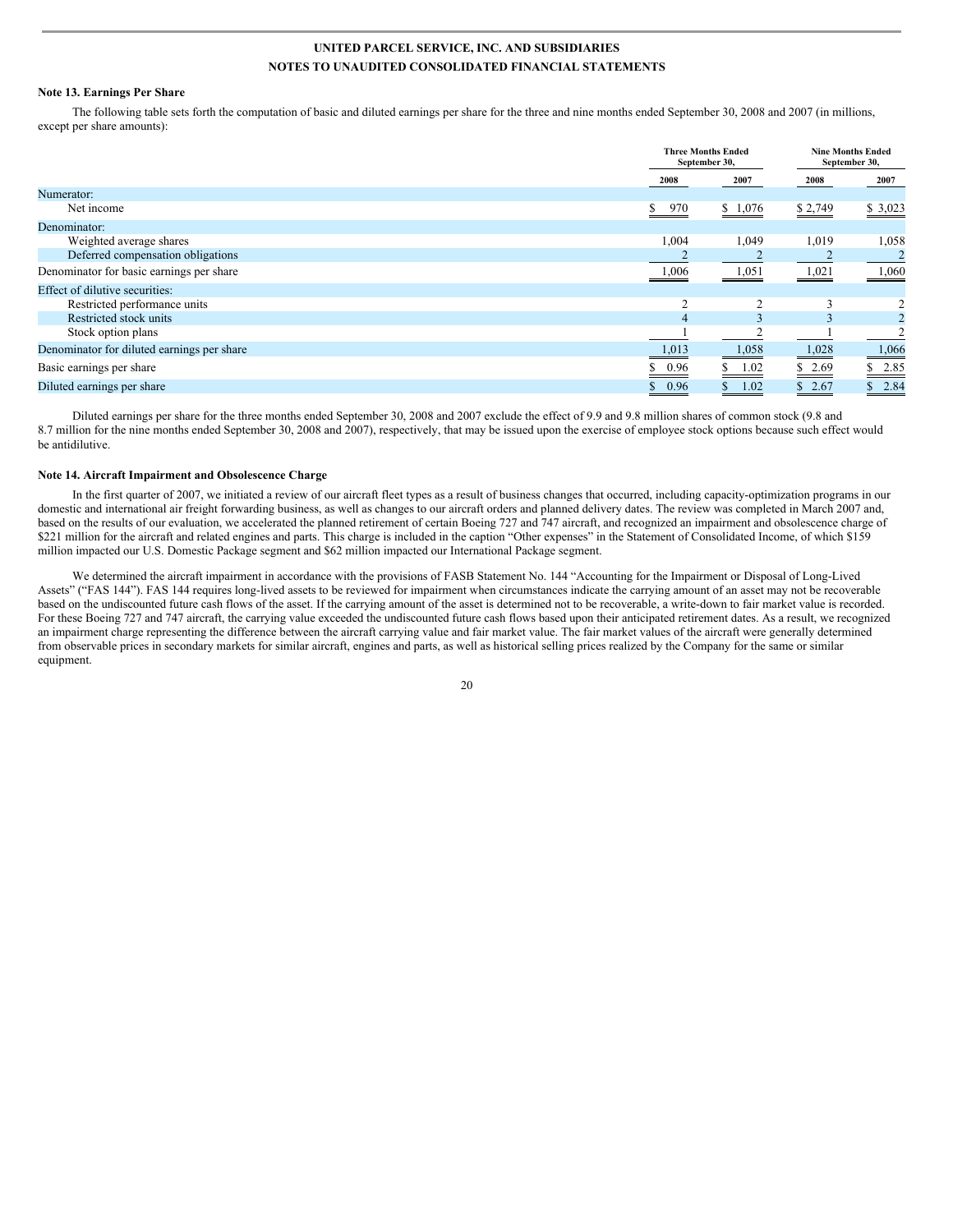## **Note 15. UPS Special Voluntary Separation Opportunity Charge**

In December 2006, we offered a special voluntary separation opportunity ("SVSO") to approximately 640 employees who work in non-operating functions. This program was established to improve the efficiency of non-operating processes by eliminating duplication and sharing expertise across the company. The SVSO ended in February 2007, and 195, or 30% of eligible employees, accepted the offer. As a result, we recorded a charge to expense of approximately \$68 million in the first quarter of 2007, to reflect the cash payout and the acceleration of stock compensation and certain retiree healthcare benefits under the SVSO program. The total cash payout related to this program was \$63 million between 2007 and 2008. The \$68 million charge is included in the caption "Compensation and benefits" in the Statement of Consolidated Income, of which \$53 million impacted our U.S. Domestic Package segment, \$8 million impacted our Supply Chain & Freight segment, and \$7 million impacted our International Package segment.

## **Note 16. Restructuring Charge and Related Expenses**

In the third quarter of 2007, we initiated a restructuring plan for our forwarding and logistics operations in France. The objective of this restructuring plan was to reduce our forwarding and logistics cost structure and focus on profitable revenue growth in the Europe region.

The restructuring principally consisted of an employment reduction program which included a voluntary termination phase followed by an involuntary termination phase. The employment reduction program was ratified by our company's trade union representatives in France in July 2007 and communicated to employees immediately following the ratification. Employees participating in this program were entitled to severance benefits, including certain bonuses for employees participating in the voluntary termination phase. These severance benefits were formula-driven and in accordance with French statutory laws as well as the applicable collective bargaining agreements. The employment reduction program resulted in 91 employees accepting the voluntary termination offer and 342 positions being subject to the involuntary termination program. The restructuring also included costs incurred related to contract terminations for leased facilities, vehicles and equipment as well as impairment charges associated with long-lived assets.

For the quarter ended September 30, 2007, we recorded a restructuring charge of \$42 million related to severance costs and \$4 million for impairments and other contract termination costs. The majority of this charge is recorded in the caption "Compensation and benefits" in the Statement of Consolidated Income and is included in the operating results of our Supply Chain & Freight segment. This restructuring plan was completed in 2008.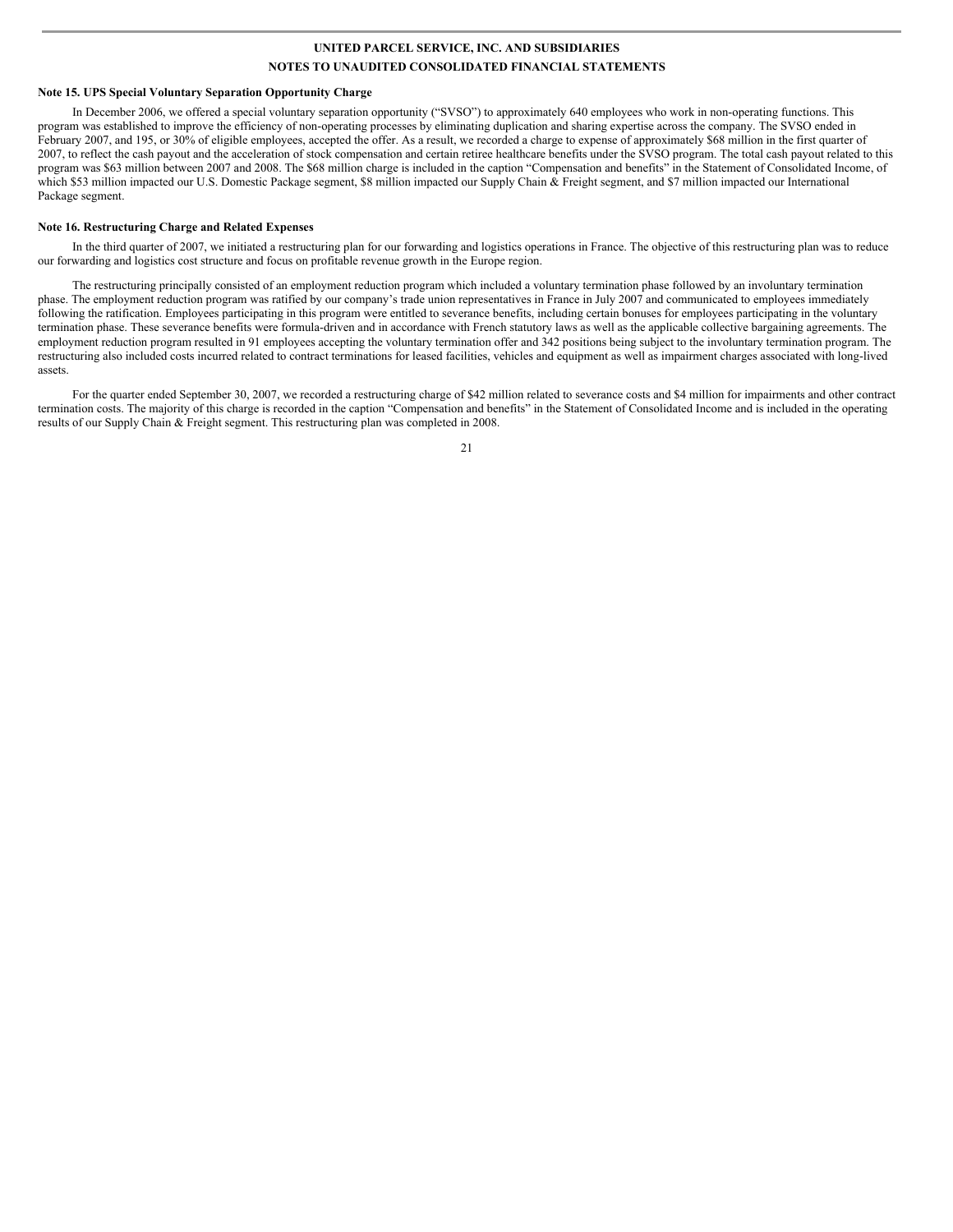# **Item 2.** *Management's Discussion and Analysis of Financial Condition and Results of Operations*

*Revenue, Volume and Revenue Per Piece*

The following tables set forth information showing the change in revenue, average daily package volume, and average revenue per piece, both in dollars or amounts and in percentage terms:

|                                              |          | <b>Three Months Ended</b><br>September 30, |                          | Change    |
|----------------------------------------------|----------|--------------------------------------------|--------------------------|-----------|
|                                              | 2008     | 2007                                       | s                        | $\%$      |
| Revenue (in millions):                       |          |                                            |                          |           |
| U.S. Domestic Package:                       |          |                                            |                          |           |
| Next Day Air                                 | \$1,696  | \$1,666                                    | \$30                     | 1.8%      |
| Deferred                                     | 818      | 782                                        | 36                       | 4.6       |
| Ground                                       | 5,327    | 5,097                                      | 230                      | 4.5       |
| Total U.S. Domestic Package                  | 7,841    | 7,545                                      | 296                      | 3.9       |
| International Package:                       |          |                                            |                          |           |
| Domestic                                     | 598      | 535                                        | 63                       | 11.8      |
| Export                                       | 2,165    | 1,831                                      | 334                      | 18.2      |
| Cargo                                        | 186      | 163                                        | 23                       | 14.1      |
| <b>Total International Package</b>           | 2,949    | 2,529                                      | 420                      | 16.6      |
| Supply Chain & Freight:                      |          |                                            |                          |           |
| Forwarding and Logistics                     | 1,619    | 1,486                                      | 133                      | 9.0       |
| Freight                                      | 598      | 546                                        | 52                       | 9.5       |
| Other                                        | 106      | 99                                         | $7\phantom{.0}$          | 7.1       |
| Total Supply Chain & Freight                 | 2,323    | 2,131                                      | 192                      | 9.0       |
| Consolidated                                 | \$13,113 | \$12,205                                   | \$908                    | 7.4%      |
|                                              |          |                                            | #                        |           |
| Average Daily Package Volume (in thousands): |          |                                            |                          |           |
| U.S. Domestic Package:                       |          |                                            |                          |           |
| Next Day Air                                 | 1.117    | 1,238                                      | (121)                    | $(9.8)\%$ |
| Deferred                                     | 859      | 874                                        | (15)                     | (1.7)     |
| Ground                                       | 10,971   | 11,291                                     | (320)                    | (2.8)     |
| Total U.S. Domestic Package                  | 12,947   | 13,403                                     | (456)                    | (3.4)     |
| International Package:                       |          |                                            |                          |           |
| Domestic                                     | 1,106    | 1,102                                      | $\overline{4}$           | 0.4       |
| Export                                       | 792      | 740                                        | 52                       | 7.0       |
| <b>Total International Package</b>           | 1,898    | 1,842                                      | 56                       | 3.0       |
| Consolidated                                 | 14,845   | 15,245                                     | (400)                    | $(2.6)\%$ |
|                                              |          |                                            |                          |           |
| Operating days in period                     | 64       | 63                                         |                          |           |
| Average Revenue Per Piece:                   |          |                                            | $\overline{\phantom{a}}$ |           |
| U.S. Domestic Package:                       |          |                                            |                          |           |
| Next Day Air                                 | \$23.72  | \$21.36                                    | \$2.36                   | 11.0%     |
| Deferred                                     | 14.88    | 14.20                                      | 0.68                     | 4.8       |
| Ground                                       | 7.59     | 7.17                                       | 0.42                     | 5.9       |
| Total U.S. Domestic Package                  | 9.46     | 8.94                                       | 0.52                     | 5.8       |
| International Package:                       |          |                                            |                          |           |
| Domestic                                     | 8.45     | 7.71                                       | 0.74                     | 9.6       |
| Export                                       | 42.71    | 39.27                                      | 3.44                     | 8.8       |
| <b>Total International Package</b>           | 22.75    | 20.39                                      | 2.36                     | 11.6      |
| Consolidated                                 | \$11.16  | \$10.32                                    | \$0.84                   | 8.1%      |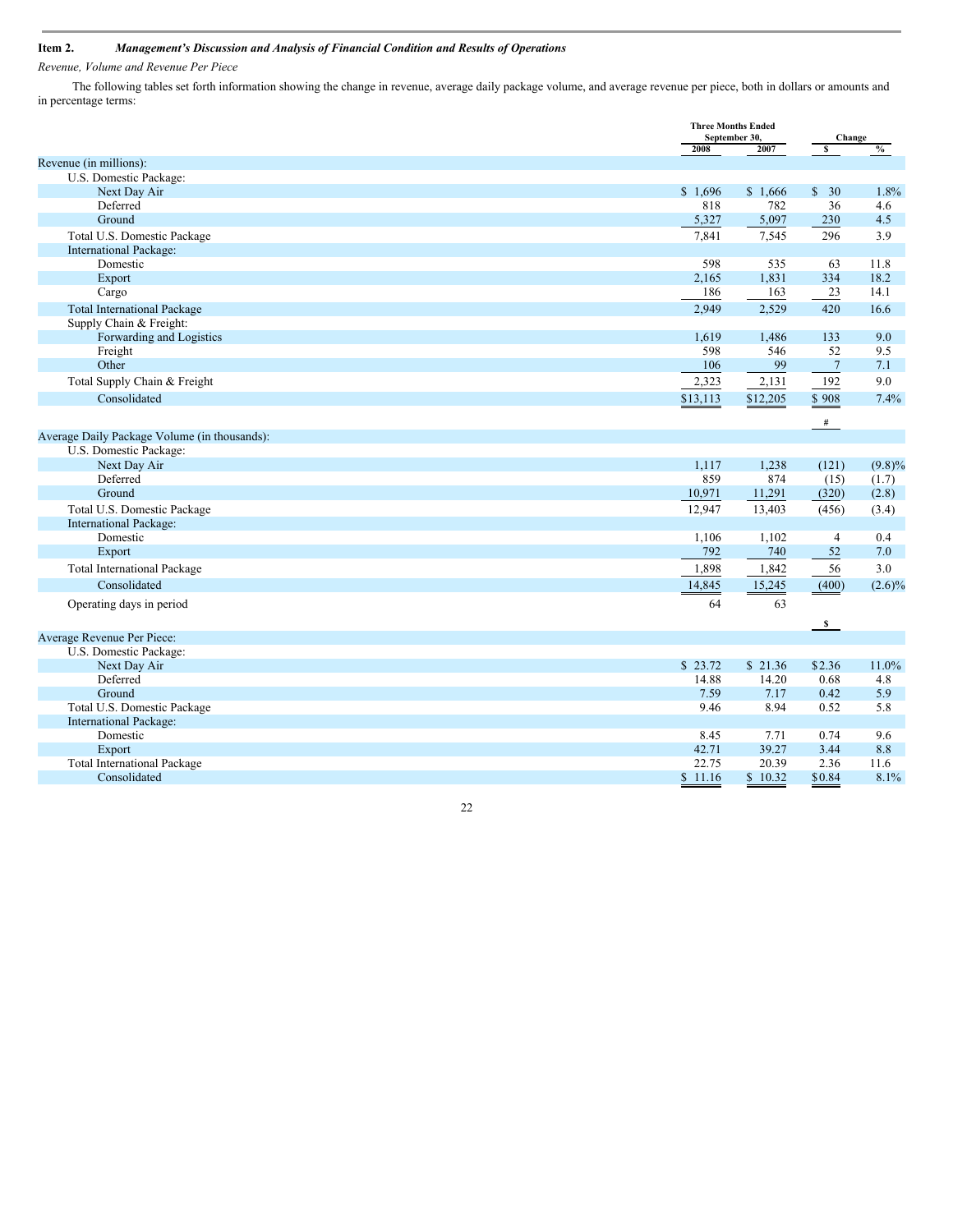|                                              |          | <b>Nine Months Ended</b><br>September 30, |         |           |  | Change |  |
|----------------------------------------------|----------|-------------------------------------------|---------|-----------|--|--------|--|
|                                              | 2008     | 2007                                      | s       | $\%$      |  |        |  |
| Revenue (in millions):                       |          |                                           |         |           |  |        |  |
| U.S. Domestic Package:                       |          |                                           |         |           |  |        |  |
| Next Day Air                                 | \$4,982  | \$5,003                                   | \$ (21) | $(0.4)\%$ |  |        |  |
| Deferred                                     | 2,412    | 2,376                                     | 36      | 1.5       |  |        |  |
| Ground                                       | 15,896   | 15,297                                    | 599     | 3.9       |  |        |  |
| Total U.S. Domestic Package                  | 23,290   | 22,676                                    | 614     | 2.7       |  |        |  |
| International Package:                       |          |                                           |         |           |  |        |  |
| Domestic                                     | 1,803    | 1,563                                     | 240     | 15.4      |  |        |  |
| Export                                       | 6,332    | 5,412                                     | 920     | 17.0      |  |        |  |
| Cargo                                        | 521      | 439                                       | 82      | 18.7      |  |        |  |
| <b>Total International Package</b>           | 8.656    | 7,414                                     | 1,242   | 16.8      |  |        |  |
| Supply Chain & Freight:                      |          |                                           |         |           |  |        |  |
| Forwarding and Logistics                     | 4,817    | 4,337                                     | 480     | 11.1      |  |        |  |
| Freight                                      | 1,707    | 1,583                                     | 124     | 7.8       |  |        |  |
| Other                                        | 319      | 290                                       | 29      | 10.0      |  |        |  |
| Total Supply Chain & Freight                 | 6,843    | 6,210                                     | 633     | 10.2      |  |        |  |
| Consolidated                                 | \$38,789 | \$36,300                                  | \$2,489 | 6.9%      |  |        |  |
|                                              |          |                                           |         |           |  |        |  |
|                                              |          |                                           | #       |           |  |        |  |
| Average Daily Package Volume (in thousands): |          |                                           |         |           |  |        |  |
| U.S. Domestic Package:                       |          |                                           |         |           |  |        |  |
| Next Day Air                                 | 1,166    | 1,248                                     | (82)    | $(6.6)\%$ |  |        |  |
| Deferred                                     | 882      | 903                                       | (21)    | (2.3)     |  |        |  |
| Ground                                       | 11,036   | 11,156                                    | (120)   | (1.1)     |  |        |  |
| Total U.S. Domestic Package                  | 13,084   | 13,307                                    | (223)   | (1.7)     |  |        |  |
| International Package:                       |          |                                           |         |           |  |        |  |
| Domestic                                     | 1,111    | 1,097                                     | 14      | 1.3       |  |        |  |
| Export                                       | 789      | 728                                       | 61      | 8.4       |  |        |  |
| <b>Total International Package</b>           | 1,900    | 1,825                                     | 75      | 4.1       |  |        |  |
| Consolidated                                 | 14,984   | 15,132                                    | (148)   | $(1.0)\%$ |  |        |  |
|                                              | 192      | 191                                       |         |           |  |        |  |
| Operating days in period                     |          |                                           |         |           |  |        |  |
|                                              |          |                                           | s       |           |  |        |  |
| Average Revenue Per Piece:                   |          |                                           |         |           |  |        |  |
| U.S. Domestic Package:                       |          |                                           |         |           |  |        |  |
| Next Day Air                                 | \$22.25  | \$20.99                                   | \$1.26  | $6.0\%$   |  |        |  |
| Deferred                                     | 14.24    | 13.78                                     | 0.46    | 3.3       |  |        |  |
| Ground                                       | 7.50     | 7.18                                      | 0.32    | 4.5       |  |        |  |
| Total U.S. Domestic Package                  | 9.27     | 8.92                                      | 0.35    | 3.9       |  |        |  |
| International Package:                       |          |                                           |         |           |  |        |  |
| Domestic                                     | 8.45     | 7.46                                      | 0.99    | 13.3      |  |        |  |
| Export                                       | 41.80    | 38.92                                     | 2.88    | 7.4       |  |        |  |
| <b>Total International Package</b>           | 22.30    | 20.01                                     | 2.29    | 11.4      |  |        |  |
| Consolidated                                 | \$10.92  | \$10.26                                   | \$0.66  | $6.4\%$   |  |        |  |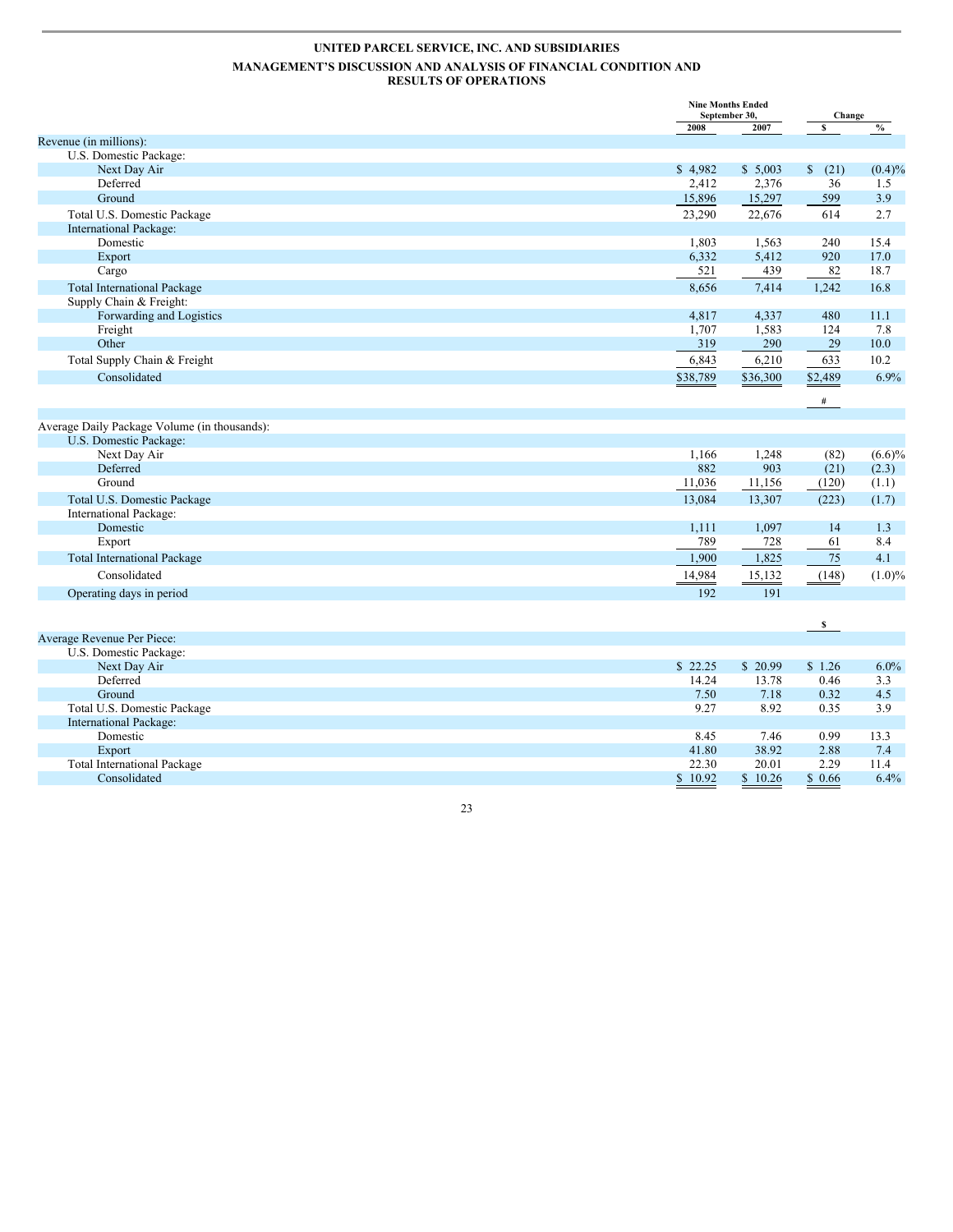The following table sets forth information showing the change in UPS Freight's less-than-truckload revenue, shipments, and weight hauled, both in dollars or amounts and in percentage terms:

|                                                 |           | <b>Three Months Ended</b> |        |        |
|-------------------------------------------------|-----------|---------------------------|--------|--------|
|                                                 |           | September 30,             |        | Change |
|                                                 | 2008      | 2007                      | \$/#   |        |
| LTL revenue (in millions)                       | 562<br>S. | 521<br>$\mathbf{s}$       | \$41   | 7.8%   |
| LTL revenue per LTL hundredweight               | \$19.06   | \$17.71                   | \$1.35 | 7.6    |
| LTL shipments (in thousands)                    | 2,646     | 2,713                     | (67)   | (2.5)  |
| LTL shipments per day (in thousands)            | 41.3      | 43.1                      | (1.8)  | (4.2)  |
| LTL gross weight hauled (in millions of pounds) | 2.949     | 2.944                     |        | 0.2    |
| LTL weight per shipment (in pounds)             | 1,115     | 1.085                     | 30     | 2.8    |
| Operating days in period                        | 64        | 63                        |        |        |

|                                                 |         | <b>Nine Months Ended</b> | Change                       |       |
|-------------------------------------------------|---------|--------------------------|------------------------------|-------|
|                                                 | 2008    | September 30,<br>2007    |                              |       |
| LTL revenue (in millions)                       | \$1,610 | \$1,512                  | \$/#<br>- 98<br>$\mathbf{s}$ | 6.5%  |
| LTL revenue per LTL hundredweight               | \$18.93 | \$17.14                  | \$1.79                       | 10.4  |
| LTL shipments (in thousands)                    | 7,703   | 7,939                    | (236)                        | (3.0) |
| LTL shipments per day (in thousands)            | 40.1    | 41.6                     | (1.5)                        | (3.6) |
| LTL gross weight hauled (in millions of pounds) | 8,508   | 8,825                    | (317)                        | (3.6) |
| LTL weight per shipment (in pounds)             | 1,105   | 1.112                    | 7)                           | (0.6) |
| Operating days in period                        | 192     | 191                      |                              |       |

# *Operating Profit and Operating Margin*

The following tables set forth information showing the change in operating profit, both in dollars (in millions) and in percentage terms, as well as the operating margin for each reporting segment:

|                                      |         | <b>Three Months Ended</b> |         |           |  |
|--------------------------------------|---------|---------------------------|---------|-----------|--|
|                                      |         | September 30,             |         | Change    |  |
|                                      | 2008    | 2007                      |         | %         |  |
| <b>Reporting Segment</b>             |         |                           |         |           |  |
| U.S. Domestic Package                | \$1.117 | \$1,228                   | \$(111) | $(9.0)\%$ |  |
| <b>International Package</b>         | 386     | 428                       | (42)    | (9.8)     |  |
| Supply Chain & Freight               | 129     |                           |         | 148.1     |  |
| <b>Consolidated Operating Profit</b> | \$1,632 | \$1,708                   | \$(76)  | $(4.4)\%$ |  |
|                                      |         | ______                    |         |           |  |

|                               | <b>Three Months Ended</b><br>September 30, |          |
|-------------------------------|--------------------------------------------|----------|
|                               | 2008                                       | 2007     |
| <b>Reporting Segment</b>      |                                            |          |
| U.S. Domestic Package         | 14.2%                                      | $16.3\%$ |
| <b>International Package</b>  | $13.1\%$                                   | 16.9%    |
| Supply Chain & Freight        | 5.6%                                       | $2.4\%$  |
| Consolidated Operating Margin | 12.4%                                      | 14.0%    |

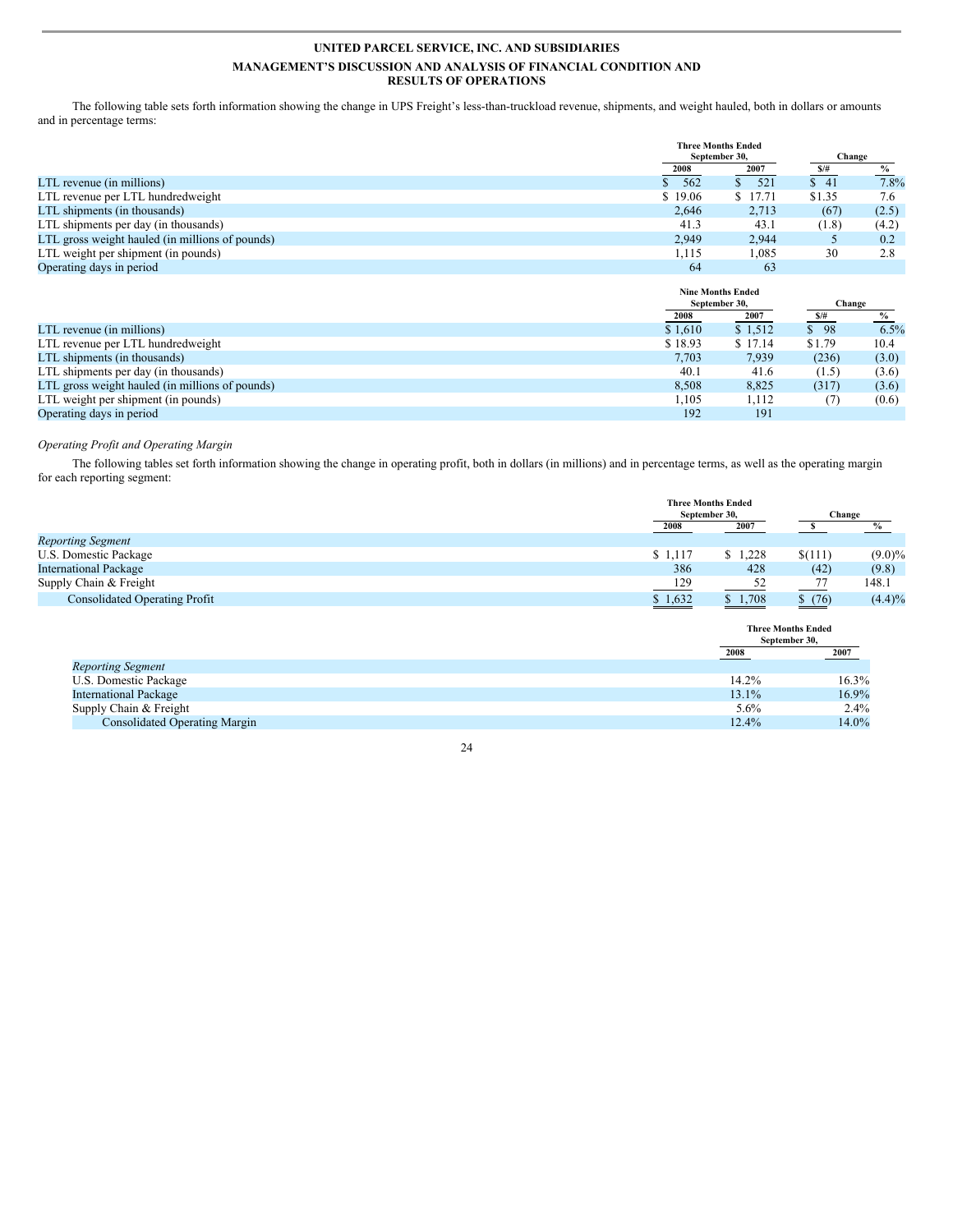|                                      |               | <b>Nine Months Ended</b>                  |              |            |  |
|--------------------------------------|---------------|-------------------------------------------|--------------|------------|--|
|                                      | September 30, |                                           | Change       |            |  |
|                                      | 2008          | 2007                                      | $\mathbf{s}$ | $\%$       |  |
| <b>Reporting Segment</b>             |               |                                           |              |            |  |
| U.S. Domestic Package                | \$2,975       | \$ 3,361                                  | \$(386)      | $(11.5)\%$ |  |
| <b>International Package</b>         | 1,214         | 1,274                                     | (60)         | (4.7)      |  |
| Supply Chain & Freight               | 390           | 196                                       | 194          | 99.0       |  |
| <b>Consolidated Operating Profit</b> | \$4,579       | \$4,831                                   | $$^{(252)}$  | $(5.2)\%$  |  |
|                                      |               | <b>Nine Months Ended</b><br>September 30, |              |            |  |
|                                      |               | 2008                                      | 2007         |            |  |
| <b>Reporting Segment</b>             |               |                                           |              |            |  |
| U.S. Domestic Package                |               | 12.8%                                     |              | 14.8%      |  |
| <b>International Package</b>         |               | 14.0%                                     |              | 17.2%      |  |
| Supply Chain & Freight               |               | 5.7%                                      |              | 3.2%       |  |
| <b>Consolidated Operating Margin</b> |               | 11.8%                                     |              | 13.3%      |  |
|                                      |               |                                           |              |            |  |

## *U.S. Domestic Package Operations*

U.S. domestic package revenue increased \$296 million, or 3.9%, for the quarter (\$614 million, or 2.7%, year-to-date), largely due to a 5.8% improvement in revenue per piece, partially offset by a 3.4% decrease in average daily package volume.

Next Day Air volume, deferred air volume and ground volume declined 9.8%, 1.7%, and 2.8%, respectively during the quarter (6.6%, 2.3%, and 1.1% year-to-date, respectively), primarily as a result of weakness in the U.S. economy. Relatively high energy costs combined with weak output within the industrial production and retail sales sectors have not been favorable for the small package market, which places additional pressure on our domestic package volume.

The increase in overall revenue per piece of 5.8% (3.9% year-to-date) resulted primarily from a rate increase that took effect during the first quarter and higher fuel surcharge rates, but was partially offset by an unfavorable shift in product mix. Next Day Air and Deferred revenue per piece increased 11.0% and 4.8%, respectively (6.0%) and 3.3% year-to-date, respectively), and were positively impacted by the base rate increase and a higher fuel surcharge rate for air products (discussed further below). This increase was adversely impacted by lower average package weights, a mix shift toward lower yielding products, and hedging losses. Ground revenue per piece increased 5.9% (4.5% year-to-date), mainly due to the rate increase, as well as a higher fuel surcharge rate due to increased diesel fuel prices in 2008 compared with 2007.

On November 9, 2007, we announced a rate increase and a change in the fuel surcharge that took effect on December 31, 2007. We increased the base rates 6.9% on UPS Next Day Air, UPS 2nd Day Air, and UPS 3 Day Select, and 4.9% on UPS Ground. Other pricing changes included a \$0.10 increase in the residential surcharge, and an increase of \$0.10 in the delivery area surcharge on both residential and commercial services to certain ZIP codes.

We also modified the fuel surcharge on domestic air services by reducing the index used to determine the fuel surcharge by 2%. This fuel surcharge continues to be based on the U.S. Energy Department's Gulf Coast spot price for a gallon of kerosene-type jet fuel. Based on published rates, the average fuel surcharge on domestic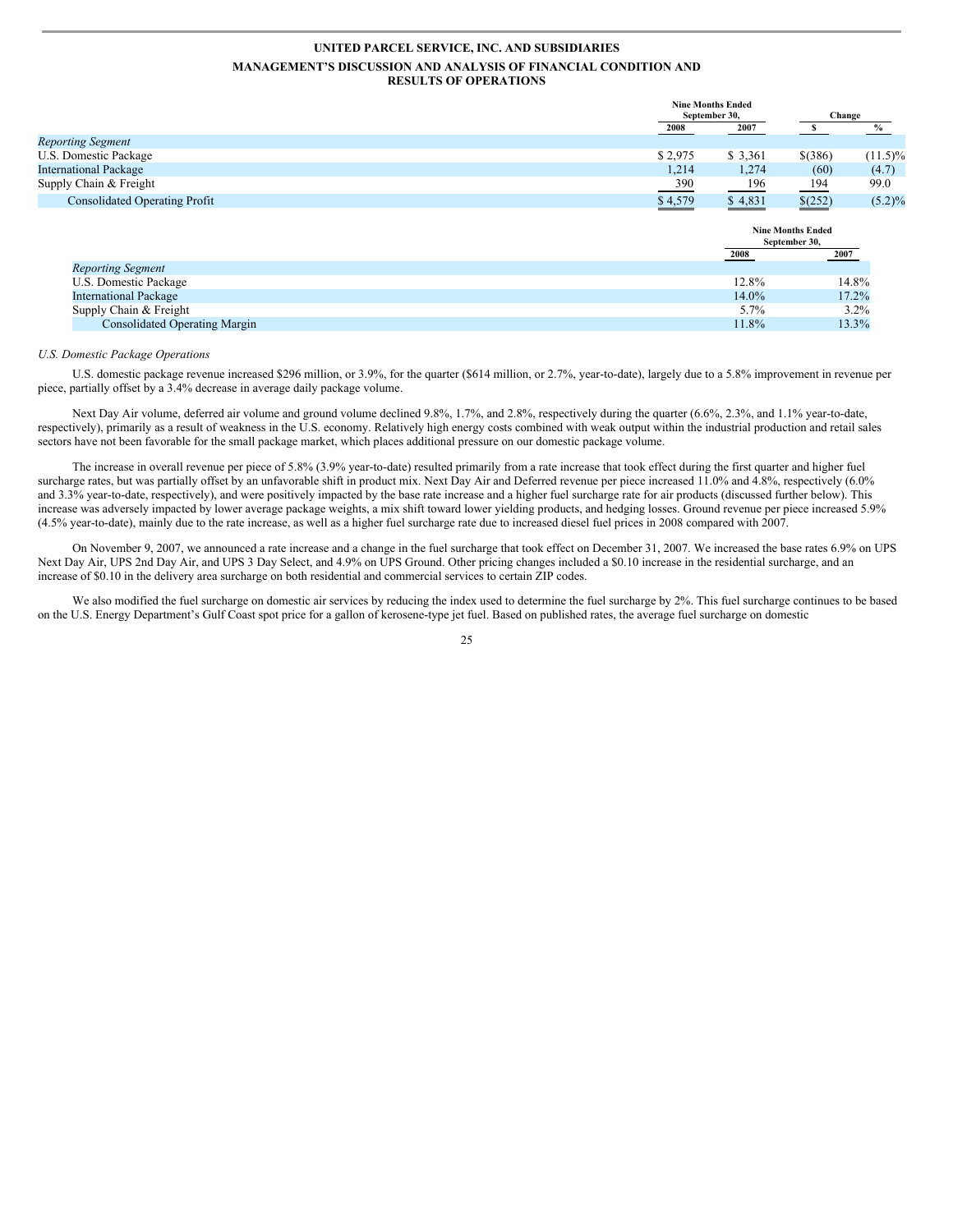air products was 33.81% in the third quarter of 2008, an increase from the 13.98% in the third quarter of 2007 (25.64% year-to-date 2008 compared with 11.64% in the same period of 2007), due to the significant increase in jet fuel prices in 2008, but partially offset by the 2% reduction in the index. The ground fuel surcharge rate continues to fluctuate based on the U.S. Energy Department's On-Highway Diesel Fuel Price. Based on published rates, the average fuel surcharge on domestic ground products increased to 10.07% in the third quarter of 2008 from 4.58% in the third quarter of 2007 (7.91% year-to-date 2008 compared with 4.08% in the same period of 2007), due to significantly higher diesel fuel prices. Total domestic fuel surcharge revenue, net of the impact of hedging losses, increased by \$487 million in the third quarter of 2008 compared with the same period of 2007 (\$908 million year-to-date), primarily due to the higher fuel surcharge rates discussed above, but partially offset by the decline in volume for our air and ground products.

U.S. domestic package operating profit decreased \$111 million, or 9.0%, in the third quarter of 2008 compared with the same period in 2007 (\$386 million, or 11.5%, year-to-date). Operating profit in 2008 was adversely impacted by the weakness in the U.S. economy, lower asset utilization due to the decline in volume, and a shift in product mix away from our premium services, partially offset by the increase in the fuel surcharge relative to the cost of fuel. Because fuel costs decreased rapidly as the quarter progressed, operating profit benefited from the approximate two month time lag between the fuel price changes and when the monthly surcharge rates are applied to package shipments. This is the opposite effect the Company experienced during the second quarter, when fuel costs rose much faster than the fuel surcharge rate.

Operating profit for the first nine months of 2007 was adversely affected by an aircraft impairment and a Special Voluntary Separation Opportunity ("SVSO") charge (discussed further in the "Operating Expenses" section), which reduced domestic operating profit by \$159 million and \$53 million, respectively. The absence of these charges in 2008 favorably affected the operating profit comparison between periods.

#### *International Package Operations*

International Package revenue improved \$420 million, or 16.6%, for the quarter (\$1.242 billion, or 16.8%, year-to-date), driven by a 7.0% volume increase for our export products and an 11.6% increase in total revenue per piece (8.4% and 11.4% year-to-date, respectively). The growth in revenue per piece was primarily due to rate increases, the impact of currency exchange rates, and increased fuel surcharge rates.

Export volume increased in each region in the world, with intra-regional volume showing the strongest growth, especially in Europe. Asian export volume continues to benefit from our geographic service expansion, as well as economic growth in Asia. Export volume growth was hindered by declines in shipments to the U.S. from each region in the world, due to the slowing U.S. economy. Non-U.S. domestic volume increased 0.4% for the quarter (1.3% year-to-date), and was impacted by volume growth in our domestic businesses in Europe and Canada.

Export revenue per piece increased 8.8% for the quarter (7.4% year-to-date), largely due to base rate increases, higher fuel surcharge rates, and favorable currency exchange rates, but was adversely impacted by relatively higher growth in lower revenue per piece transborder products. Domestic revenue per piece increased 9.6% for the quarter (13.3% year-to-date), and was affected by rate increases, higher fuel surcharge rates, and favorable exchange rates. Total average revenue per piece increased 6.5% on a currency-adjusted basis (4.5% year-to-date), and the overall change in segment revenue was positively affected by \$112 million during the quarter (\$468 million year-to-date) due to currency fluctuations, net of hedging activity.

On December 31, 2007, we increased the base rates 6.9% for international shipments originating in the United States (Worldwide Express, Worldwide Express Plus, UPS Worldwide Expedited and UPS International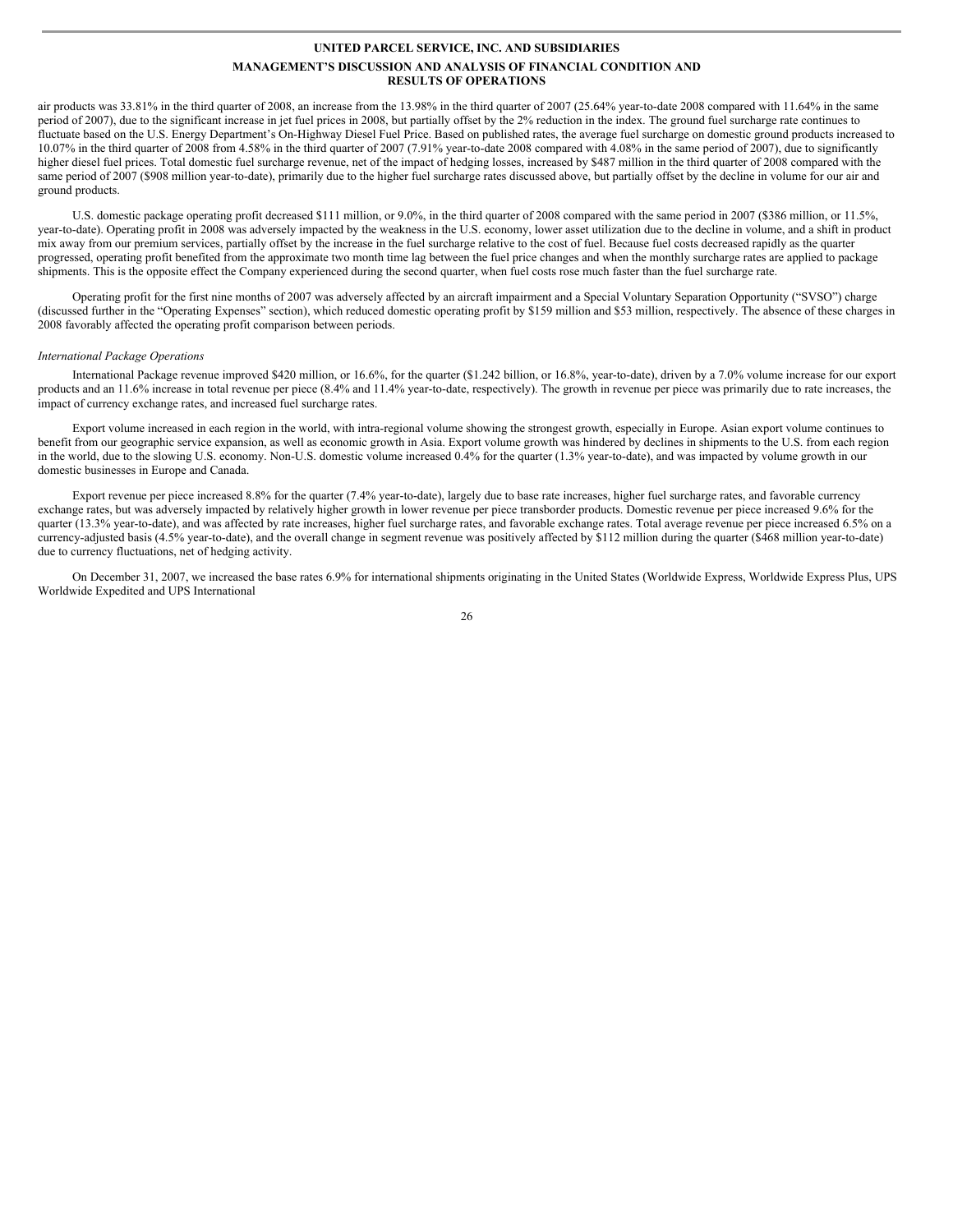Standard service). Rate changes for international shipments originating outside the United States vary by geographical market and occur throughout the year.

Additionally, we modified the fuel surcharge on certain U.S.-related international air services by reducing the index used to determine the fuel surcharge by 2%. The fuel surcharge for products originating outside the United States continues to be indexed to fuel prices in our different international regions, depending upon where the shipment takes place. Total international fuel surcharge revenue increased by \$241 million in the third quarter (\$525 million year-to-date), due to higher fuel surcharge rates caused by increased fuel prices as well as an increase in international air volume.

International Package operating profit decreased \$42 million, or 9.8%, in the third quarter of 2008 compared with the same period of 2007 (\$60 million, or 4.7%, year-todate). The decline in operating profit was affected by reduced asset utilization resulting from changes in economic conditions and trade flows, such as the reduced import volume into the United States. Operating profit was also negatively affected by a shift in product mix away from our premium services, as well as expenses associated with integration activities in our delivery network.

Operating profit for the first nine months of 2007 was adversely affected by the aircraft impairment and SVSO charges (\$62 million of the aircraft impairment charge and \$7 million of the SVSO charge impacted the International Package segment). The absence of these charges in 2008 favorably affected the operating profit comparison between periods. The change in operating profit was also positively affected by \$37 million during the quarter (\$142 million year-to-date) due to favorable currency exchange rates, net of hedging activity.

#### *Supply Chain & Freight Operations*

Supply Chain & Freight revenue increased \$192 million, or 9.0%, for the quarter (\$633 million, or 10.2%, year-to-date). Forwarding and logistics revenue increased \$133 million, or 9.0%, for the quarter (\$480 million, or 11.1%, year-to-date), primarily due to growth in international air freight, North American air freight, distribution services and mail services. Revenue growth in this business was affected by fuel and security surcharges, expanded air freight service offerings, overall market growth and improved customer retention rates. Growth was negatively impacted by weakness in the ocean freight business. The overall change in forwarding and logistics revenue was positively affected by \$42 million during the quarter (\$224 million year-to-date) due to favorable currency exchange rates.

UPS Freight increased revenue \$52 million, or 9.5%, for the quarter (\$124 million, or 7.8%, year-to-date), as a result of improved yields and higher fuel surcharge rates, but partially offset by a decline in average daily LTL shipments. Average LTL shipments per day decreased 4.2% during the quarter (3.6% year-to-date), reflecting the weak LTL market in the United States in 2008 as compared with 2007. However, LTL revenue per hundredweight increased 7.6% for the quarter (10.4% year-to-date), due to an increase in base rates in 2008 and an increase in fuel surcharge revenue as a result of higher diesel prices.

In January 2008, UPS Freight announced a general rate increase averaging 5.4% covering non-contractual shipments in the United States and Canada. The increase became effective on February 4, 2008, and applies to minimum charge, LTL and TL rates.

The other businesses within Supply Chain & Freight, which include our retail franchising business and our financial business, increased revenue by 7.1% during the quarter (10.0% year-to-date). This revenue growth was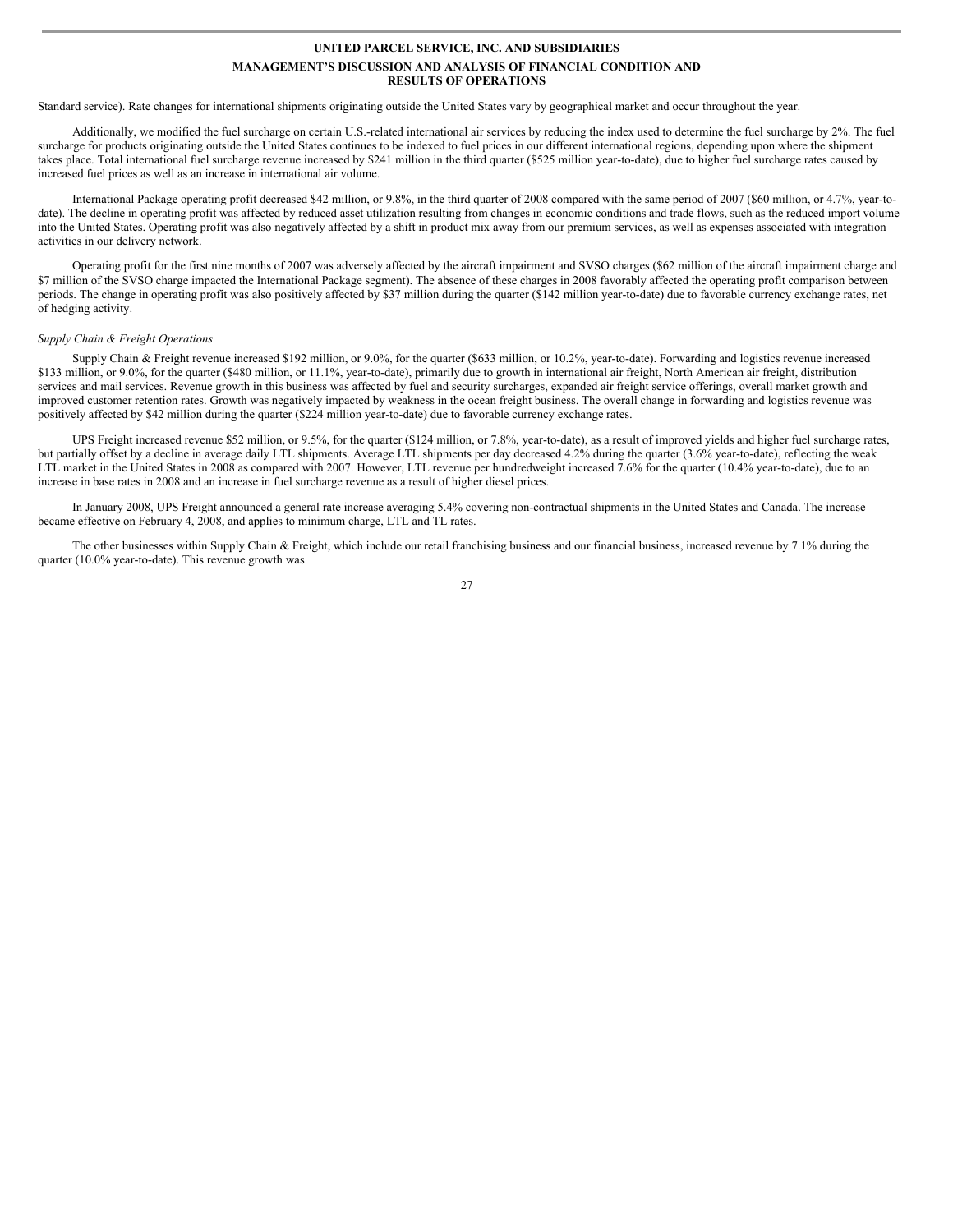impacted by increased revenue from our contract to provide domestic air transportation services for the U.S. Postal Service.

Operating profit for the Supply Chain & Freight segment increased by \$77 million, or 148.1%, for the quarter (\$194 million, or 99.0%, year-to-date), primarily due to improved results in the forwarding and logistics business. The improved operating results in this business primarily resulted from revenue management initiatives and a focus on asset utilization. The change in operating profit was also positively affected by \$1 million in the quarter (\$13 million year-to-date) due to favorable currency exchange rates. Operating profit was lower at UPS Freight during the quarter and year-to-date periods, largely as a result of the slowing LTL market in the United States.

Operating profit for this segment was reduced by \$46 million in the third quarter of 2007 as a result of a charge for restructuring and disposing of certain non-core business units in France. The absence of this charge in 2008 favorably affected the operating profit comparison between periods. This charge largely consisted of employee severance-related costs, as well as smaller amounts recognized for asset impairments and the cancellation of operating leases (see Note 16 to the unaudited consolidated financial statements). The operating results of these business units were not material to the Supply Chain & Freight segment.

Operating profit for this segment was negatively impacted in the first nine months of 2007 by \$8 million due to the SVSO charge, as discussed further in the "Operating Expenses" section below. The absence of this charge in 2008 favorably affected the operating profit comparison between periods.

#### *Operating Expenses*

Consolidated operating expenses increased by \$984 million, or 9.4%, for the quarter (\$2.741 billion, or 8.7%, year-to-date), of which approximately \$116 million (\$537 million year-to-date) was due to currency fluctuations in our International Package and Supply Chain & Freight segments.

Compensation and benefits expense increased by \$172 million, or 2.8%, for the quarter (\$526 million, or 2.8%, year-to-date), and was impacted by several items. A large component of this increase was related to employee payroll costs due to contractual wage increases for our union employees and normal merit increases for our non-union employees. Benefits expense increased largely due to higher employee health and welfare program costs, which is impacted by medical cost inflation, and increased vacation and holiday pay expense, largely for our union workforce. These increases were partially offset by a reduction in pension expense.

The total expense for our employee pension programs declined in the third quarter and on a year-to-date basis, and was affected by the 2007 withdrawal from the Central States Pension Fund. Partially offsetting this was higher expense for UPS-sponsored pension plans (See Note 6 to the unaudited consolidated financial statements), which was impacted by expense recognition for the new UPS-IBT pension plan.

In December 2006, we offered the SVSO to approximately 640 employees who work in non-operating functions. This program was established to improve the efficiency of non-operating processes by eliminating duplication and sharing expertise across the company. The SVSO ended in February 2007, and 195, or 30% of eligible employees, accepted the offer. As a result, we recorded a charge to expense of approximately \$68 million in the first quarter of 2007, to reflect the cash payout and the acceleration of stock compensation and certain retiree healthcare benefits under the SVSO program. The absence of this charge in 2008 favorably affected the compensation and benefits expense comparison between periods.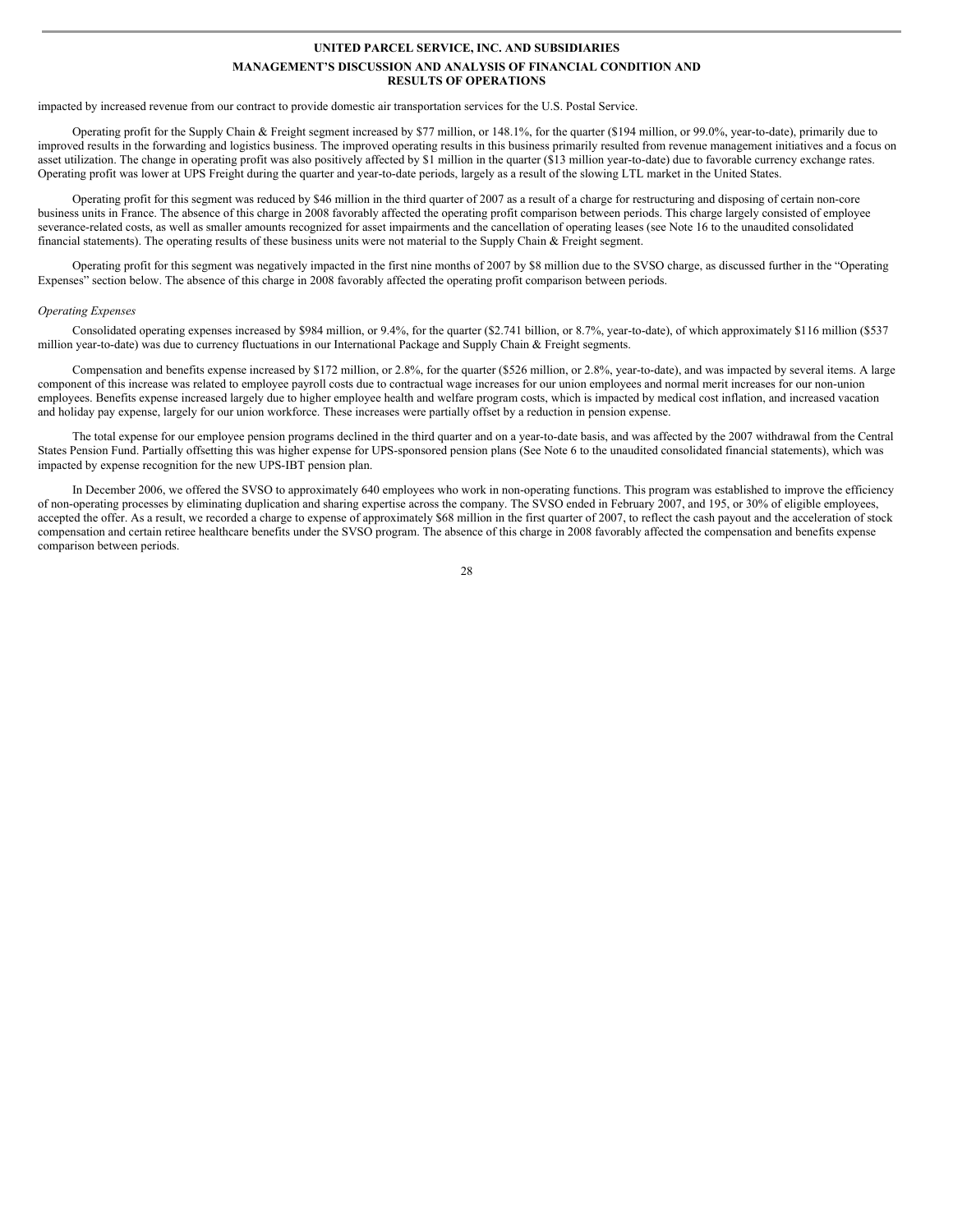The 1.0% quarterly increase in repairs and maintenance was largely due to increased aircraft maintenance, while the 0.3% year-to-date decrease was largely due to reduced vehicle maintenance expense. The 4.8% quarterly increase (4.5% year-to-date) in depreciation and amortization was influenced by several factors, including higher depreciation expense on aircraft and vehicles resulting from new deliveries, but partially offset by reduced amortization expense on capitalized software. The 15.1% quarterly increase (18.7% year-to-date) in purchased transportation was driven by a combination of higher volume in our international package and forwarding businesses, the impact of currency exchange rates, and increased fuel surcharge rates charged to us by third-party carriers. The 64.5% quarterly increase (62.4% year-to-date) in fuel expense was impacted by higher prices for jet-A fuel, diesel, and unleaded gasoline as well as lower hedging gains. The 5.6% quarterly increase (10.0% year-to-date) in other occupancy expense was influenced by higher electricity and natural gas costs, as well as higher rent and property tax expense.

Other expenses increased 7.3% for the quarter, due to a variety of factors, including increased expenses for leased transportation equipment, data processing, advertising and professional services, and an increased provision in our allowance for doubtful accounts. On a year-to-date basis, other expenses increased 0.9% largely due to the same factors, however the percentage increase was reduced largely due to the absence in 2008 of an aircraft impairment charge recorded in 2007. In the first quarter of 2007, we initiated a review of our aircraft fleet types as a result of business changes that occurred, including capacity-optimization programs in our domestic and international air freight forwarding business, as well as changes to our aircraft orders and planned delivery dates. The review was completed in March 2007, and based on the results of our evaluation, we accelerated the planned retirement of certain Boeing 727 and 747 aircraft, and recognized an impairment and obsolescence charge of \$221 million for the aircraft and related engines and parts.

#### *Investment Income and Interest Expense*

In the third quarter of 2008, we reported an investment loss of \$13 million, compared with investment income of \$14 million during the third quarter of 2007. During the third quarter of 2008, we recorded impairment losses on two auction rate securities that were collateralized by preferred stock issued by the Federal National Mortgage Association ("FNMA") and the Federal Home Loan Mortgage Corporation ("FHLMC"). The impairment follows actions by the U.S. Treasury Department and the Federal Housing Finance Agency with respect to FNMA and FHLMC. Additionally, we recorded impairment losses on a municipal auction rate security and on holdings of several medium term notes issued by Lehman Brothers Inc., which declared bankruptcy during the third quarter. We do not hold any other securities in any of these entities. The total of these credit-related impairment losses during the quarter was \$23 million, which was recorded in investment income (loss) on the income statement.

On a year-to-date basis, investment income increased \$2 million in 2008 compared with 2007. This increase was primarily due to a higher average balance of interestearning investments, but partially offset by a lower average yield on our investment portfolio and the impairment charges discussed previously.

The \$51 million increase in interest expense during the quarter (\$179 million year-to-date) was primarily due to a higher average debt balance. Our debt balance increased at the end of 2007 as a result of commercial paper issuances used to fund our withdrawal from the Central States Pension Fund. In early 2008, we completed the issuance of \$4.0 billion in long-term debt, the proceeds of which were used to reduce our commercial paper balance. The impact of increased debt balances was partially mitigated, however, by lower average rates incurred on our variable rate debt and interest rate swap agreements as a result of recent declines in short-term interest rates in the United States.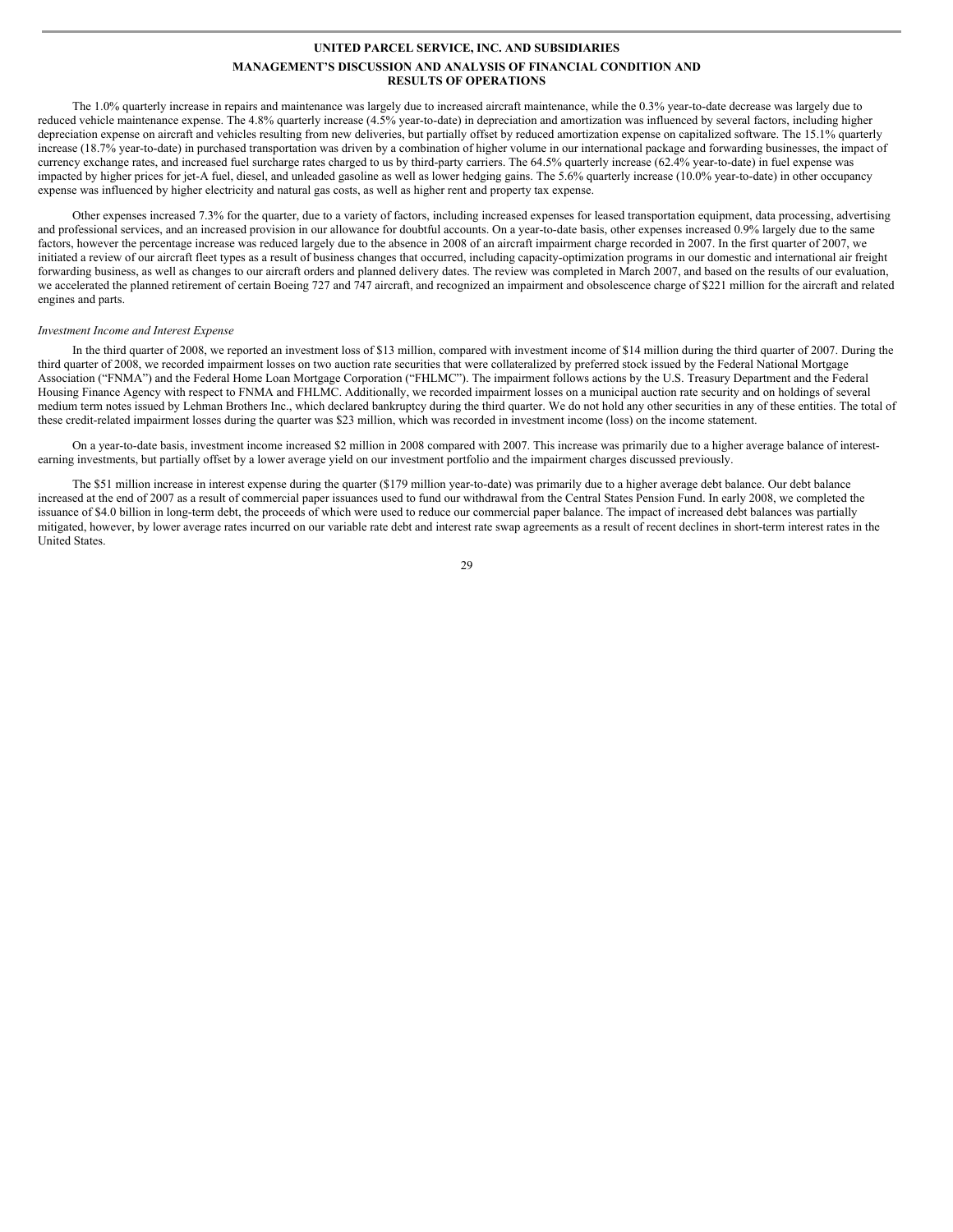#### *Income Tax Expense*

Income tax expense declined by \$48 million, or 8.1%, for the quarter (\$155 million, or 9.1%, year-to-date), primarily due to lower pre-tax income. On a year-to-date basis, the effective tax rate was 36.0% in both 2008 and 2007. In the third quarter of 2008, the effective tax rate was 36.0% compared with 35.5% in the third quarter of 2007. During the third quarter of 2007, we reduced our income tax provision due to a number of factors, including having a relatively larger proportion of our taxable income being earned in international jurisdictions with lower tax rates.

#### *Net Income and Earnings Per Share*

Net income for the third quarter of 2008 was \$970 million, a 9.9% decrease from the \$1.076 billion achieved in the third quarter of 2007, resulting in a 5.9% decrease in diluted earnings per share to \$0.96 in 2008 from \$1.02 in 2007. On a year-to-date basis, net income was \$2.749 billion, a 9.1% decline from the \$3.023 billion achieved in 2007. Year-to-date diluted earnings per share declined 6.0% to \$2.67 in 2008 compared with \$2.84 in 2007. The decline in net income for the quarter and year-to-date periods was primarily affected by the decline in operating profits in both our U.S. Domestic and International package businesses, as previously discussed. Earnings per share was favorably impacted by a reduction in outstanding shares as a result of our ongoing share repurchase program.

Third quarter 2007 net income and earnings per share were impacted by the charge related to the restructuring and disposal of certain operations in France within our Supply Chain & Freight segment, which reduced net income by \$31 million and diluted earnings per share by \$0.03. Year-to-date 2007 net income and earnings per share were impacted by the aircraft impairment charge and SVSO charge recorded in the first quarter of 2007, and the France restructuring charge in the third quarter of 2007, the combination of which reduced year-to-date 2007 net income by \$215 million and diluted earnings per share by \$0.20.

#### *Liquidity and Capital Resources*

#### *Net Cash From Operating Activities*

Net cash provided by operating activities increased to \$6.948 billion in the first nine months of 2008 from \$5.268 billion during the same period of 2007. The increase in operating cash flow was impacted by approximately \$1.035 billion in cash tax benefits received in 2008 (including an \$850 million tax refund) resulting from a U.S. Federal tax deduction for the payment made to withdraw from the Central States Pension Fund in 2007. Operating cash flow also increased due to changes in working capital needs, and the timing of certain cash receipts and disbursements. Operating cash flow was negatively impacted in 2007 by several items, including the settlement of the Cornn class action lawsuit and certain payments due under our 2006 collective bargaining agreement with the Independent Pilots Association.

The increase in operating cash flow was also favorably impacted by lower pension and postretirement benefit plan contributions. During 2008, the cash outflow for our pension contributions to multiemployer pension plans declined as a result of our withdrawal from the Central States Pension Fund. Our pension contributions to UPS-sponsored plans have decreased as well, due to the funded status and funding requirements of our various plans. As discussed in Note 6 to the unaudited consolidated financial statements, we expect to contribute \$100 million and \$17 million over the remainder of the year to our company-sponsored pension and postretirement medical benefit plans, respectively.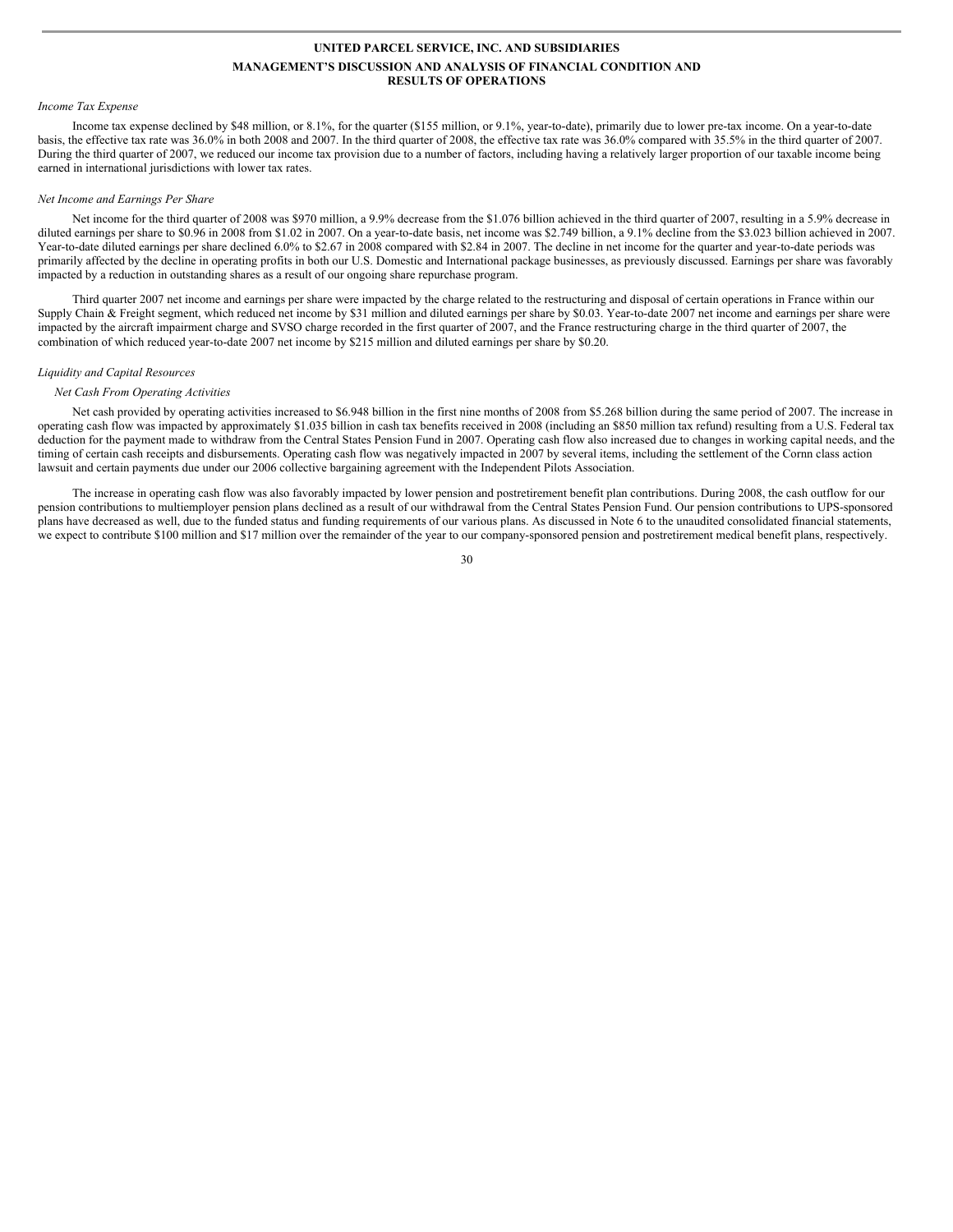Changes in package volume and pricing affect operating cash flow. In October 2008, we announced a base rate increase and a change in the fuel surcharge that will take effect on January 5, 2009. We will increase the base rates 6.9% on UPS Next Day Air, UPS 2nd Day Air, and UPS 3 Day Select, and 5.9% on UPS Ground. We also will increase the base rates 6.9% for international shipments originating in the United States (Worldwide Express, Worldwide Express Plus, UPS Worldwide Expedited and UPS International Standard service). Other pricing changes include a \$0.10 increase in the residential surcharge, and an increase of \$0.10 in the delivery area surcharge on both residential and commercial services to certain ZIP codes. These rate changes are customary, and are consistent with previous years' rate increases. Additionally, we will modify the fuel surcharge on domestic and U.S.-origin international air services by reducing by 2% the index used to determine the fuel surcharge. The UPS Ground fuel surcharge continues to fluctuate based on the U.S. Energy Department's On-Highway Diesel Fuel Price. Rate changes for shipments originating outside the U.S. are made throughout the year and vary by geographic market.

In October 2008, UPS Freight announced a general rate increase averaging 5.9% covering non-contractual shipments in the United States and Canada. The increase will go into effect on January 5, 2009, and applies to minimum charge, LTL and TL rates.

## *Net Cash Used In Investing Activities*

Net cash used in investing activities increased to \$2.693 billion in the first nine months of 2008 from \$1.693 billion during the same period of 2007. The net purchase (sale) of marketable securities and short-term investments increased to \$286 million in 2008, compared with \$(443) million in 2007, as a result of the timing of pension contributions, income tax payments, share repurchases, debt principal repayments, and certain other cash receipts and disbursements.

We had capital expenditures of \$2.108 billion in the first nine months of 2008, an increase from the \$1.994 billion in 2007. We fund our capital expenditures with our cash from operations. We have commitments for the purchase of aircraft, vehicles, technology equipment and other fixed assets to provide for the replacement of existing capacity and anticipated future growth. The increased capital expenditures in 2008 were primarily the result of our Worldport hub expansion, as well as the expansion and new construction projects at other facilities in Europe, Canada, and China. In the fourth quarter of 2008, we will open our new international air hub in Shanghai, China, and also will begin construction of our new intra-Asia air hub in Shenzhen, China.

Other investing activities reflected a cash outflow of \$271 million in the first nine months of 2008 as compared with a \$149 million outflow in the same period of 2007, largely due to cash settlements of derivative contracts used in our energy and currency hedging programs, as well as the timing of aircraft purchase contract deposits on our Boeing 767-300 and Boeing 747-400 aircraft orders.

#### *Net Cash Used In Financing Activities*

Net cash used in financing activities increased to \$5.037 billion in the first nine months of 2008 from \$3.133 billion during the same period in 2007. Our primary use of cash in financing activities is to repurchase shares, pay dividends, and repay debt obligations. In January 2008, we announced a new financial policy regarding our capital structure to enhance shareowner value. We intend to manage our balance sheet to a target debt ratio of approximately 50%-60% funds from operations to total debt. In connection with this policy, the Board of Directors authorized an increase in our share repurchase authorization to \$10.0 billion. The timing of our share repurchases will depend upon market conditions.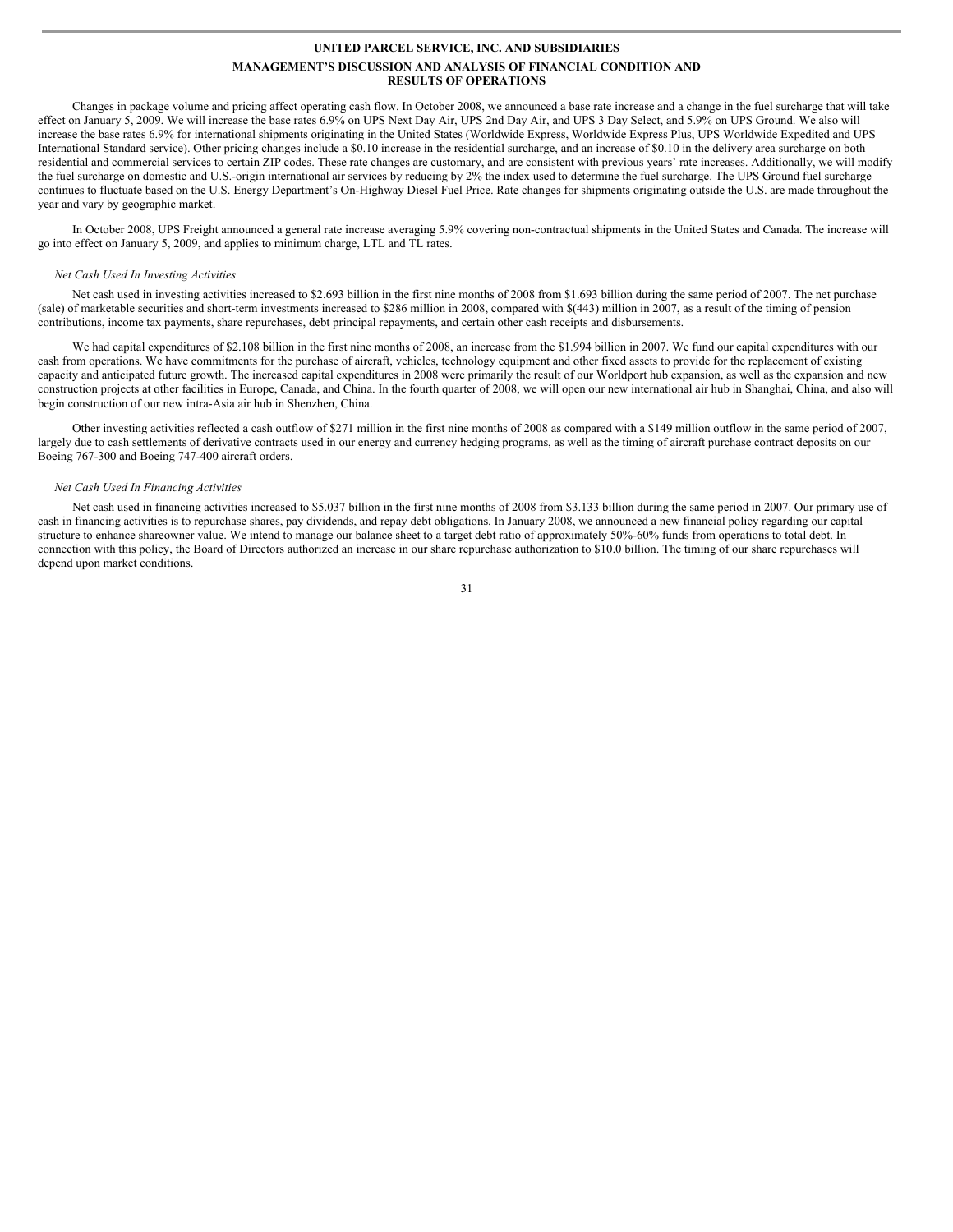Share repurchases may take the form of accelerated share repurchases, open market purchases, or other such methods as we deem appropriate. During the second quarter of 2008, we entered into an accelerated share repurchase program for \$227 million. The program was completed by June 30, 2008, and a total of 3.3 million shares were retired. Additionally, during the second quarter of 2008, we entered into a forward purchase agreement for \$220 million of shares, which was completed on July 31, 2008. A total of 3.6 million shares were repurchased under this agreement. Including the repurchases noted above, we repurchased a total of 48.5 million shares of Class A and Class B common stock for \$3.299 billion for the nine months ended September 30, 2008, and 27.9 million shares for \$2.027 billion for the nine months ended September 30, 2007 (\$3.284 billion and \$2.069 billion are reported on the cash flow statement for 2008 and 2007, respectively, due to the timing of settlements). As of September 30, 2008, we had \$6.832 billion of our share repurchase authorization remaining.

We increased our quarterly cash dividend payment to \$0.45 per share in 2008 from \$0.42 per share in 2007, resulting in an increase in total cash dividends paid for the first nine months of 2008 to \$1.781 billion from \$1.698 billion in 2007. The declaration of dividends is subject to the discretion of the Board of Directors and will depend on various factors, including our net income, financial condition, cash requirements, future prospects, and other relevant factors. We expect to continue the practice of paying regular cash dividends.

On November 6, 2008, the Board of Directors approved a \$0.45 per share dividend to be paid on December 3, 2008 to shareowners of record on November 17, 2008. The Board of Directors had previously approved an earlier payment schedule for the November dividend declaration, as in past years this dividend was payable the following January. As a result, a total of five dividend payments will be made in 2008.

We issued debt, net of repayments, of \$5 and \$498 million in the first nine months of 2008 and 2007 respectively. Issuances of debt consisted primarily of commercial paper and a senior notes offering (discussed further below). Repayments of debt consisted primarily of paydowns of commercial paper, scheduled principal payments on our capitalized lease obligations and early redemptions of certain tranches of UPS Notes. Our debt balance increased at the end of 2007 as a result of commercial paper issuances used to fund our withdrawal from the Central States Pension Fund. In early 2008, we repaid most of this commercial paper with the proceeds from the senior notes offering, as well as the \$850 million U.S. federal tax refund received.

In January 2008, we completed an offering of \$1.750 billion of 4.50% senior notes due January 2013, \$750 million of 5.50% senior notes due January 2018, and \$1.500 billion of 6.20% senior notes due January 2038. All of the notes pay interest semiannually, and allow for redemption of the notes by UPS at any time by paying the greater of the principal amount or a "make-whole" amount, plus accrued interest. After pricing and underwriting discounts, we received a total of \$3.961 billion in cash proceeds from the offering. During the first quarter of 2008, we settled certain derivatives that were designated as hedges of this notes offering, resulting in a cash outflow of \$84 million (which is reported in other financing activities on the cash flow statement).

Additionally, in the first nine months of 2008, we called for the redemption of \$298 million of notes issued under our UPS Notes program, and the associated swaps on the notes were terminated. In October 2008, an additional \$31 million of notes were called. We consider the overall fixed and floating interest rate mix of our portfolio and the related overall cost of borrowing when planning for future issuances and non-scheduled repayments of debt.

#### *Sources of Credit*

We are authorized to borrow up to \$10.0 billion under the U.S. commercial paper program we maintain. We had \$3.795 billion outstanding under this program as of September 30, 2008, with an average interest rate of

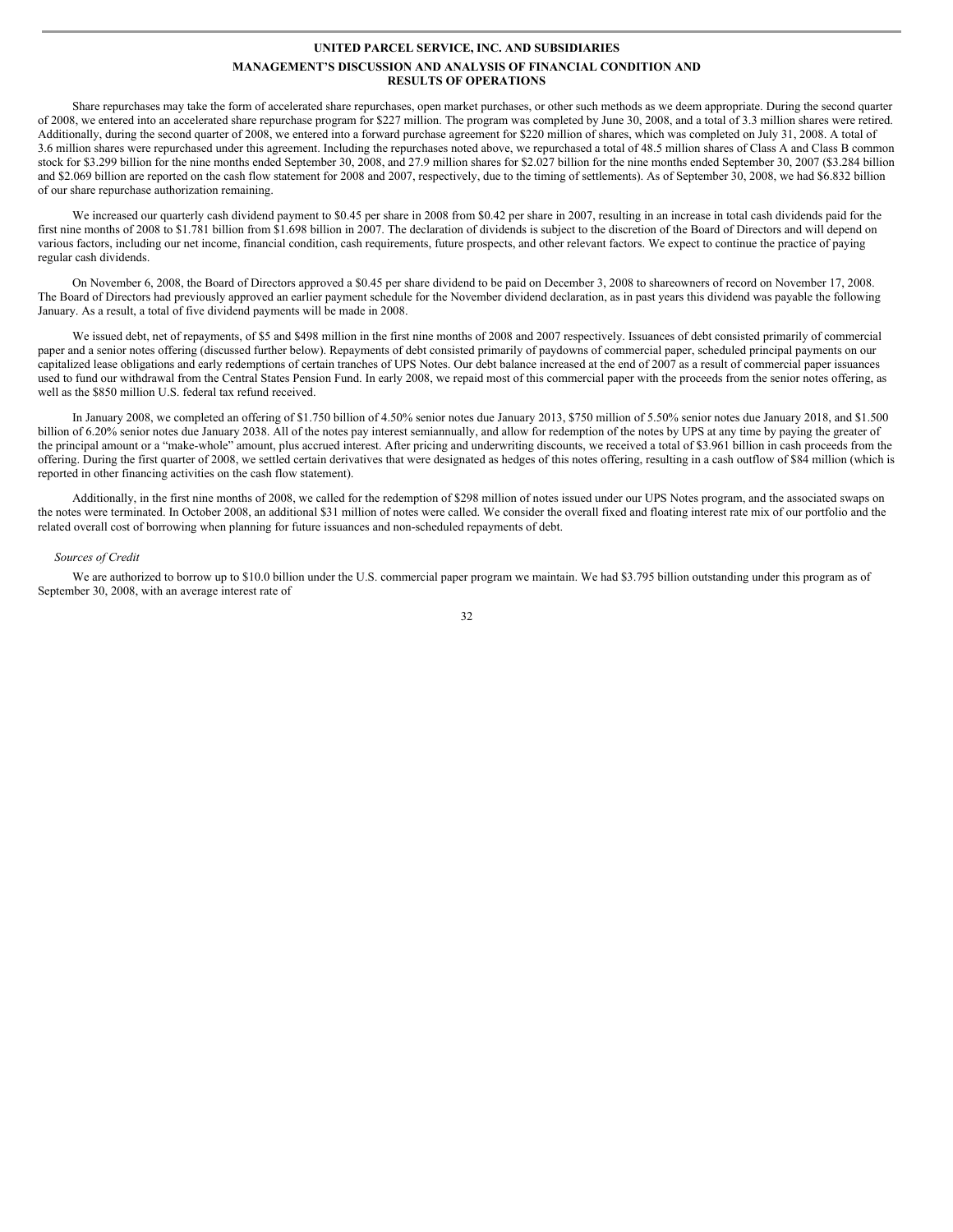1.97%. As of September 30, 2008, we have classified \$1.0 billion of this commercial paper balance as long-term debt, with the remaining \$2.795 billion classified as a current liability, in our consolidated balance sheet. As of December 31, 2007, approximately \$4.0 billion of commercial paper was classified as long-term debt in anticipation of the subsequent issuance of fixed rate senior notes, as discussed previously. We also maintain a European commercial paper program under which we are authorized to borrow up to €1.0 billion in a variety of currencies, however there were no amounts outstanding under this program as of September 30, 2008.

We maintain two credit agreements with a consortium of banks. One of these agreements provides revolving credit facilities of \$4.5 billion, and expires on April 18, 2009. The second agreement provides revolving credit facilities of \$1.0 billion, and expires on April 19, 2012. Interest on any amounts we borrow under these facilities would be charged at 90-day LIBOR plus 15 basis points. At September 30, 2008, there were no outstanding borrowings under these facilities. Concurrent with entering into the \$4.5 billion facility in April 2008, we terminated our previous \$1.0 billion credit facility that was scheduled to expire on April 17, 2008, as well as the \$7.0 billion credit facility that was scheduled to expire on October 17, 2008.

Except as described in this quarterly report, the nature and amounts of our payment obligations under our debt, capital and operating lease agreements, purchase commitments, and other liabilities as of September 30, 2008 have not materially changed from those at December 31, 2007, as described in our Annual Report on Form 10-K for the year ended December 31, 2007.

Our existing debt instruments and credit facilities do not have cross-default or ratings triggers, however certain of these debt instruments and credit facilities do subject us to financial covenants. These covenants generally require us to maintain a \$3.0 billion minimum net worth and limit the amount of secured indebtedness that may be incurred by the company. These covenants are not considered material to the overall financial condition of the company, and all covenant tests were satisfied as of September 30, 2008.

#### *Contingencies*

We are a defendant in a number of lawsuits filed in state and federal courts containing various class-action allegations under state wage-and-hour laws. In one of these cases, Marlo v. UPS, which was certified as a class action in a California federal court in June 2004, plaintiffs allege that they improperly were denied overtime, and seek penalties for missed meal and rest periods, and interest and attorneys' fees. Plaintiffs purport to represent a class of 1,300 full-time supervisors. In August 2005, the court granted summary judgment in favor of UPS on all claims, and plaintiff appealed the ruling. In October 2007, the appeals court reversed the lower court's ruling. We have denied any liability with respect to these claims and intend to vigorously defend ourselves in this case. In April 2008, the Court decertified the class and vacated the trial scheduled for April 29, 2008. At this time, we have not determined the amount of any liability that may result from this matter or whether such liability, if any, would have a material adverse effect on our financial condition, results of operations, or liquidity.

In another case, Hohider v. UPS, which in July 2007 was certified as a class action in a Pennsylvania federal court, plaintiffs have challenged certain aspects of the Company's interactive process for assessing requests for reasonable accommodation under the Americans with Disabilities Act. Plaintiffs purport to represent a class of over 35,000 current and former employees, and seek backpay, compensatory and punitive damages, as well as attorneys' fees. In August 2007, the Third Circuit Court of Appeals granted the Company's Petition to hear the appeal of the trial court's recent certification order. The appeal will likely take one year. At this time, we have not determined the amount of any liability that may result from this matter or whether such liability, if any, would have a material adverse effect on our financial condition, results of operations, or liquidity.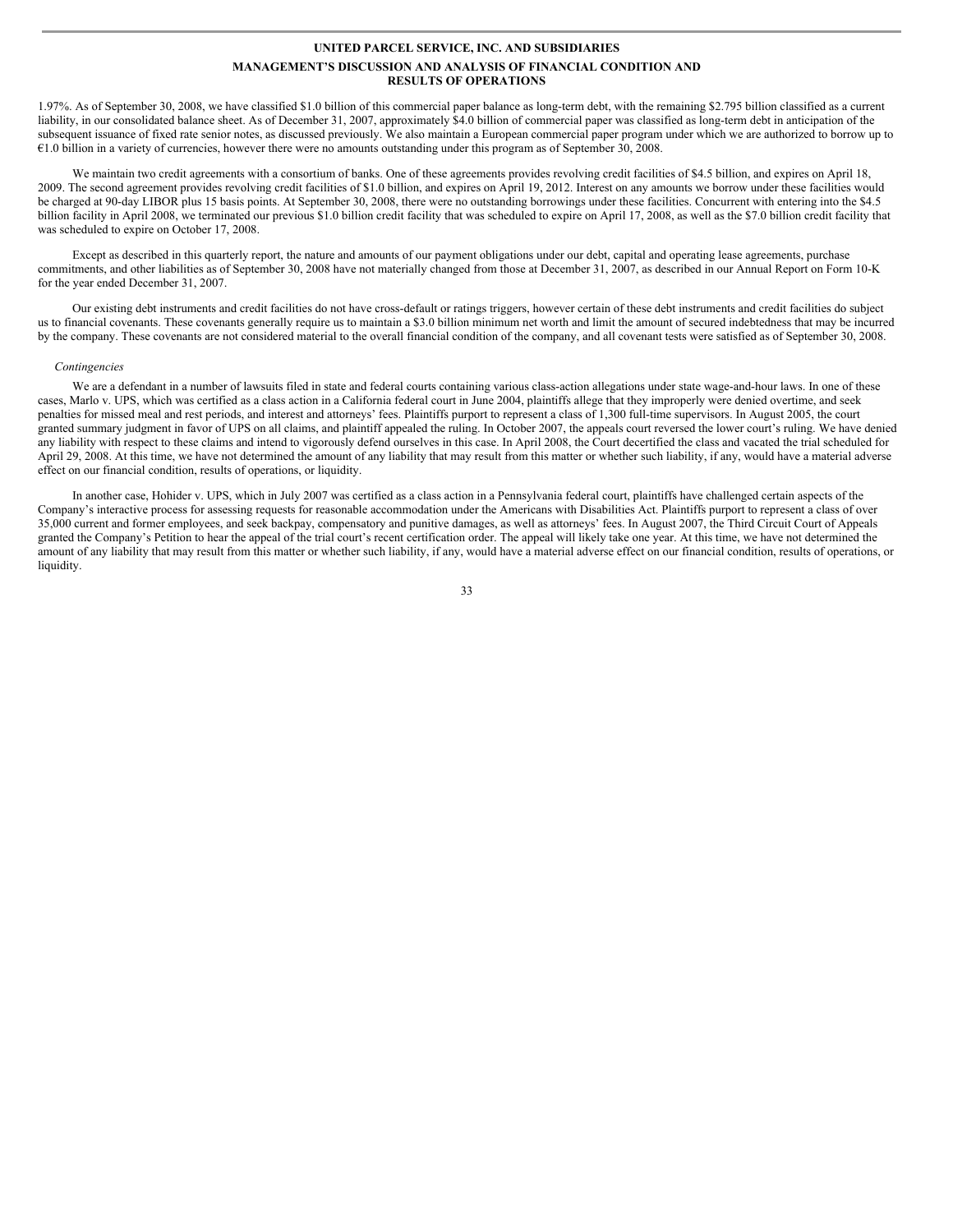## **RESULTS OF OPERATIONS**

UPS and Mail Boxes Etc., Inc. are defendants in various lawsuits brought by franchisees who operate Mail Boxes Etc. centers and The UPS Store locations. These lawsuits relate to the rebranding of Mail Boxes Etc. centers to The UPS Store, The UPS Store business model, the representations made in connection with the rebranding and the sale of The UPS Store franchises, and UPS's sale of services in the franchisees' territories. We have denied any liability with respect to these claims and intend to defend ourselves vigorously. At this time, we have not determined the amount of any liability that may result from these matters or whether such liability, if any, would have a material adverse effect on our financial condition, results of operations, or liquidity.

UPS Freight, along with several other companies involved in the LTL freight business, is a defendant in a Multi-District Litigation pending in the United States District Court for the Northern District of Georgia. The lawsuits allege that the defendants conspired to fix fuel surcharge rates, and they seek injunctive relief, treble damages and attorneys' fees. We intend to defend against these suits vigorously, and defendants' motion to dismiss is pending for decision by the Court. These cases are at a preliminary stage and at this time, we have not determined the amount of any liability that may result from this matter or whether such liability, if any, would have a material adverse effect on our financial condition, results of operations, or liquidity.

We are a defendant in various other lawsuits that arose in the normal course of business. We believe that the eventual resolution of these cases will not have a material adverse effect on our financial condition, results of operations, or liquidity.

Along with an income tax audit for years 2003 and 2004, the Internal Revenue Service ("IRS") is currently examining non-income based taxes including excise taxes on transportation of property by air and fuel purchases, which could lead to proposed assessments. The IRS has not presented an official position with regard to excise taxes at this time, and therefore we are not able to determine the technical merit of any potential assessment; however, we do not believe that the resolution of this matter would have a material adverse effect on our financial condition, results of operations, or liquidity.

The Italian Guardia di Finanza, under the authority of the Minister of Economy and Finance, has challenged the inter-company transfer pricing of our Italian subsidiary's international package business for tax years 2003 through 2007. No final report or assessment has been issued. We disagree with the basis for these challenges and intend to defend our position vigorously. However, it is reasonably possible that the amount of unrecognized tax benefits could change within the next 12 months as we continue to pursue resolution of this matter with the Italian authorities. At this time, we do not expect this matter to have a material adverse effect on our financial condition, results of operations, or liquidity.

As of December 31, 2007, we had approximately 246,000 employees employed under a national master agreement and various supplemental agreements with local unions affiliated with the Teamsters. In September 2007, we reached a new national master agreement with the Teamsters, which was ratified in December 2007. The new agreement provides for wage increases as well as contributions to healthcare and pension plans, and most economic provisions of the new five year agreement took effect on August 1, 2008, with the exception of our withdrawal from the Central States Pension Fund which occurred in 2007. We have approximately 2,900 pilots who are employed under a collective bargaining agreement with the Independent Pilots Association, which becomes amendable at the end of 2011. Our airline mechanics are covered by a collective bargaining agreement with Teamsters Local 2727, which became amendable on November 1, 2006. We began formal negotiations with Teamsters Local 2727 on October 2, 2006. In addition, the majority of our ground mechanics who are not employed under agreements with the Teamsters are employed under collective bargaining agreements with the International Association of Machinists and Aerospace Workers (approximately 2,900). These agreements run through July 31, 2009.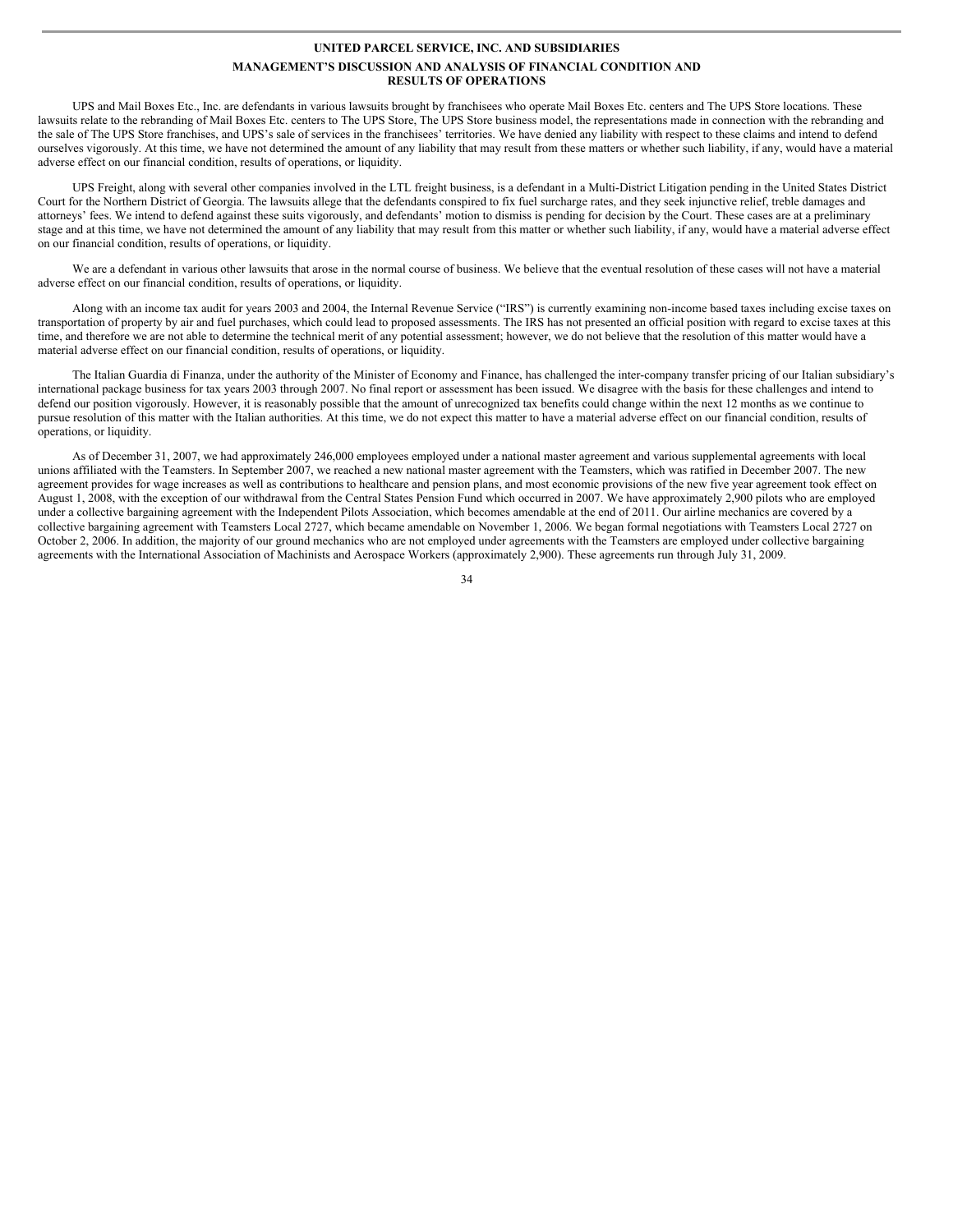Apart from the Central States Pension Fund, we participate in a number of trustee-managed multi-employer pension and health and welfare plans for employees covered under collective bargaining agreements. Several factors could cause us to make significantly higher future contributions to these plans, including unfavorable investment performance, changes in demographics, and increased benefits to participants. At this time, we are unable to determine the amount of additional future contributions, if any, or whether any material adverse effect on our financial condition, results of operations, or liquidity would result from our participation in these plans.

#### *Other Matters*

We received grand jury subpoenas from the Antitrust Division of the U.S. Department of Justice ("DOJ") regarding the DOJ's investigations into certain pricing practices in the air cargo industry in July 2006, and into certain pricing practices in the freight forwarding industry in December 2007. In October 2007 and June 2008, we received information requests from the European Commission relating to its investigation of certain pricing practices in the freight forwarding industry. We also received and responded to related information requests from competition authorities in other jurisdictions. We are cooperating with these inquiries.

## *Recent Accounting Pronouncements*

In September 2006, the FASB issued Statement No. 157 "Fair Value Measurements" ("FAS 157"), which was issued to define fair value, establish a framework for measuring fair value, and expand disclosures about fair value measurements, and is effective for fiscal years beginning after November 15, 2007. In February 2008, the FASB deferred the effective date of FAS 157 for one year for certain nonfinancial assets and liabilities, and removed certain leasing transactions from its scope. We adopted FAS 157 on January 1, 2008, and the impact of adoption was not material to our results of operations or financial condition. The disclosures required by FAS 157 are included in Note 12 to the financial statements included in this report.

In February 2007, the FASB issued Statement No. 159 "The Fair Value Option for Financial Assets and Financial Liabilities" ("FAS 159"), which gives entities the option to measure eligible financial assets, financial liabilities and firm commitments at fair value (i.e., the fair value option), on an instrument-by-instrument basis, that are otherwise not accounted for at fair value under other accounting standards. The election to use the fair value option is available at specified election dates, such as when an entity first recognizes a financial asset or financial liability or upon entering into a firm commitment. Subsequent changes in fair value must be recorded in earnings. Additionally, FAS 159 allows for a one-time election for existing positions upon adoption, with the transition adjustment recorded to beginning retained earnings. We adopted FAS 159 on January 1, 2008, and elected to apply the fair value option to our investment in certain investment partnerships that were previously accounted for under the equity method. Accordingly, we recorded a \$16 million reduction to retained earnings as of January 1, 2008, representing the cumulative effect adjustment of adopting FAS 159.

Through 2007, we utilized the early measurement date option available under Statement No. 87 "Employers' Accounting for Pensions", and we measured the funded status of our plans as of September 30 each year. Under the provisions of FASB Statement No. 158 "Employers' Accounting for Defined Benefit Pension and Other Postretirement Plans (an amendment of FASB Statements No. 87, 88, 106, and 132(R))" ("FAS 158"), we are required to use a December 31 measurement date for all of our pension and postretirement benefit plans beginning in 2008. As a result of this change in measurement date, we recorded a cumulative effect \$44 million reduction to retained earnings as of January 1, 2008.

In June 2007, the EITF reached consensus on Issue No. 06-11, "Accounting for Income Tax Benefits of Dividends on Share-Based Payment Awards." EITF 06-11 requires that the tax benefit related to dividend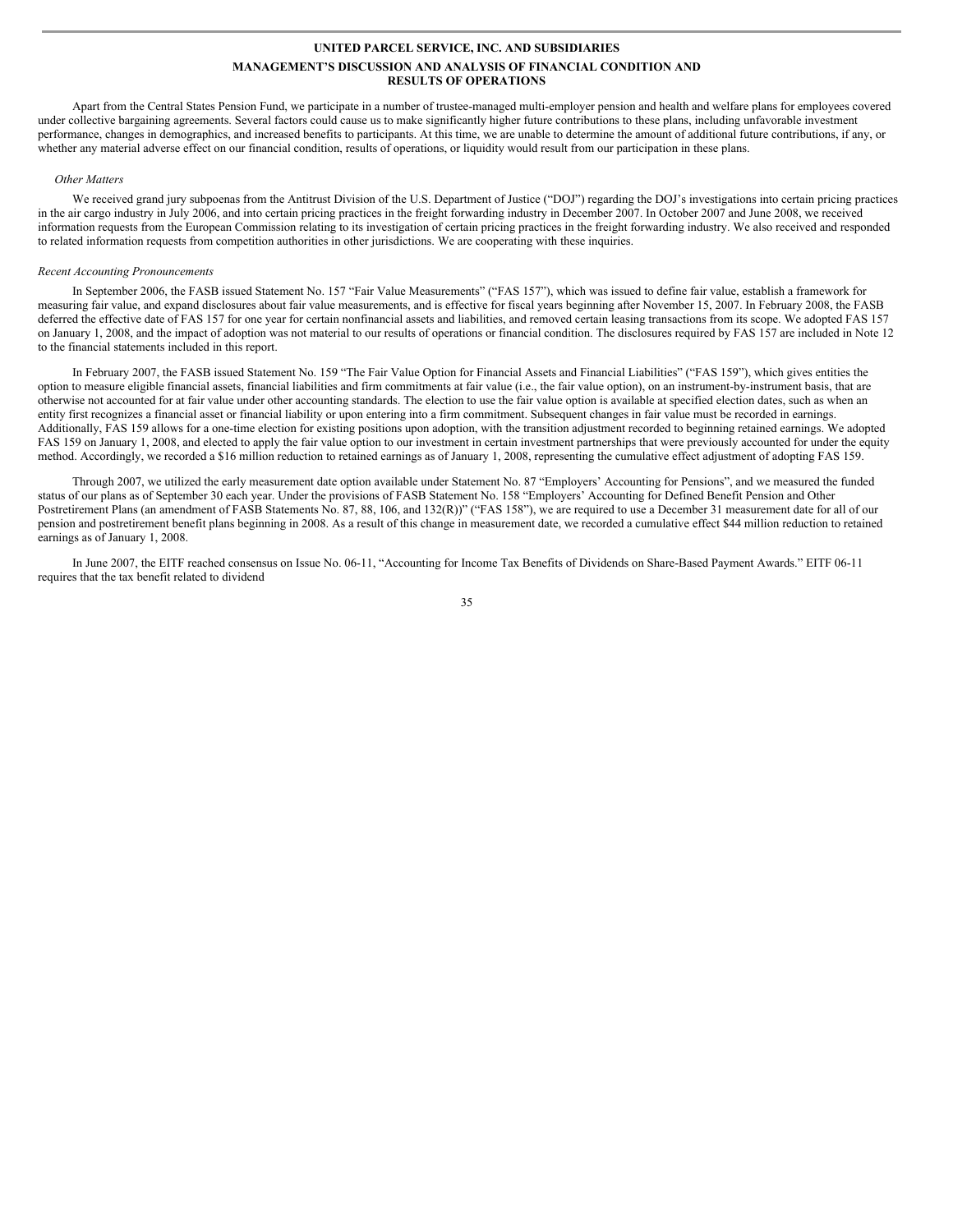equivalents paid on restricted stock units, which are expected to vest, be recorded as an increase to additional paid-in capital. EITF 06-11 is applied prospectively for tax benefits on dividends declared in fiscal years beginning after December 15, 2007. We adopted the provisions of EITF 06-11 beginning in the first quarter of 2008. This adoption did not have a material impact on our results of operations or financial condition.

In December 2007, the FASB issued Statement No. 141(R) "Business Combinations" ("FAS 141(R)"). FAS 141(R) requires the acquiring entity in a business combination to recognize the full fair value of assets acquired and liabilities assumed in the transaction (whether a full or partial acquisition); establishes the acquisition-date fair value as the measurement objective for all assets acquired and liabilities assumed; requires expensing of most transaction and restructuring costs; and requires the acquirer to disclose in its financial statements the information needed to evaluate and understand the nature and financial effect of the business combination. FAS 141(R) applies prospectively to business combinations for which the acquisition date is on or after January 1, 2009. The impact of FAS No. 141(R) on our consolidated financial statements will depend upon the nature, terms and size of the acquisitions we consummate after the effective date.

In December 2007, the FASB issued Statement No. 160, "Noncontrolling Interests in Consolidated Financial Statements—an amendment of Accounting Research Bulletin No. 51" ("FAS 160"). FAS 160 requires reporting entities to present noncontrolling (minority) interests as equity (as opposed to as a liability or mezzanine equity) and provides guidance on the accounting for transactions between an entity and noncontrolling interests. As of September 30, 2008, we had approximately \$5 million in noncontrolling interests classified in other non-current liabilities. FAS 160 applies prospectively as of January 1, 2009, except for the presentation and disclosure requirements which will be applied retrospectively for all periods presented.

In March 2008, the FASB issued Statement No. 161, "Disclosures about Derivative Instruments and Hedging Activities, an amendment of FASB Statement No. 133" ("FAS 161"), which requires additional disclosures about the objectives of the derivative instruments and hedging activities, the method of accounting for such instruments under FAS 133 and its related interpretations, and a tabular disclosure of the effects of such instruments and related hedged items on our financial position, financial performance, and cash flows. FAS 161 is effective for us beginning January 1, 2009. We are currently assessing the potential impact that the adoption of FAS 161 may have on the disclosures within our consolidated financial statements.

#### *Forward-Looking Statements*

"Management's Discussion and Analysis of Financial Condition and Results of Operations" and other parts of this report contain "forward-looking" statements about matters that inherently are difficult to predict. The words "believes," "expects," "anticipates," and similar expressions are intended to identify forward-looking statements. These statements include statements regarding our intent, belief and current expectations about our strategic direction, prospects and future results. We have described some of the important factors that affect these statements as we discussed each subject. Forward-looking statements involve risks and uncertainties, and certain factors may cause actual results to differ materially from those contained in the forward-looking statements. Some of the factors that could cause our actual results to differ materially from the expected results are described in our Annual Report on Form 10-K for the year ended December 31, 2007.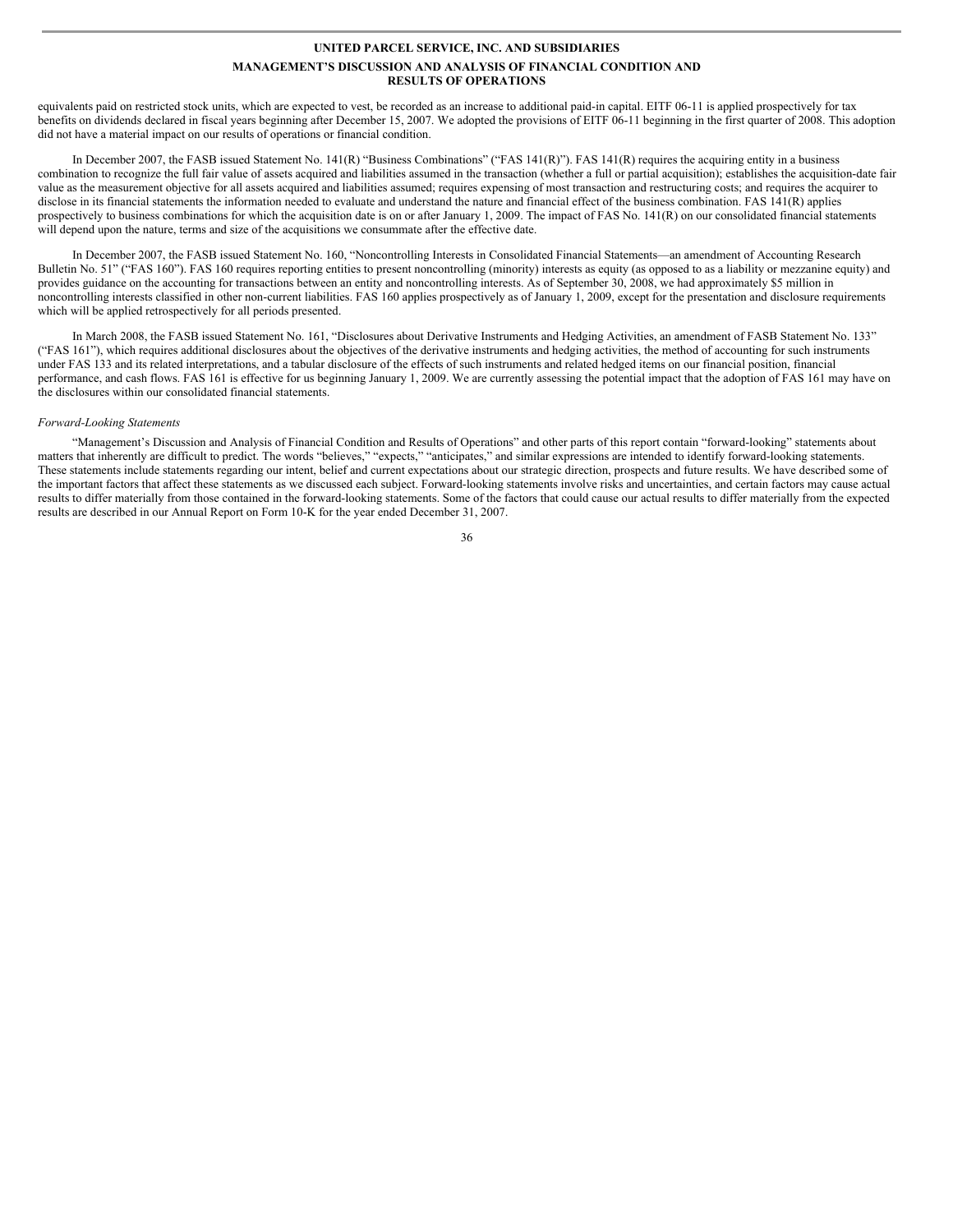#### **Item 3.** *Quantitative and Qualitative Disclosures About Market Risk*

We are exposed to market risk from changes in foreign currency exchange rates, interest rates, equity prices, and certain commodity prices. This market risk arises in the normal course of business, as we do not engage in speculative trading activities. In order to manage the risk arising from these exposures, we utilize a variety of foreign exchange, interest rate, equity and commodity forward contracts, options, and swaps.

The total fair value asset (liability) of our derivative financial instruments is summarized in the following table (in millions):

|                                  | September 30,<br>2008 | December 31,<br>2007 |
|----------------------------------|-----------------------|----------------------|
| <b>Energy Derivatives</b>        |                       | (179)                |
| <b>Currency Derivatives</b>      | 14 <sup>7</sup>       | (42)                 |
| <b>Interest Rate Derivatives</b> |                       | (94)                 |
|                                  | 119                   | (315)                |

Other than noted below, our market risks, hedging strategies, and financial instrument positions at September 30, 2008 have not materially changed from those disclosed in our Annual Report on Form 10-K for the year ended December 31, 2007. In the first nine months of 2008, a number of energy hedging positions expired, and the market risk sensitivity of the positions for the remainder of 2008 is not material. The change from a liability to an asset position on our currency derivative contracts between December 31, 2007 and September 30, 2008 was largely due to the recent strengthening of the U.S. Dollar against the Euro, British Pound Sterling, and Canadian Dollar. The market risk sensitivities of the currency and interest rate contracts noted above are not materially different from the amounts described in our Annual Report on Form 10-K for the year ended December 31, 2007.

The forward contracts, swaps, and options previously discussed contain an element of risk that the counterparties may be unable to meet the terms of the agreements. However, we minimize such risk exposures for these instruments by limiting the counterparties to large banks and financial institutions that meet established credit guidelines. We do not expect to incur any losses as a result of counterparty default.

The information concerning market risk under the sub-caption "Market Risk" of the caption "Management's Discussion and Analysis" on pages 37-38 of our consolidated financial statements contained in our Annual Report on Form 10-K for the year ended December 31, 2007, is hereby incorporated by reference in this Quarterly Report on Form 10-Q.

#### **Item 4.** *Controls and Procedures*

#### *Evaluation of Disclosure Controls and Procedures:*

As of the end of the period covered by this report, management, including our chief executive officer and chief financial officer, evaluated the effectiveness of the design and operation of our disclosure controls and procedures (as defined in Rules 13a-15(e) and 15d-15(e) of the Securities Exchange Act of 1934 ("Exchange Act")). Based upon that evaluation, our chief executive officer and chief financial officer concluded that the disclosure controls and procedures were effective to ensure that information required to be disclosed in reports we file or submit under the Exchange Act is (1) recorded, processed, summarized and reported within the time periods specified in Securities and Exchange Commission rules and forms, and (2) accumulated and communicated to our management to allow their timely decisions regarding required disclosure.

#### *Changes in Internal Control over Financial Reporting:*

There were no changes in the Company's internal controls over financial reporting during the quarter ended September 30, 2008 that have materially affected, or are reasonably likely to materially affect, the Company's internal control over financial reporting.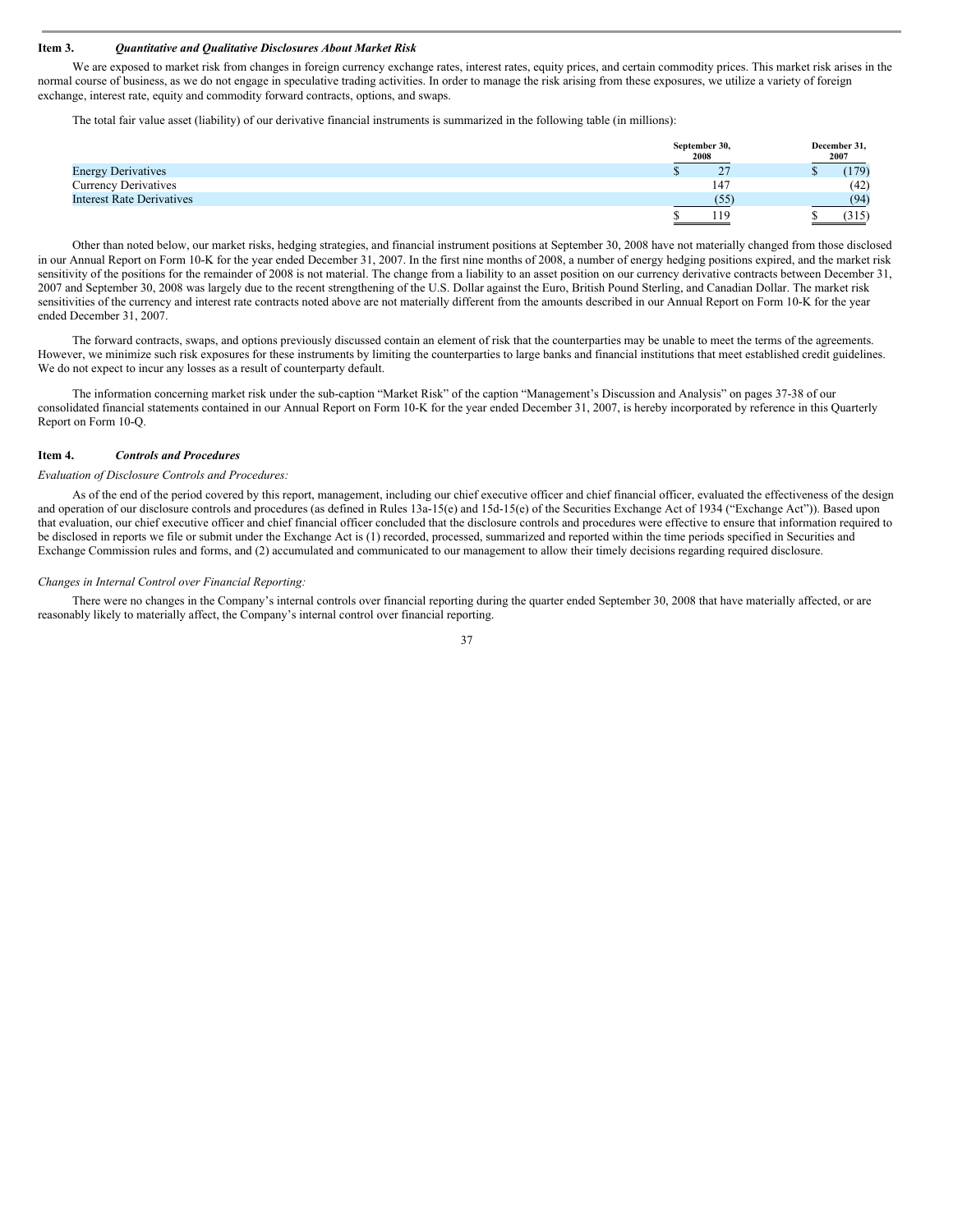## **PART II. OTHER INFORMATION**

# **Item 1.** *Legal Proceedings*

For a discussion of legal proceedings affecting us and our subsidiaries, please see the information under the sub-caption "Contingencies" of the caption "Management's Discussion and Analysis of Financial Condition and Results of Operations" included in this report.

#### **Item 1A.** *Risk Factors*

There have been no material changes to the risk factors previously disclosed in our Annual Report on Form 10-K for the year ended December 31, 2007.

## **Item 2.** *Unregistered Sales of Equity Securities and Use of Proceeds*

(c) A summary of our repurchases of our Class A and Class B common stock during the third quarter of 2008 is as follows (in millions, except per share amounts):

|                                     | <b>Total Number</b><br>of Shares<br>Purchased(1) | Average<br><b>Price Paid</b><br>Per Share |      | <b>Approximate Dollar</b><br>Value of Shares that<br>May Yet be Purchased<br><b>Under the Program</b> |  |
|-------------------------------------|--------------------------------------------------|-------------------------------------------|------|-------------------------------------------------------------------------------------------------------|--|
| July 1 – July 31, 2008              | 5.4                                              | \$60.20                                   | 5.4  | 7,318                                                                                                 |  |
| August $1 -$ August 31, 2008        | 3.9                                              | 64.52                                     | 3.9  | 7.070                                                                                                 |  |
| September $1 -$ September 30, 2008  | 3.6                                              | 65.64                                     | 3.6  | 6,832                                                                                                 |  |
| Total July $1 -$ September 30, 2008 | 12.9                                             | \$63.02                                   | 12.9 | 6,832                                                                                                 |  |

(1) Includes shares repurchased through our publicly announced share repurchase program and shares tendered to pay the exercise price and tax withholding on employee stock options.

In January 2008, we announced a new financial policy regarding our capital structure to enhance shareowner value. We intend to manage our balance sheet to a target debt ratio of approximately 50%-60% funds from operations to total debt. In connection with this policy, the Board of Directors authorized an increase in our share repurchase authorization to \$10.0 billion. Share repurchases may take the form of accelerated share repurchases, open market purchases, or other such methods as we deem appropriate. The timing of our share repurchases will depend upon market conditions. Unless terminated earlier by the resolution of our Board, the program will expire when we have purchased all shares authorized for repurchase under the program.

## **Item 3.** *Defaults Upon Senior Securities*

None.

## **Item 4.** *Submission of Matters to a Vote of Security Holders*

None.

#### **Item 5.** *Other Information*

None.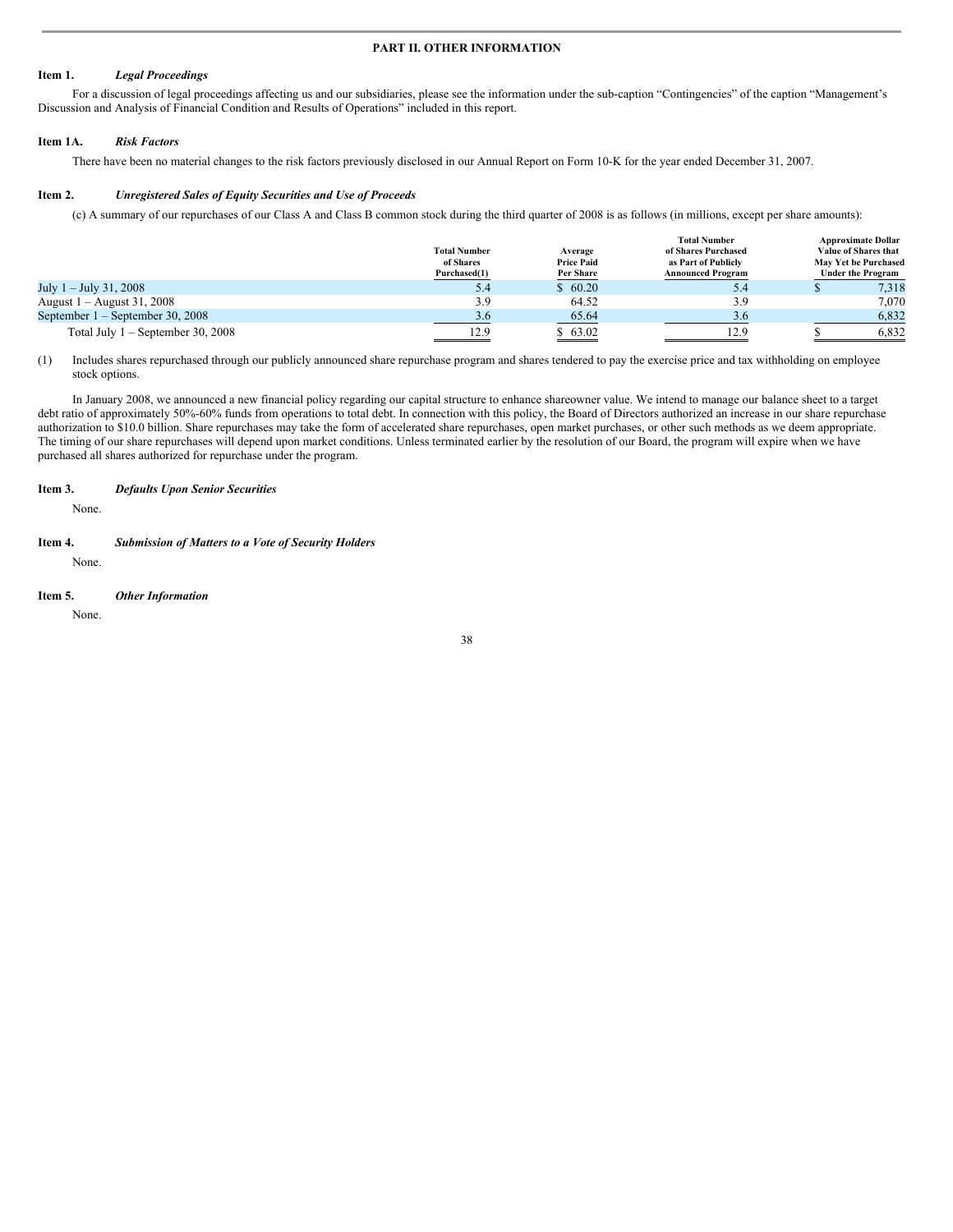| Item 6.           | <b>Exhibits</b>                 |                                                                                                                                                                                   |
|-------------------|---------------------------------|-----------------------------------------------------------------------------------------------------------------------------------------------------------------------------------|
|                   |                                 | These exhibits are either incorporated by reference into this report or filed with this report as indicated below.                                                                |
|                   | Index to Exhibits:              |                                                                                                                                                                                   |
| 3.1               |                                 | Form of Restated Certificate of Incorporation of United Parcel Service, Inc. (incorporated by reference to Exhibit 3.2 to Form 10-Q for the Quarter Ended<br>September 30, 2002). |
| 3.2               |                                 | Form of Bylaws of United Parcel Service, Inc. (incorporated by reference to Exhibit 3.2 on Form S-4 (No. 333-83349), filed on July 21, 1999, as<br>amended).                      |
| 11                |                                 | Statement regarding Computation of per Share Earnings (incorporated by reference to Note 13 to "Item 1. Financial Statements" of this quarterly report on<br>Form 10-Q).          |
| $\dagger$ 12      |                                 | Computation of Ratio of Earnings to Fixed Charges.                                                                                                                                |
| †31.1             |                                 | Certification of the Chief Executive Officer Pursuant to Rule 13a-14(a), as adopted pursuant to Section 302 of the Sarbanes-Oxley Act of 2002.                                    |
| † 31.2            |                                 | Certification of the Chief Financial Officer Pursuant to Rule 13a-14(a), as adopted pursuant to Section 302 of the Sarbanes-Oxley Act of 2002.                                    |
| † 32.1            | $\hspace{0.1mm}-\hspace{0.1mm}$ | Certification of the Chief Executive Officer Pursuant to 18 U.S.C. Section 1350, as Adopted Pursuant to Section 906 of the Sarbanes-Oxley Act of 2002.                            |
| † 32.2            | -                               | Certification of the Chief Financial Officer Pursuant to 18 U.S.C. Section 1350, as Adopted Pursuant to Section 906 of the Sarbanes-Oxley Act of 2002.                            |
| † Filed herewith. |                                 |                                                                                                                                                                                   |
|                   |                                 | 39                                                                                                                                                                                |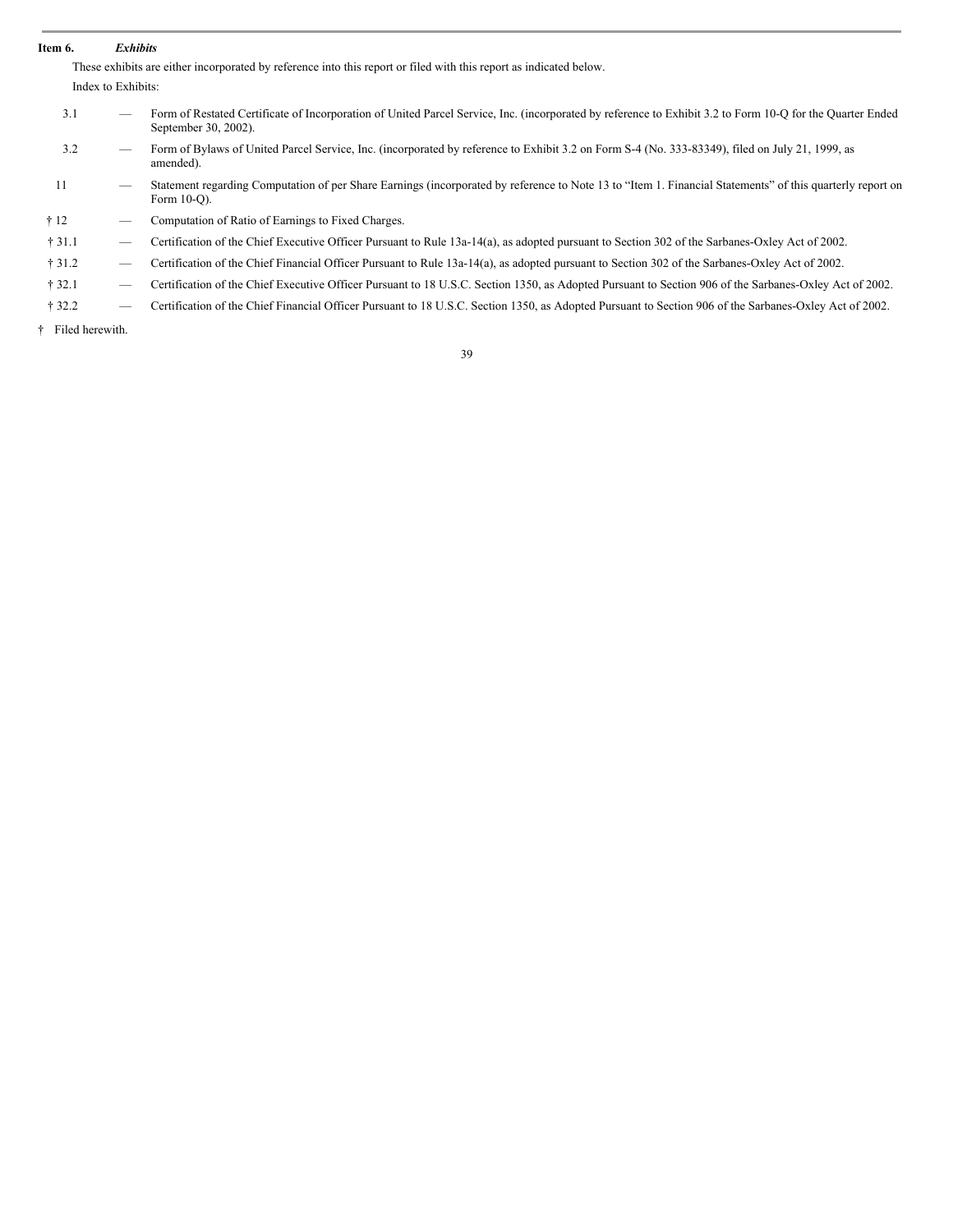# **SIGNATURES**

Pursuant to the requirements of the Securities Exchange Act of 1934, the registrant has duly caused this report to be signed on its behalf by the undersigned thereunto duly authorized.

> UNITED PARCEL SERVICE, INC. (Registrant)

Date: November 7, 2008 By:

40

/s/ KURT P. KUEHN

Kurt P. Kuehn<br>Senior Vice President,<br>Chief Financial Officer and Treasurer<br>(Duly Authorized Officer and<br>Principal Accounting Officer)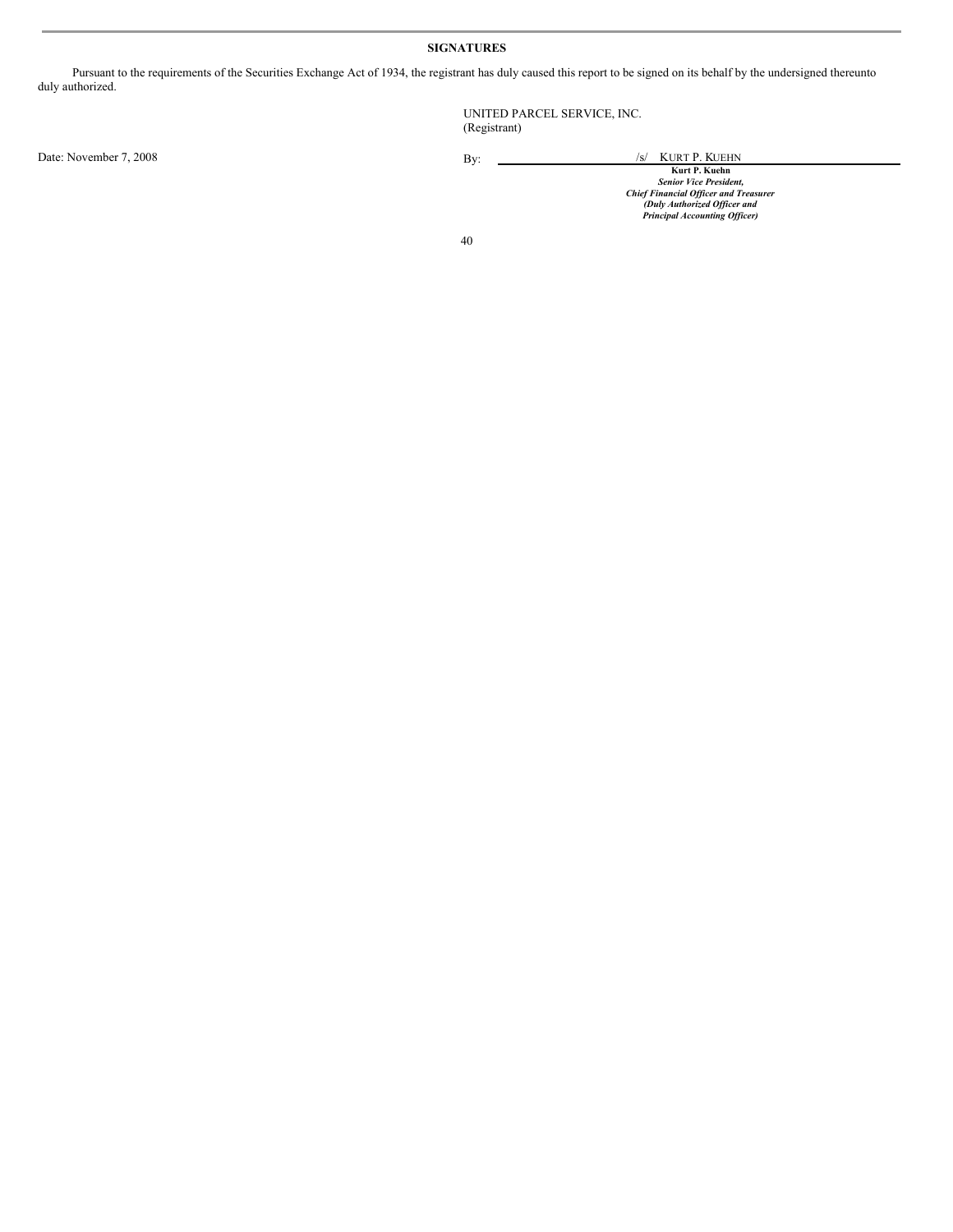#### **United Parcel Service, Inc. and Subsidiaries Ratio of Earnings to Fixed Charges**

| Nine<br><b>Months</b> |       | Year Ended December 31,        |         |         |            |           |  |
|-----------------------|-------|--------------------------------|---------|---------|------------|-----------|--|
|                       |       | 2007                           | 2006    | 2005    | 2004       | 2003      |  |
|                       |       |                                |         |         |            |           |  |
| ъ.                    | 4,295 | \$431                          | \$6,510 | \$6,075 | \$4,922    | \$4,370   |  |
|                       | 342   | 246                            | 211     | 172     | 149        | 121       |  |
|                       | 217   | 296                            | 304     | 281     | 253        | 244       |  |
|                       | 4,854 | \$973                          | \$7,025 | \$6,528 | \$5,324    | \$4,735   |  |
|                       |       |                                |         |         |            |           |  |
| S.                    | 342   | \$246                          | 211     | 172     | 149<br>\$. | 121<br>\$ |  |
|                       | 37    | 67                             | 48      | 32      | 25         | 25        |  |
|                       | 217   | 296                            | 304     | 281     | 253        | 244       |  |
|                       | 596   | \$609                          | 563     | 485     | 427        | 390       |  |
|                       | 8.1   | 1.6                            | 12.5    | 13.5    | 12.5       | 12.1      |  |
|                       |       | Ended<br>September 30,<br>2008 |         |         |            |           |  |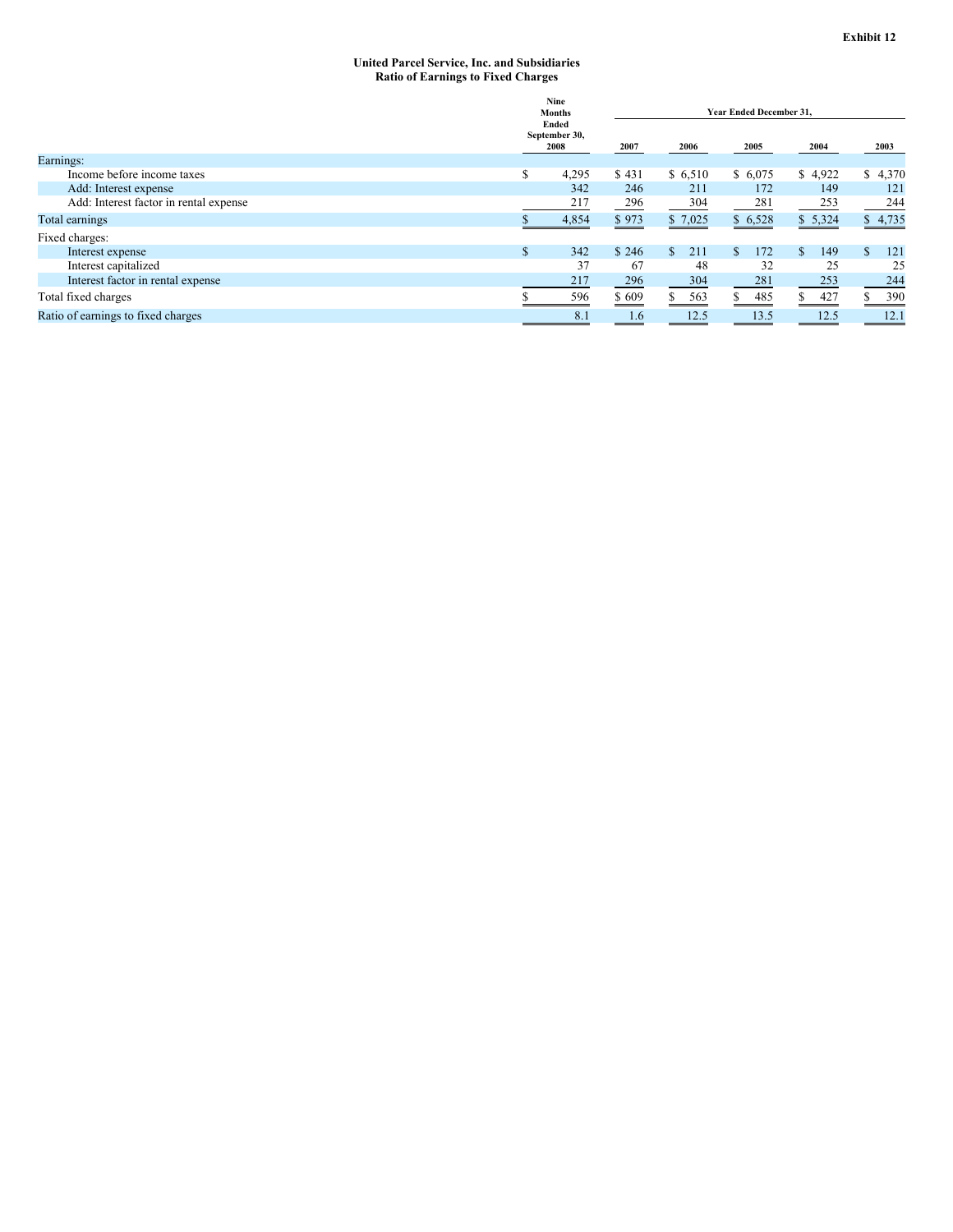#### **CERTIFICATE OF CHIEF EXECUTIVE OFFICER**

I, D. Scott Davis, certify that:

- 1. I have reviewed this quarterly report on Form 10-Q of United Parcel Service, Inc.;
- 2. Based on my knowledge, this report does not contain any untrue statement of a material fact or omit to state a material fact necessary to make the statements made, in light of the circumstances under which such statements were made, not misleading with respect to the period covered by this report;
- 3. Based on my knowledge, the financial statements, and other financial information included in this report, fairly present in all material respects the financial condition, results of operations and cash flows of the registrant as of, and for, the periods presented in this report;
- 4. The registrant's other certifying officer and I are responsible for establishing and maintaining disclosure controls and procedures (as defined in Exchange Act Rules 13a-15(e) and 15d-15(e)) and internal control over financial reporting (as defined in Exchange Act Rules 13a-15(f) and 15d-15(f)) for the registrant and have:
	- a. designed such disclosure controls and procedures, or caused such disclosure controls and procedures to be designed under our supervision, to ensure that material information relating to the registrant, including its consolidated subsidiaries, is made known to us by others within those entities, particularly during the period in which this report is being prepared;
	- b. designed such internal control over financial reporting, or caused such internal control over financial reporting to be designed under our supervision, to provide reasonable assurance regarding the reliability of financial reporting and the preparation of financial statements for external purposes in accordance with generally accepted accounting principles:
	- c. evaluated the effectiveness of the registrant's disclosure controls and procedures and presented in this report our conclusions about the effectiveness of disclosure controls and procedures, as of the end of the period covered by this report based on such evaluation; and
	- d. disclosed in this report any change in the registrant's internal control over financial reporting that occurred during the registrant's most recent fiscal quarter that has materially affected, or is reasonably likely to materially affect, the registrant's internal control over financial reporting; and
- 5. The registrant's other certifying officer and I have disclosed, based on our most recent evaluation of internal control over financial reporting, to the registrant's auditors and the audit committee of the registrant's board of directors (or persons performing the equivalent functions):
	- a. all significant deficiencies and material weaknesses in the design or operation of internal control over financial reporting which are reasonably likely to adversely affect the registrant's ability to record, process, summarize and report financial information; and
	- b. any fraud, whether or not material, that involves management or other employees who have a significant role in the registrant's internal control over financial reporting.

/s/ D. SCOTT DAVIS **D. Scott Davis**

**Chairman and Chief Executive Officer**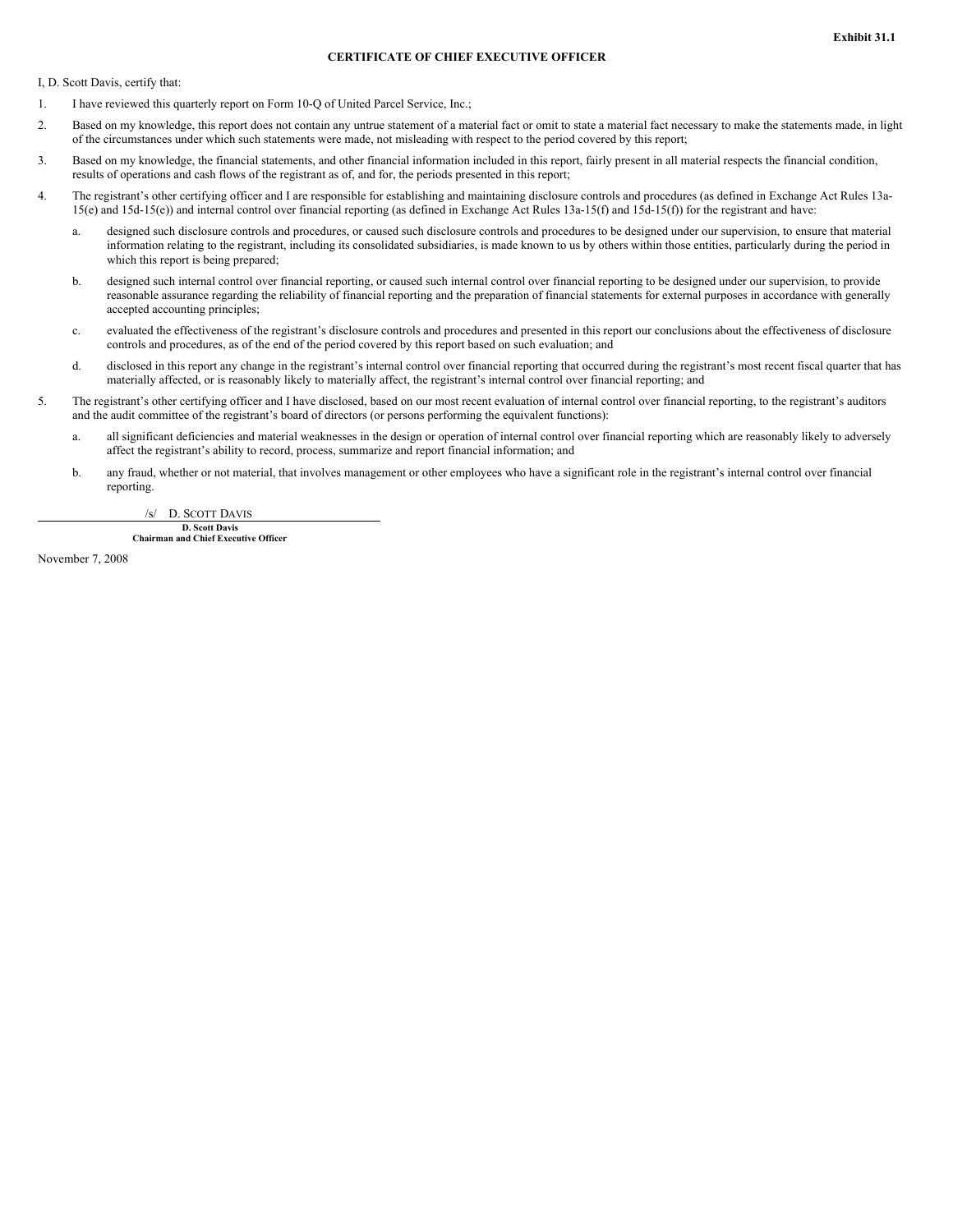#### **CERTIFICATE OF CHIEF FINANCIAL OFFICER**

I, Kurt P. Kuehn, certify that:

- 1. I have reviewed this quarterly report on Form 10-Q of United Parcel Service, Inc.;
- 2. Based on my knowledge, this report does not contain any untrue statement of a material fact or omit to state a material fact necessary to make the statements made, in light of the circumstances under which such statements were made, not misleading with respect to the period covered by this report;
- 3. Based on my knowledge, the financial statements, and other financial information included in this report, fairly present in all material respects the financial condition, results of operations and cash flows of the registrant as of, and for, the periods presented in this report;
- 4. The registrant's other certifying officer and I are responsible for establishing and maintaining disclosure controls and procedures (as defined in Exchange Act Rules 13a-15(e) and 15d-15(e)) and internal control over financial reporting (as defined in Exchange Act Rules 13a-15(f) and 15d-15(f)) for the registrant and have:
	- a. designed such disclosure controls and procedures, or caused such disclosure controls and procedures to be designed under our supervision, to ensure that material information relating to the registrant, including its consolidated subsidiaries, is made known to us by others within those entities, particularly during the period in which this report is being prepared;
	- b. designed such internal control over financial reporting, or caused such internal control over financial reporting to be designed under our supervision, to provide reasonable assurance regarding the reliability of financial reporting and the preparation of financial statements for external purposes in accordance with generally accepted accounting principles;
	- c. evaluated the effectiveness of the registrant's disclosure controls and procedures and presented in this report our conclusions about the effectiveness of disclosure controls and procedures, as of the end of the period covered by this report based on such evaluation; and
	- d. disclosed in this report any change in the registrant's internal control over financial reporting that occurred during the registrant's most recent fiscal quarter that has materially affected, or is reasonably likely to materially affect, the registrant's internal control over financial reporting; and
- 5. The registrant's other certifying officer and I have disclosed, based on our most recent evaluation of internal control over financial reporting, to the registrant's auditors and the audit committee of the registrant's board of directors (or persons performing the equivalent functions):
	- a. all significant deficiencies and material weaknesses in the design or operation of internal control over financial reporting which are reasonably likely to adversely affect the registrant's ability to record, process, summarize and report financial information; and
	- b. any fraud, whether or not material, that involves management or other employees who have a significant role in the registrant's internal control over financial reporting.

/s/ KURT P. KUEHN **Kurt P. Kuehn Senior Vice President, Chief Financial Officer and Treasurer**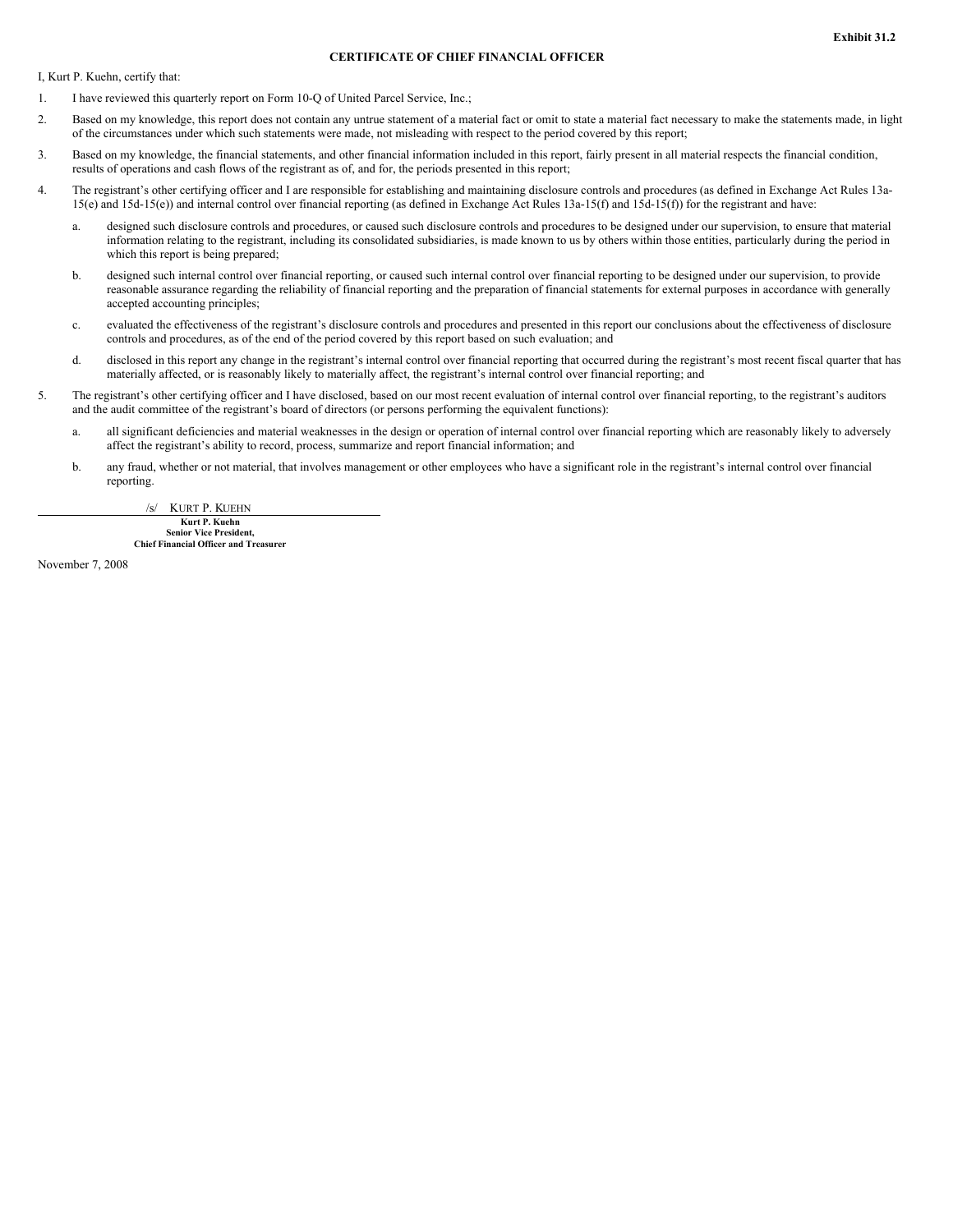## **CERTIFICATION PURSUANT TO 18 U.S.C. SECTION 1350, AS ADOPTED PURSUANT TO SECTION 906 OF THE SARBANES-OXLEY ACT OF 2002**

Pursuant to Section 906 of the Sarbanes-Oxley Act of 2002 and in connection with the Quarterly Report on Form 10-Q of United Parcel Service, Inc. (the "Corporation") for the period ended September 30, 2008, as filed with the Securities and Exchange Commission on the date hereof (the "Report"), the undersigned, the Chairman and Chief Executive Officer of the Corporation, certifies that:

- (1) The Report fully complies with the requirements of Section 13(a) or 15(d) of the Securities Exchange Act of 1934; and
- (2) The information contained in the Report fairly presents, in all material respects, the financial condition and results of operations of the Corporation.

/s/ D. SCOTT DAVIS **D. Scott Davis**

**Chairman and Chief Executive Officer**